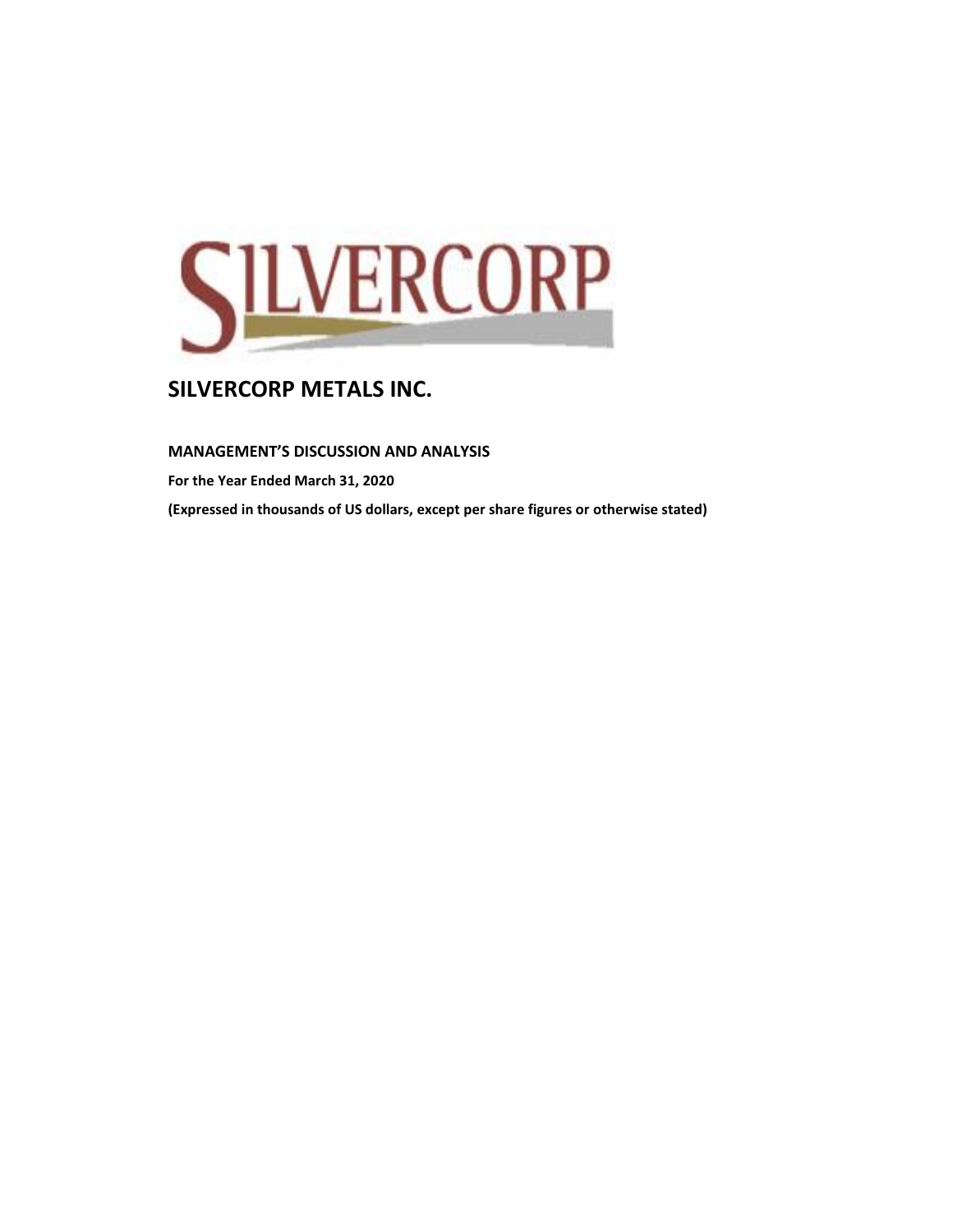# **Table of Contents**

| 1.  |                                                                            |  |
|-----|----------------------------------------------------------------------------|--|
| 2.  |                                                                            |  |
| З.  |                                                                            |  |
| 4.  |                                                                            |  |
| 5.  |                                                                            |  |
| 6.  |                                                                            |  |
| 7.  |                                                                            |  |
| 8.  |                                                                            |  |
| 9.  |                                                                            |  |
| 10. |                                                                            |  |
|     |                                                                            |  |
|     |                                                                            |  |
|     |                                                                            |  |
|     | 14. Critical Accounting Policies, Judgments, and Estimates  29             |  |
|     |                                                                            |  |
|     |                                                                            |  |
|     |                                                                            |  |
|     |                                                                            |  |
|     | 19. Corporate Governance, Safety, Environment ad Social Responsibility  36 |  |
|     |                                                                            |  |
|     |                                                                            |  |
|     | 22. Management's Report on Internal Control over Financial Reporting  38   |  |
|     |                                                                            |  |
|     |                                                                            |  |
|     |                                                                            |  |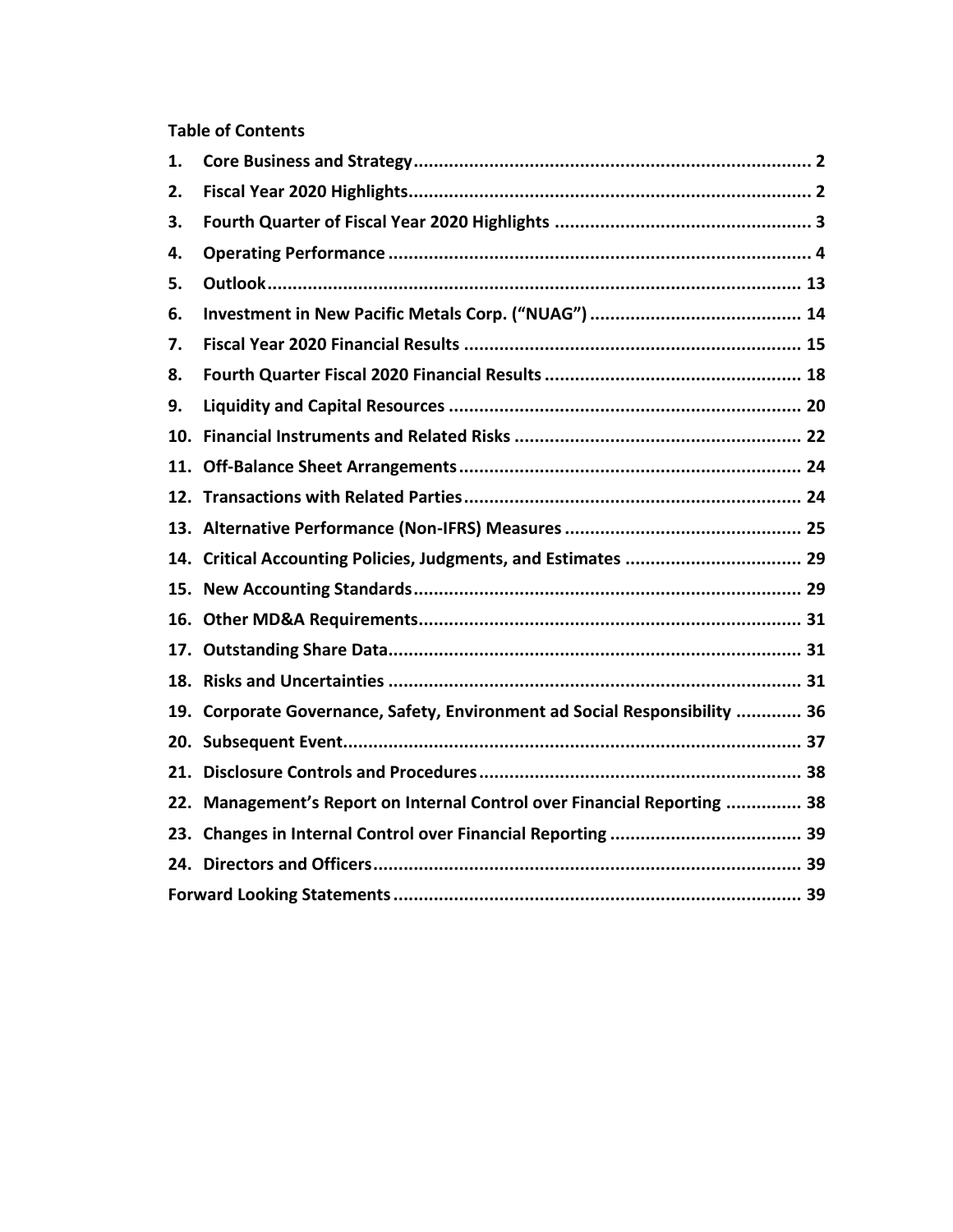## **Management's Discussion and Analysis For the Year Ended March 31, 2020 (Expressed in thousands of U.S. dollars, except per share data or unless otherwise stated)**

*This Management's Discussion and Analysis ("MD&A") is intended to help the reader understand the significant factors that have affected Silvercorp Metals Inc. and its subsidiaries' ("Silvercorp" or the "Company") performance and such factors that may affect its future performance. This MD&A should be read in conjunction with the Company's audited consolidated financial statements for the year ended March 31, 2020 and the related notes contained therein. The Company reports its financial position, financial performance and cash flow in accordance with International Financial Reporting Standards ("IFRS") as issued by the International Accounting Standards Board ("IASB"). Silvercorp's significant accounting policies are set out in Note 2 of the audited consolidated financial statements for the year ended March 31, 2020. This MD&A refers to various alternative performance (non-IFRS) measures, such as total and cash cost per ounce of silver, net of by-product credits, all-in & all-in sustaining cost per ounce of silver, net of by-product credits, cash flow from operations per share, production cost per tonne, all-in sustaining production costs per tonne, adjusted net income and adjusted earnings per share. Non-IFRS measures do not have standardized meanings under IFRS. Accordingly, non-IFRS measures should not be considered in isolation or as a substitute for measures of performance prepared in accordance with IFRS. To facilitate a better understanding of these measures as calculated by the Company, additional information has been provided in this MD&A. Please refer to section 13, "Alternative Performance (Non-IFRS) Measures" of this MD&A for detailed descriptions and reconciliations. Figures may not add due to rounding.*

This MD&A is prepared as of May 20, 2020 and expressed in thousands of U.S. dollars, except share, per share, unit cost, and production data, or unless otherwise stated.

## <span id="page-2-0"></span>**1. Core Business and Strategy**

Silvercorp is a profitable Canadian mining company currently producing silver, gold, lead, and zinc metals in concentrates from mines in China. The Company's goal is to continuously create healthy returns to shareholders through efficient management, organic growth and the acquisition of profitable projects. Silvercorp balances profitability, social and environmental relationships, employees' wellbeing, and sustainable development. Silvercorp operates several silver-lead-zinc mines at the Ying Mining District in Henan Province, China and the GC silver-lead-zinc mine in Guangdong Province, China. The Company's common shares are traded on the Toronto Stock Exchange and NYSE American.

## <span id="page-2-1"></span>**2. Fiscal Year 2020 Highlights**

Silvercorp's operations in China are usually suspended for two weeks for the Chinese New Year holiday. During the 2020 holiday season , the operations in China were shut down for an extra month due to the COVID-19 situation in China at that time, as the Company reported in the news released on January 29, February 18, and March 12, 2020. The operations were ramped up to full capacity in March 2020 with no employee infection and are in full compliance with government measures implemented to prevent the spread of the virus. Despite the extended shutdown during the three months ended March 31, 2020 ("Q4 Fiscal 2020"), the Company was able to achieve its full year production surpassing its guidance for the fiscal year ended March 31, 2020 ("Fiscal 2020"). The operational results of Fiscal 2020 are highlighted below:

- Silver, lead and zinc production surpassed annual guidance by 3%, 3% and 17%;
- Ore mined down 2% to 885,830 tonnes compared to the prior year;
- Sold approximately 6.3 million ounces of silver, 3,300 ounces of gold, 65.3 million pounds of lead, and 25.4 million pounds of zinc, representing a decrease of 2% and 6% in silver and gold sold and an increase of 1% and 12% in lead and zinc sold compared to the prior year;
- Revenue of \$158.8 million, down 7% compared to \$170.5 million in the prior year;
- Net income attributable to equity shareholders of \$34.3 million, or \$0.20 per share compared to \$39.7 million, or \$0.23 per share in the prior year. Excluding the impairment reversal of \$9.2 million recorded in Fiscal 2019, the net income to equity shareholders in Fiscal 2020 was up 6%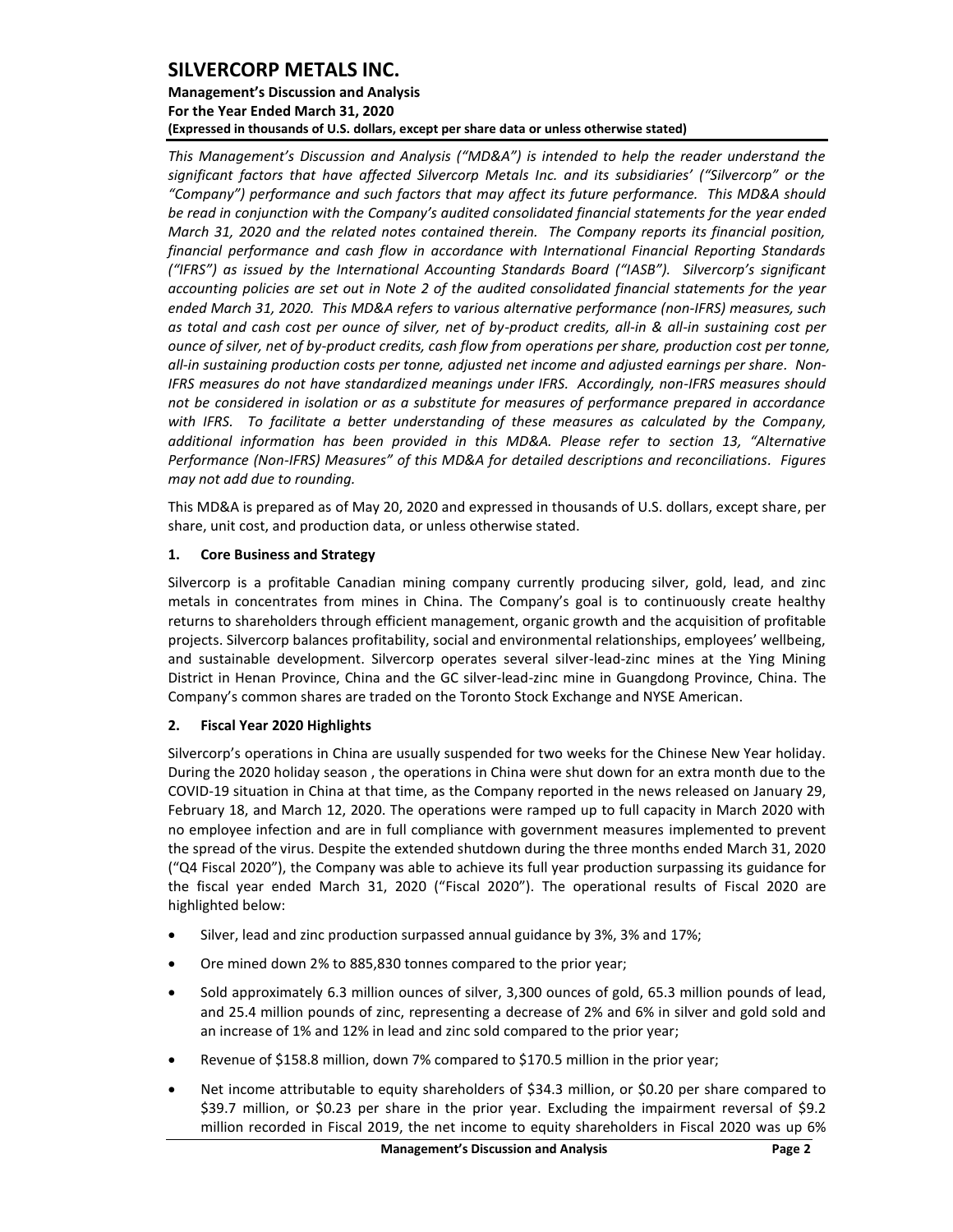compared to the adjusted net income to equity shareholders<sup>1</sup> of \$32.2 million, or \$0.19 per share, in the prior year. In Fiscal 2020, the Company's consolidated financial results were impacted by, among others, operations in China being suspended for an extra month in Q4 Fiscal 2020 due to COVID-19;

- Cash cost per ounce of silver<sup>1</sup>, net of by-product credits, of negative \$1.91 compared to negative \$4.29 in the prior year;
- All-in sustaining cost per ounce of silver<sup>1</sup>, net of by-product credits, of \$6.86, compared to \$3.52 in the prior year;
- Cash flow from operations of \$77.2 million, up 10% compared to \$70.4 million in the prior year;
- Paid \$4.3 million of dividends to the Company's shareholders, compared to \$4.2 million in the prior year;
- Invested \$7.0 million in New Pacific Metals Corp. ("NUAG") to maintain the Company's ownership interest at 28.8%; and
- Strong balance sheet with 142.5 million in cash and cash equivalents and short-term investments, an increase of \$27.2 million or 24% compared to \$115.3 million as at March 31, 2019.
- <span id="page-3-0"></span>**3. Fourth Quarter of Fiscal Year 2020 Highlights**

.

- Ore mined down 34% to 106,595 tonnes compared to the prior year quarter;
- Sold approximately 0.8 million ounces of silver, 500 ounces of gold, 9.7 million pounds of lead, and 3.1 million pounds of zinc, down 39%, 29%, 24%, and 58% respectively, compared to approximately 1.3 million ounces of silver, 700 ounces of gold, 12.7 million pounds of lead, and 7.3 million pounds of zinc in the prior year quarter.
- Revenue of \$18.9 million, down 46% compared to \$35.0 million in the prior year quarter;
- Net income attributable to equity shareholders of \$3.2 million, or \$0.02 per share, compared to the adjusted net income attributable to equity shareholders of \$4.6 million or \$0.03 per share, in the prior year quarter. In Q4 Fiscal 2020, the Company's consolidated financial results were impacted mainly by the decrease in metal prices and operations in China being suspended for an extra month due to COVID-19.
- Cash cost per ounce of silver, net of by-product credits, of negative \$0.85 compared to negative \$3.97 in the prior year quarter;
- All-in sustaining cost per ounce of silver, net of by-product credits, of \$15.17, compared to \$4.49 in the prior year quarter; and
- Cash flow from operations of \$6.3 million, compared to \$8.3 million in the prior year quarter.

<sup>1</sup> Alternative performance (*Non-IFRS) measure. Please refer to section 13 for reconciliation.*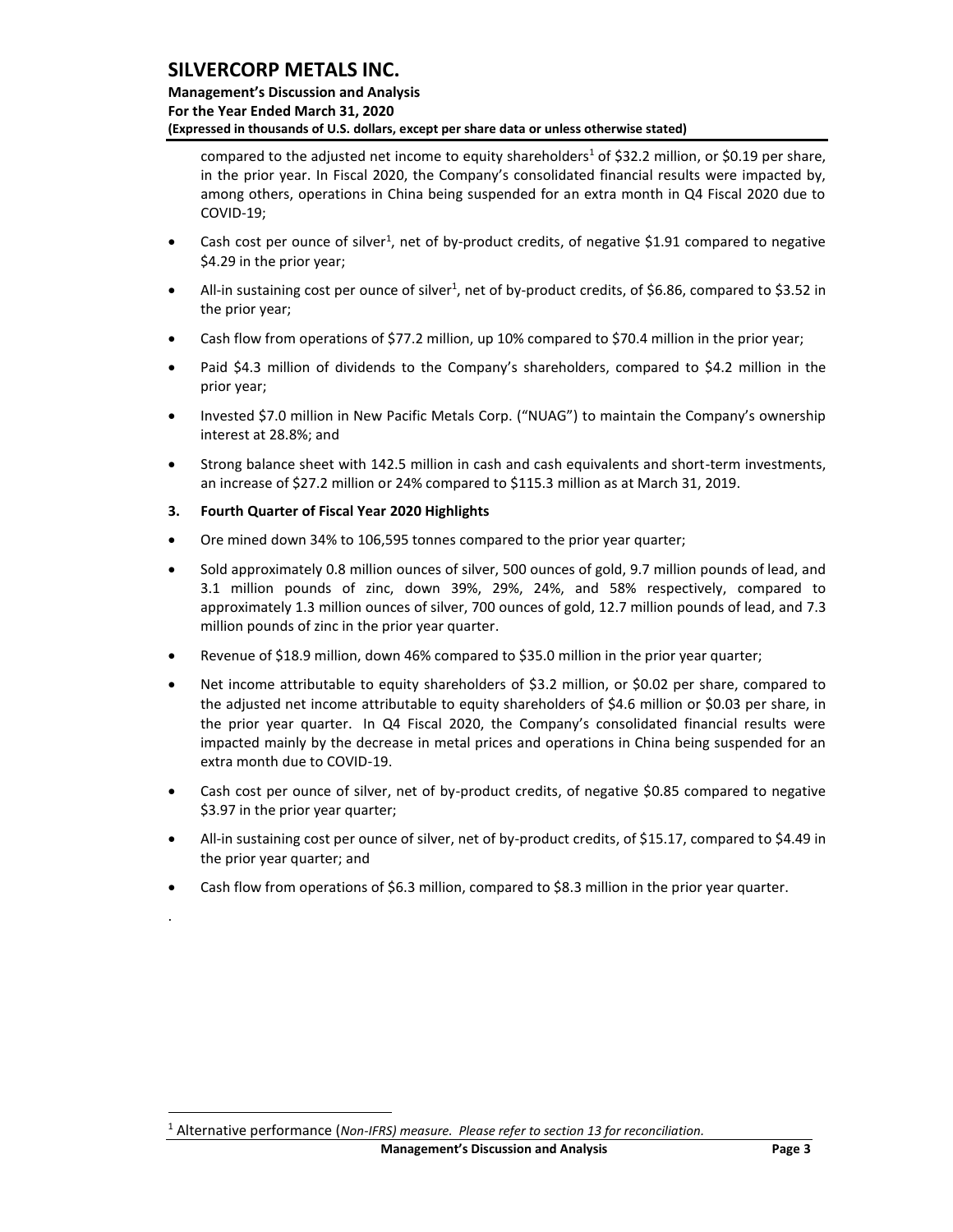**Management's Discussion and Analysis For the Year Ended March 31, 2020 (Expressed in thousands of U.S. dollars, except per share data or unless otherwise stated)** 

### <span id="page-4-0"></span>**4. Operating Performance**

### **(a) Consolidated operating performance**

The following table summarizes consolidated operational information for the three months and the year ended March 31, 2020 and 2019:

|                   | <b>Consolidated</b>                                                        | Three months ended March 31, |                 |                | Year ended March 31, |                  |                |  |
|-------------------|----------------------------------------------------------------------------|------------------------------|-----------------|----------------|----------------------|------------------|----------------|--|
|                   |                                                                            | 2020                         | 2019            | <b>Changes</b> | 2020                 | 2019             | <b>Changes</b> |  |
|                   | <b>Production Data</b>                                                     |                              |                 |                |                      |                  |                |  |
|                   | <b>Mine Data</b>                                                           |                              |                 |                |                      |                  |                |  |
|                   | Ore Mined (tonne)                                                          | 106,595                      | 161,400         | -34%           | 885,830              | 906,794          | $-2%$          |  |
|                   | Ore Milled (tonne)                                                         | 102,431                      | 159,904         | -36%           | 892,215              | 908,846          | -2%            |  |
|                   | <b>Head Grades</b>                                                         |                              |                 |                |                      |                  |                |  |
|                   | Silver (gram/tonne)                                                        | 231                          | 250             | $-8%$          | 240                  | 240              | 0%             |  |
|                   | Lead (%)                                                                   | 3.7                          | 3.6             | 3%             | 3.7                  | 3.5              | 6%             |  |
|                   | Zinc (%)                                                                   | 1.8                          | 1.7             | 7%             | 1.7                  | 1.6              | 5%             |  |
|                   | <b>Recovery Rates</b>                                                      |                              |                 |                |                      |                  |                |  |
|                   | Silver (%)                                                                 | 93.4                         | 93.6            | 0%             | 93.5                 | 93.8             | 0%             |  |
|                   | Lead (%)                                                                   | 94.8                         | 95.3            | 0%             | 94.8                 | 94.9             | 0%             |  |
|                   | Zinc (%)                                                                   | 80.3                         | 77.7            | 3%             | 77.8                 | 72.8             | 7%             |  |
| Cost Data         |                                                                            |                              |                 |                |                      |                  |                |  |
| $+$               | Mining cost per tonne of ore mined (\$)                                    | 75.91                        | 80.22           | $-5%$          | 76.25                | 74.98            | 2%             |  |
|                   | Cash mining cost per tonne of ore mined (\$)                               | 53.26                        | 57.55           | $-7%$          | 54.90                | 55.35            | $-1%$          |  |
|                   | Depreciation and amortization charges per tonne of ore mined (\$)          | 22.65                        | 22.67           | 0%             | 21.35                | 19.63            | 9%             |  |
|                   | Unit shipping costs (\$)                                                   | 2.57                         | 2.72            | $-6%$          | 2.65                 | 2.88             | -8%            |  |
| $\ddot{}$         | Milling costs per tonne of ore milled (\$)                                 | 15.67                        | 17.58           | $-11%$         | 13.17                | 13.99            | -6%            |  |
|                   | Cash milling costs per tonne of ore milled (\$)                            | 13.10                        | 14.53           | $-10%$         | 11.36                | 11.69            | $-3%$          |  |
|                   | Depreciation and amortization charges per tonne of ore milled (\$)         | 2.57                         | 3.05            | -16%           | 1.81                 | 2.30             | $-21%$         |  |
| $\ddot{}$         | Cash production cost per tonne of ore processed (\$)                       | 68.93                        | 74.80           | -8%            | 68.91                | 69.92            | $-1%$          |  |
| $\ddot{}$         | All-in sustaining cost per tonne of ore processed (\$)                     | 188.57                       | 138.01          | 37%            | 125.29               | 119.48           | 5%             |  |
| $\ddot{}$         | Cash cost per ounce of Silver, net of by-product credits (\$)              | (0.85)                       | (3.97)          | 79%            | (1.91)               | (4.29)           | 55%            |  |
| $\ddot{}$         | All-in sustaining cost per ounce of silver, net of by-product credits (\$) | 15.17                        | 4.49            | 238%           | 6.86                 | 3.52             | 95%            |  |
|                   | Concentrate inventory                                                      |                              |                 |                |                      |                  |                |  |
|                   | Lead concentrate (tonne)                                                   | 2,520                        | 3,248           | -22%           | 2,520                | 3,248            | $-22%$         |  |
|                   | Zinc concentrate (tonne)                                                   | 370                          | 368             | 1%             | 370                  | 368              | 1%             |  |
| <b>Sales Data</b> |                                                                            |                              |                 |                |                      |                  |                |  |
|                   | <b>Metal Sales</b>                                                         |                              |                 |                |                      |                  |                |  |
|                   | Silver (in thousands of ounces)                                            | 800                          | 1,314           | -39%           | 6,257                | 6,390            | $-2%$          |  |
|                   | Gold (in thousands of ounces)                                              | 0.5                          | 0.7             | $-29%$         | 3.3                  | 3.5              | -6%            |  |
|                   | Lead (in thousands of pounds)<br>Zinc (in thousands of pounds)             | 9,654<br>3,059               | 12,670<br>7,338 | $-24%$<br>-58% | 65,344<br>25,401     | 64,788<br>22,716 | 1%<br>12%      |  |
|                   | Revenue                                                                    |                              |                 |                |                      |                  |                |  |
|                   | Silver (in thousands of \$)                                                | 9,834                        | 16,732          | $-41%$         | 84,872               | 80,654           | 5%             |  |
|                   | Gold (in thousands of \$)                                                  | 625                          | 759             | $-18%$         | 3,911                | 3,642            | 7%             |  |
|                   | Lead (in thousands of \$)                                                  | 6,454                        | 11,420          | $-43%$         | 51,966               | 64,111           | $-19%$         |  |
|                   | Zinc (in thousands of \$)                                                  | 1,546                        | 5,529           | $-72%$         | 15,780               | 20,654           | $-24%$         |  |
|                   | Other (in thousands of \$)                                                 | 401                          | 512             | $-22%$         | 2,300                | 1,458            | 58%            |  |
|                   |                                                                            | 18,860                       | 34,952          | -46%           | 158,829              | 170,519          | -7%            |  |
|                   | Average Selling Price, Net of Value Added Tax and Smelter Charges          |                              |                 |                |                      |                  |                |  |
|                   | Silver (\$ per ounce)                                                      | 12.29                        | 12.73           | -3%            | 13.56                | 12.62            | 7%             |  |
|                   | Gold (\$ per ounce)                                                        | 1,250                        | 1,084           | 15%            | 1,185                | 1,041            | 14%            |  |
|                   | Lead (\$ per pound)                                                        | 0.67                         | 0.90            | $-26%$         | 0.80                 | 0.99             | $-19%$         |  |
|                   | Zinc (\$ per pound)                                                        | 0.51                         | 0.75            | -32%           | 0.62                 | 0.91             | -32%           |  |

+ Alternative performance (Non-IFRS) measures, see section 13 for reconciliation.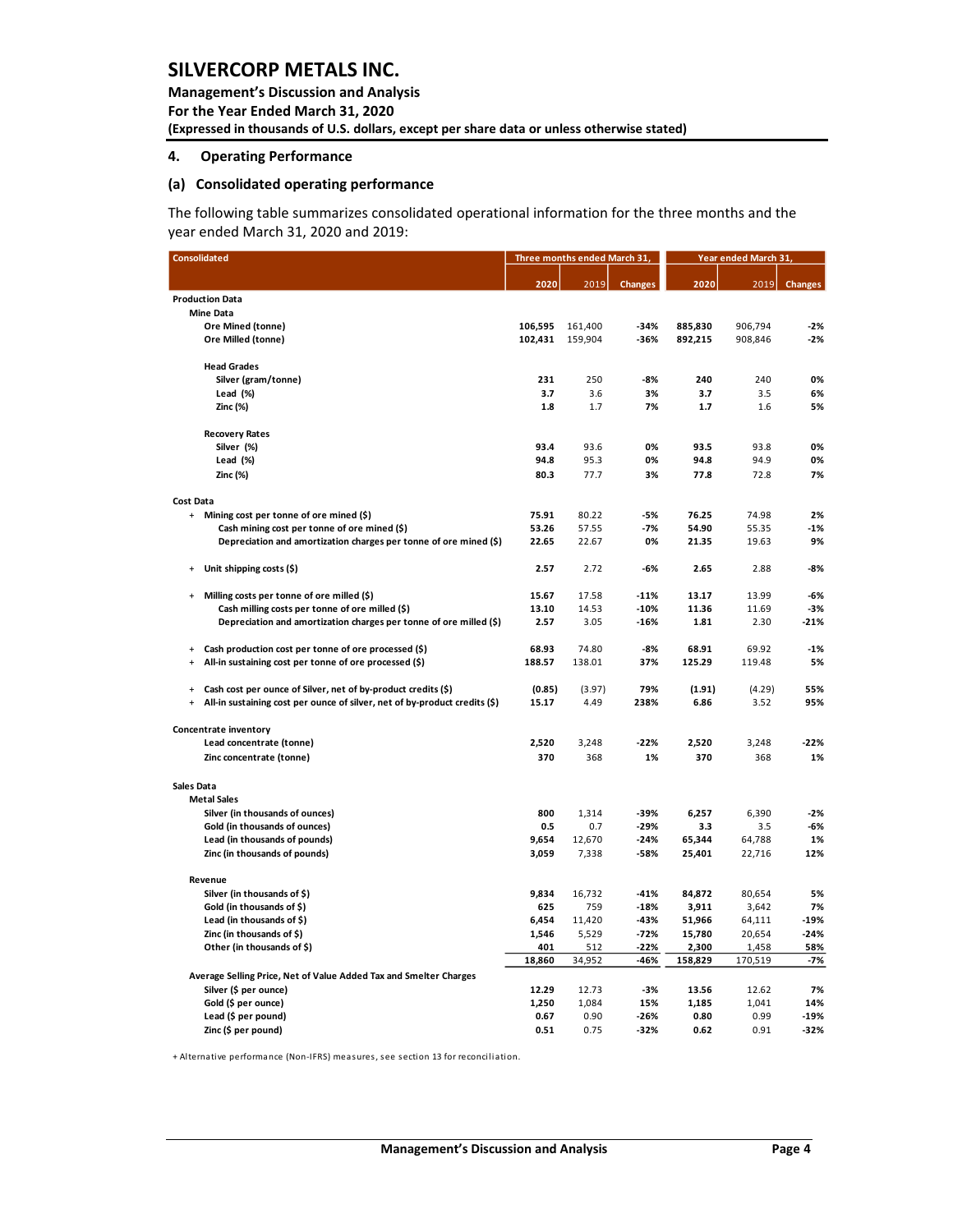**Management's Discussion and Analysis For the Year Ended March 31, 2020 (Expressed in thousands of U.S. dollars, except per share data or unless otherwise stated)** 

### **(i) Mine and Mill Production**

In Fiscal 2020, on a consolidated basis, the Company mined 885,830 tonnes of ore, a decrease of 2% or 20,964 tonnes, compared to 906,794 tonnes in Fiscal 2019. Ore milled in Fiscal 2020 was 892,215 tonnes, a decrease of 2% or 16,631 tonnes compared to 908,846 tonnes in Fiscal 2019.

In Q4 Fiscal 2020, the Company mined 106,595 tonnes of ore, a decrease of 34%, compared to 161,400 tonnes in the three months ended March 31, 2019 ("Q4 Fiscal 2019"). Ore milled in Q4 Fiscal 2020 was 102,431 tonnes, a decrease of 36% compared to 159,904 tonnes in Q4 Fiscal 2019.

The decrease in production was mainly due to an extra month's operational shutdown due to COVID-19 in Q4 Fiscal 2020 as discussed earlier. The operations were ramped up to full capacity in March 2020, and total ore mined in March 2020 was 75,199 tonnes, representing approximately 95% of full production in normal operations.

### **(ii) Metal Sales**

In Fiscal 2020, the Company sold approximately 6.3 million ounces of silver, 3,300 ounces of gold, 65.3 million pounds of lead, and 25.4 million pounds of zinc, representing a decrease of 2% and 6% in silver and gold sold and an increase of 1% and 12% in lead and zinc sold, respectively, compared to 6.4 million ounces of silver, 3,500 ounces of gold, 64.8 million pounds of lead, and 22.7 million pounds of zinc in Fiscal 2019.

In Q4 Fiscal 2020, the Company sold approximately 0.8 million ounces of silver, 500 ounces of gold, 9.7 million pounds of lead, and 3.1 million pounds of zinc, down 39%, 29%, 24%, and 58%, respectively, compared to approximately 1.3 million ounces of silver, 700 ounces of gold, 12.7 million pounds of lead, and 7.3 million pounds of zinc in Q4 Fiscal 2019.

### **(iii) Per Tonne Production Costs<sup>1</sup>**

In Fiscal 2020, the consolidated total mining cost and cash mining cost were \$76.25 and \$54.90 per tonne, up 2% and down 1%, respectively, compared to \$74.98 and \$55.35 per tonne, respectively, in Fiscal 2019. The decrease in the cash mining cost was mainly due to a decrease of 5% in mining preparation costs, offset by an increase of 3% in direct mining contractors' cost.

The consolidated total milling cost and cash milling cost were \$13.17 and \$11.36 per tonne, down 6% and 3%, respectively, compared to \$13.99 and \$11.69 per tonne, respectively, in Fiscal 2019. The improvement in the cash milling cost was mainly due to a decrease of 4% in utility costs and 6% in raw material costs.

The consolidated cash production cost per tonne of ore processed in Fiscal 2020 was \$68.91, a decrease of 1% compared to \$69.92 in Fiscal 2019 and 4% below the Company's annual guidance. The consolidated all-in sustaining production cost per tonne of ore processed was \$125.29, an increase of 5% compared to \$119.48 in Fiscal 2019, but in line with the Company's annual guidance.

In Q4 Fiscal 2020, the consolidated total mining cost and cash mining cost were \$75.91 and \$53.26 per tonne, down 5% and 7%, respectively, compared to \$80.22 and \$57.55 per tonne in Q4 Fiscal 2019. The consolidated total milling cost and cash milling cost in Q4 Fiscal 2020 were \$15.67 and \$13.10 per tonne, down 11% and 10%, respectively, compared to \$17.58 and \$14.53 per tonne in Q4 Fiscal 2019. The consolidated all-in sustaining production cost per tonne was \$188.57, up 37%, compared to \$138.01 in Q4 Fiscal 2019.The increase was mainly due to lower production resulting in higher per tonne fixed cost allocation. The all-in sustaining production cost in Q4 Fiscal 2020 was \$19.6 million, a decrease of \$2.6 million, compared to \$22.2 million in Q4 Fiscal 2019.

*<sup>1</sup> Alternative Performance (Non-IFRS) measure. Please refer to section 13 for reconciliation.*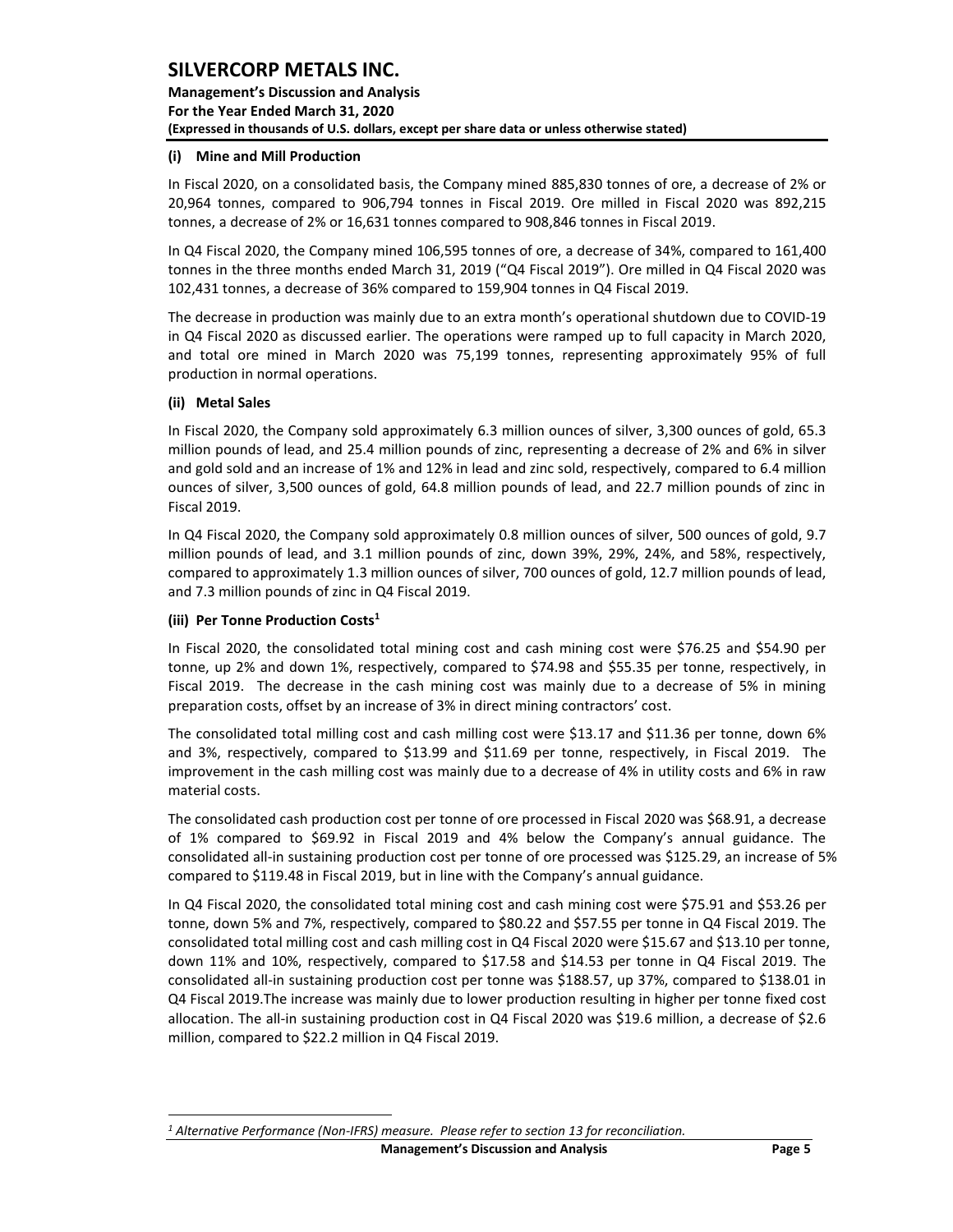**Management's Discussion and Analysis For the Year Ended March 31, 2020 (Expressed in thousands of U.S. dollars, except per share data or unless otherwise stated)** 

### **(iv) Costs per Ounce of Silver, Net of By-Product Credits**

In Fiscal 2020, the consolidated cash cost per ounce of silver, net of by-product credits, was negative \$1.91, compared to negative \$4.29 in the prior year. The increase was mainly due to a decrease of \$15.9 million in by-product credits. The decrease in by-product credits was mainly due to a decrease of 19% and 32%, respectively, in net realized selling prices for lead and zinc, partially offset by an increase of 1% and 12% in lead and zinc sold. Sales from lead and zinc in Fiscal 2020 amounted to \$67.7 million, a decrease of \$17.1 million, compared to \$84.8 million in Fiscal 2019.

In Q4 Fiscal 2020, the consolidated cash cost per ounce of silver, net of by-product credits, was negative \$0.85, compared to negative \$3.97 in Q4 Fiscal 2019. The increase was mainly due to a decrease of \$9.2 million in by-product credits.

In Fiscal 2020, the consolidated all-in sustaining cost per ounce of silver, net of by-product credits, was \$6.86, compared to \$3.52 in Fiscal 2019. The increase was mainly due to the increase in the cash cost per ounce of silver as discussed above and an increase of \$4.7 million in sustaining capital expenditures.

In Q4 Fiscal 2020, the consolidated all-in sustaining cost per ounce of silver, net of by-product credits, was \$15.17, compared to \$4.49 in Q4 Fiscal 2019. The increase was mainly due to i) a decrease of \$9.2 million in by-product credits; ii) less silver sold resulting in a higher per ounce cost, and partially offset by iii) a decrease of \$2.2 million in all-in sustaining production cost.

## **(v) Exploration and Development**

In Fiscal 2020, on a consolidated basis, approximately 108,156 metres or \$3.5 million worth of diamond drilling (Fiscal 2019 – 100,682 metres or \$3.1 million) and 38,403 metres or \$10.3 million worth of preparation tunnelling (Fiscal 2019 – 38,500 metres or \$10.6 million) were completed and expensed as mining preparation costs. In addition, approximately 73,567 metres or \$26.3 million worth of horizontal tunnels, raises, ramps and declines (Fiscal 2019 – 67,027 metres or \$24.2 million) were completed and capitalized.

In Q4 Fiscal 2020, on a consolidated basis, approximately 14,612 metres or \$0.5 million worth of diamond drilling (Q4 Fiscal 2019 – 8,947 metres or \$0.6 million) and 2,163 metres or \$0.7 million worth of preparation tunnelling (Q4 Fiscal 2019 – 6,427 metres or \$1.9 million) were completed and expensed as mining preparation costs. In addition, approximately 9,830 metres or \$4.3 million worth of horizontal tunnels, raises, ramps and declines (Q4 Fiscal 2019 – 10,992 metres or \$4.2 million) were completed and capitalized.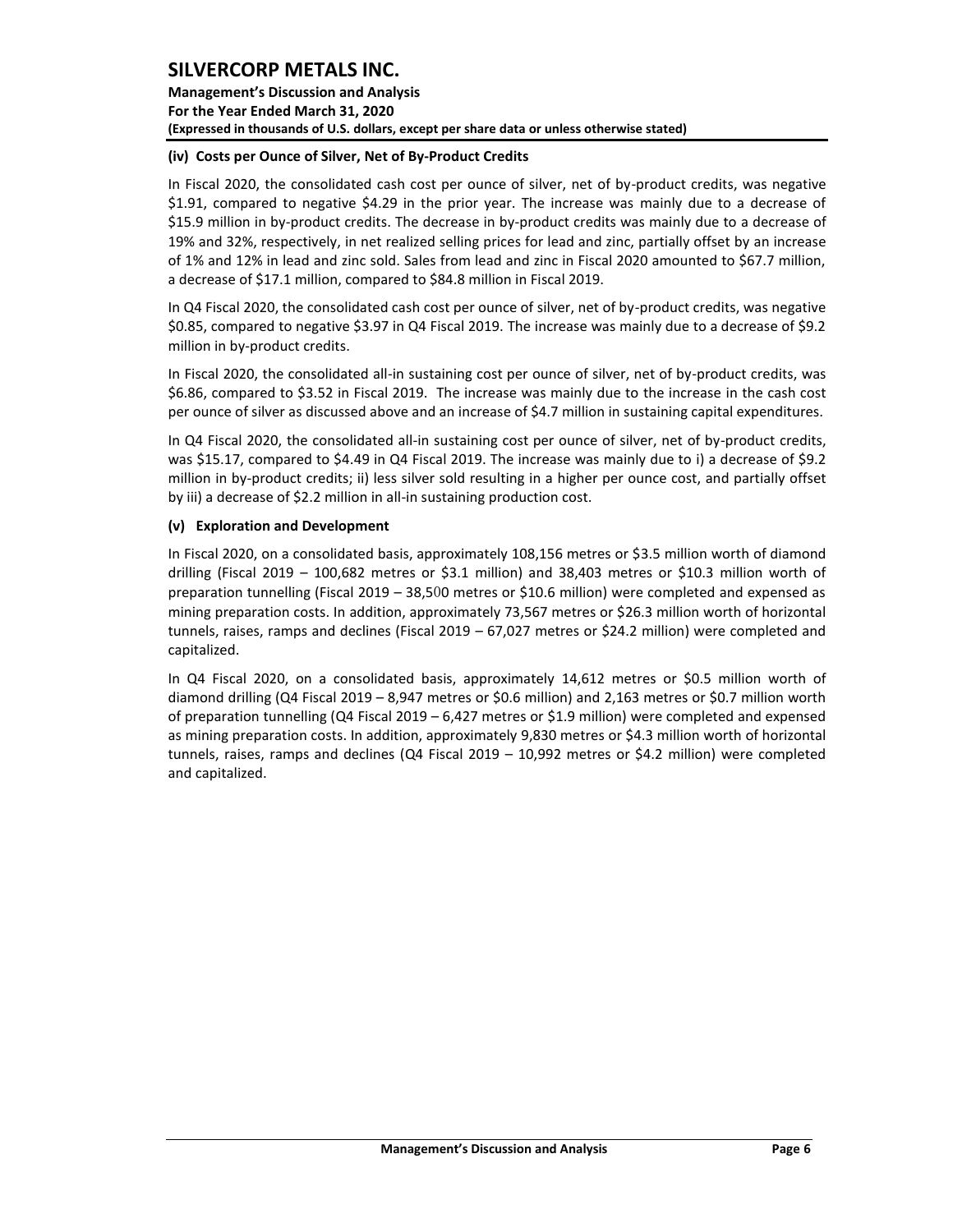**Management's Discussion and Analysis For the Year Ended March 31, 2020 (Expressed in thousands of U.S. dollars, except per share data or unless otherwise stated)** 

#### **(b) Individual Mine Performance**

#### *(i) Ying Mining District*

The following table summarize the operational information at the Ying Mining District for the three months and the year ended March 31, 2020 and 2019. The Ying Mining District is the Company's primary source of production, and consists of several mines, including the SGX, HPG, TLP, LME, LMW, and HZG mines.

| <b>Ying Mining District</b>                                                             |              | Three months ended March 31, |               | Year ended March 31, |               |                |
|-----------------------------------------------------------------------------------------|--------------|------------------------------|---------------|----------------------|---------------|----------------|
|                                                                                         | 2020         |                              | 2019 Changes  | 2020                 | 2019          | <b>Changes</b> |
|                                                                                         |              |                              |               |                      |               |                |
| <b>Production Data</b>                                                                  |              |                              |               |                      |               |                |
| <b>Mine Data</b><br>Ore Mined (tonne)                                                   | 69,379       | 111,032                      | $-38%$        | 598,197              | 622,576       | $-4%$          |
| Ore Milled (tonne)                                                                      | 69,188       | 107,039                      | $-35%$        | 601,605              | 619,851       | -3%            |
|                                                                                         |              |                              |               |                      |               |                |
| <b>Head Grades</b>                                                                      |              |                              |               |                      |               |                |
| Silver (gram/tonne)                                                                     | 297          | 324                          | $-8%$         | 309                  | 311           | $-1%$          |
| Lead $(\%)$                                                                             | 4.6          | 4.5                          | 3%            | 4.6                  | 4.4           | 4%             |
| Zinc (%)                                                                                | 1.0          | 0.9                          | 10%           | 0.9                  | 0.9           | 0%             |
| <b>Recovery Rates</b>                                                                   |              |                              |               |                      |               |                |
| Silver (%)                                                                              | 95.3         | 95.5                         | 0%            | 96.0                 | 95.8          | 0%             |
| Lead (%)                                                                                | 95.7         | 96.1                         | 0%            | 95.9                 | 95.7          | 0%             |
| Zinc (%)                                                                                | 67.7         | 63.7                         | 6%            | 63.2                 | 54.1          | 17%            |
| <b>Cost Data</b>                                                                        |              |                              |               |                      |               |                |
| + Mining cost per tonne of ore mined (\$)                                               | 97.79        | 93.86                        | 4%            | 90.61                | 88.19         | 3%             |
| Cash mining cost per tonne of ore mined (\$)                                            | 68.10        | 65.24                        | 4%            | 63.00                | 63.39         | $-1%$          |
| Depreciation and amortization charges per tonne of ore mined (\$)                       | 29.69        | 28.62                        | 4%            | 27.61                | 24.80         | 11%            |
| Unit shipping costs (\$)<br>$\ddot{}$                                                   | 3.96         | 3.97                         | 0%            | 3.92                 | 4.22          | $-7%$          |
| Milling costs per tonne of ore milled (\$)<br>$\ddot{}$                                 | 14.31        | 15.55                        | $-8%$         | 12.03                | 12.58         | $-4%$          |
| Cash milling cost per tonne of ore milled (\$)                                          | 11.53        | 12.57                        | -8%           | 10.16                | 10.43         | $-3%$          |
| Depreciation and amortization charges per tonne of ore milled (\$)                      | 2.78         | 2.98                         | $-7%$         | 1.87                 | 2.15          | -13%           |
|                                                                                         |              |                              |               |                      |               |                |
| Cash production cost per tonne of ore processed (\$)<br>$\ddot{}$                       | 83.59        | 81.78                        | 2%            | 77.08                | 78.04         | $-1%$          |
| All-in sustaining cost per tonne of ore processed (\$)<br>$\ddot{}$                     | 195.78       | 141.63                       | 38%           | 132.52               | 126.93        | 4%             |
| Cash cost per ounce of Silver, net of by-product credits (\$)<br>$\ddot{}$              | 0.30         | (3.02)                       | 110%          | (1.18)               | (3.35)        | 65%            |
| All-in sustaining cost per ounce of Silver, net of by-product credits (\$)<br>$\ddot{}$ | 11.86        | 3.28                         | 262%          | 5.49                 | 2.60          | 111%           |
| <b>Concentrate inventory</b>                                                            |              |                              |               |                      |               |                |
| Lead concentrate (tonne)                                                                | 2,475        | 3,150                        | $-21%$        | 2,475                | 3,150         | $-21%$         |
| Zinc concentrate (tonne)                                                                | 280          | 250                          | 12%           | 280                  | 250           | 12%            |
|                                                                                         |              |                              |               |                      |               |                |
| <b>Sales Data</b><br><b>Metal Sales</b>                                                 |              |                              |               |                      |               |                |
| Silver (in thousands of ounces)                                                         | 711          | 1,141                        | $-38%$        | 5,558                | 5,764         | $-4%$          |
| Gold (in thousands of ounces)                                                           | 0.5          | 0.7                          | $-29%$        | 3.3                  | 3.5           | $-6%$          |
| Lead (in thousands of pounds)                                                           | 8,322        | 10,310                       | $-19%$        | 54,459               | 56,138        | $-3%$          |
| Zinc (in thousands of pounds)                                                           | 865          | 2,464                        | -65%          | 7,264                | 6,626         | 10%            |
| Revenue                                                                                 |              |                              |               |                      |               |                |
| Silver (in thousands of \$)                                                             | 8,968        | 15,137                       | $-41%$        | 77,617               | 74,702        | 4%             |
| Gold (in thousands of \$)                                                               | 625          | 759                          | $-18%$        | 3,911                | 3,642         | 7%             |
| Lead (in thousands of \$)                                                               | 5,562        | 9,318                        | $-40%$        | 43,312               | 55,739        | $-22%$         |
| Zinc (in thousands of \$)                                                               | 452          | 2,028                        | $-78%$        | 4,911                | 6,305         | $-22%$         |
| Other (in thousands of \$)                                                              | 74           | 344                          | $-78%$        | 1,683                | 1,095         | 54%            |
|                                                                                         | 15,681       | 27,586                       | -43%          | 131,434              | 141,483       | -7%            |
| Average Selling Price, Net of Value Added Tax and Smelter Charges                       |              |                              |               |                      |               |                |
| Silver (\$ per ounce)                                                                   | 12.61        | 13.27                        | $-5%$         | 13.96                | 12.96         | 8%             |
| Gold (\$ per ounce)                                                                     | 1,250        | 1,084<br>0.90                | 15%<br>$-26%$ | 1,185<br>0.80        | 1,041<br>0.99 | 14%<br>$-19%$  |
| Lead (\$ per pound)<br>Zinc (\$ per pound)                                              | 0.67<br>0.52 | 0.82                         | $-37%$        | 0.68                 | 0.95          | $-28%$         |
|                                                                                         |              |                              |               |                      |               |                |

+ Alternative Performance (Non-IFRS) measures, see section 13 for reconciliation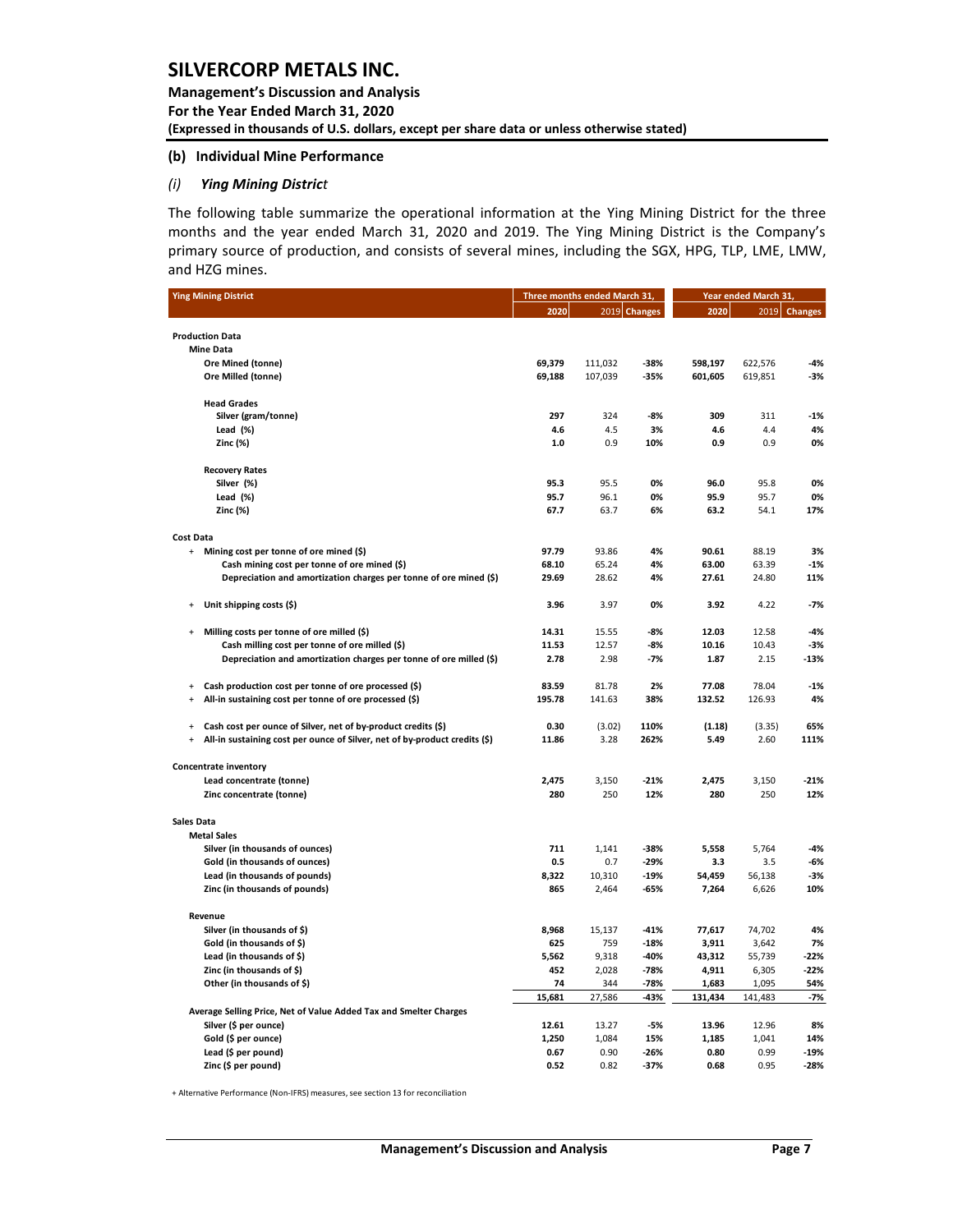**Management's Discussion and Analysis For the Year Ended March 31, 2020 (Expressed in thousands of U.S. dollars, except per share data or unless otherwise stated)** 

## *Fiscal 2020 vs. Fiscal 2019*

In Fiscal 2020, the total ore mined at the Ying Mining District was 598,197 tonnes, a decrease of 4% or 24,379 tonnes, compared to 622,576 tonnes mined in Fiscal 2019. Ore milled was 601,605 tonnes, a decrease of 3% or 18,246 tonnes, compared to 619,851 tonnes in Fiscal 2019.

Head grades of ore milled at the Ying Mining District in Fiscal 2020 were 309 grams per tonne ("g/t") for silver, 4.6% for lead, and 0.9% for zinc, compared to 311 g/t for silver, 4.4% for lead, and 0.9% for zinc in Fiscal 2019.

In Fiscal 2020, the Ying Mining District sold approximately 5.6 million ounces of silver, 3,300 ounces of gold, and 54.5 million pounds of lead, down 4%, 6%, and 3%, respectively, compared to 5.8 million ounces of silver, 3,500 ounces of gold, and 56.1 million pounds of lead in Fiscal 2019 while zinc sold was 7.3 million pounds in Fiscal 2020, up 10% compared to 6.6 million pounds in Fiscal 2019.

Total mining cost and cash mining cost per tonne at the Ying Mining District in Fiscal 2020 were \$90.61 and \$63.00 per tonne, respectively, compared to \$88.19 and \$63.39 per tonne, respectively, in Fiscal 2019. Total milling cost and cash milling cost per tonne at the Ying Mining District in Fiscal 2020 were \$12.03 and \$10.16, down by 4% and 3%, respectively, compared to \$12.58 and \$10.43, respectively, in Fiscal 2019.

Correspondingly, the cash production cost per tonne of ore processed at the Ying Mining District in Fiscal 2020 was \$77.08, down 1% compared to \$78.04 in Fiscal 2019. The all-in sustaining cost per tonne of ore processed was \$132.52, up 4%, compared to 126.93 in Fiscal 2019. The increase was mainly due to an increase of \$2.9 million in sustaining capital expenditures.

Cash cost per ounce of silver, net of by-product credits, at the Ying Mining District in Fiscal 2020, was negative \$1.18 compared to negative \$3.35 in Fiscal 2019. The increase was mainly due to a decrease of \$13.0 million in by-product credits.

All-in sustaining cost per ounce of silver, net of by-product credits, at the Ying Mining District in Fiscal 2020, was \$5.49 compared to \$2.60 in the prior year. The increase was mainly due to the increase in cash cost per ounce of silver as discussed above and an increase of \$2.9 million in sustaining capital expenditures.

In Fiscal 2020, approximately 85,643 metres or \$2.5 million worth of underground diamond drilling (Fiscal 2019 – 75,955 metres or \$1.8 million) and 19,088 metres or \$5.7 million worth of preparation tunnelling (Fiscal 2019 – 18,656 metres or \$5.4 million) were completed and expensed as mining preparation costs at the Ying Mining District. In addition, approximately 70,240 metres or \$23.9 million worth of horizontal tunnels, raises, ramps and declines (Fiscal 2019 – 65,653 metres or \$23.2 million) were completed and capitalized.

## *Q4 Fiscal 2020 vs. Q4 Fiscal 2019*

In Q4 Fiscal 2020, a total of 69,379 tonnes of ore were mined at the Ying Mining District, a decrease of 38% or 41,653 tonnes, compared to 111,032 tonnes in Q4 Fiscal 2019. Ore milled was 69,188 tonnes, a decrease of 35% or 37,851 tonnes, compared to 107,039 tonnes in Q4 Fiscal 2019.

Average head grades of ore processed were 297 g/t for silver, 4.6% for lead, and 1.0% for zinc compared to 324 g/t for silver, 4.5% for lead, and 0.9% for zinc in Q4 Fiscal 2019.

Metals sold were approximately 0.7 million ounces of silver, 500 ounces of gold, 8.3 million pounds of lead, and 0.9 million pounds of zinc, compared to 1.1 million ounces of silver, 700 ounces of gold, 10.3 million pounds of lead, and 2.5 million pounds of zinc in Q4 Fiscal 2019.

In Q4 Fiscal 2020, the cash mining cost at the Ying Mining District was \$68.1 per tonne, up 4% compared to \$65.24 in Q4 Fiscal 2019. The cash milling cost was \$11.53 per tonne, down 8% compared to \$12.57 in Q4 Fiscal 2019.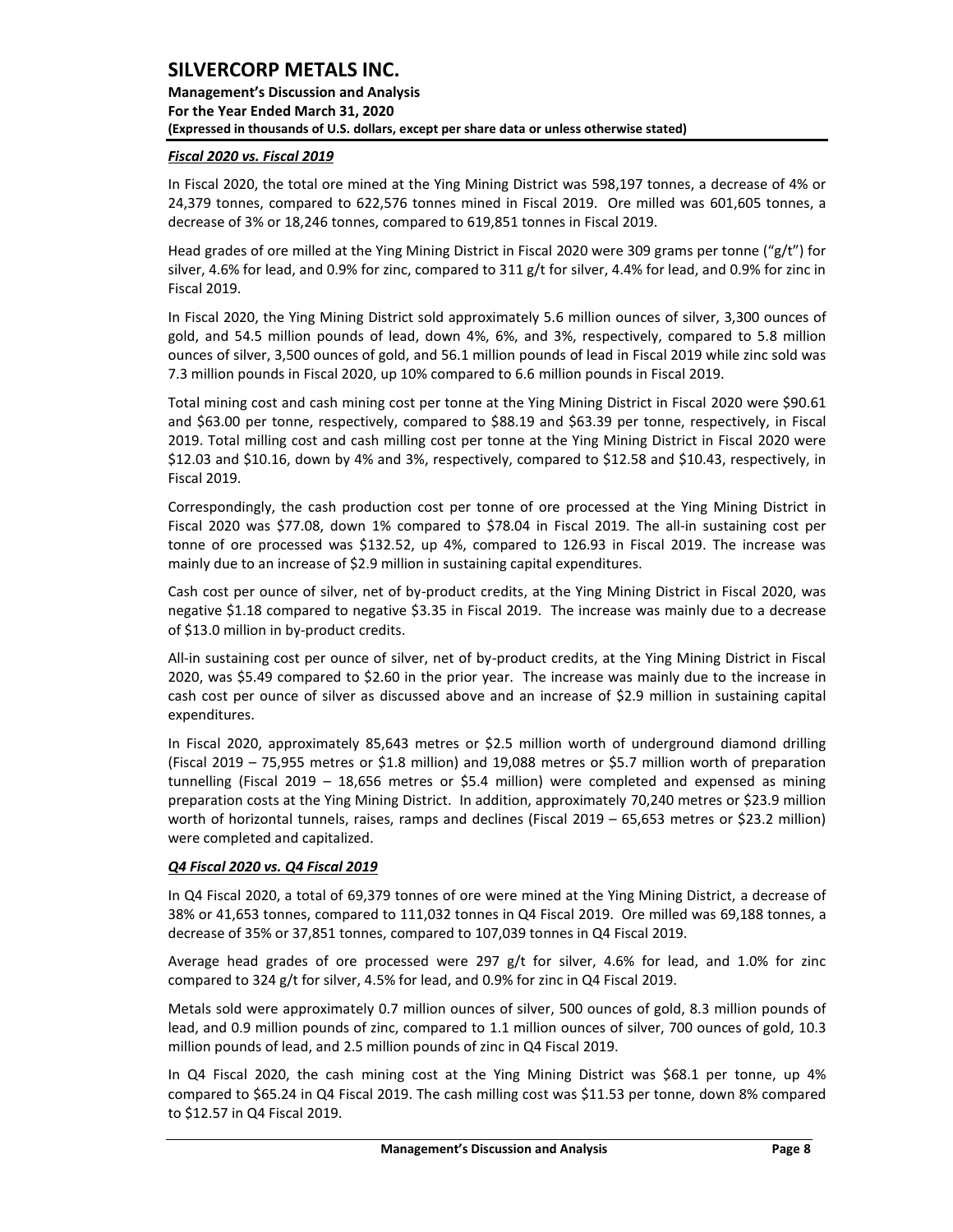## **Management's Discussion and Analysis For the Year Ended March 31, 2020 (Expressed in thousands of U.S. dollars, except per share data or unless otherwise stated)**

Correspondingly, the cash production cost per tonne of ore processed at the Ying Mining District in Q4 Fiscal 2020 was \$83.59, up 2% compared to \$81.78 in Q4 Fiscal 2019. The all-in sustaining cost per tonne of ore processed was \$195.78, up 38%, compared to 141.63 in Q4 Fiscal 2019. The increase was mainly due to lower production output resulting in a higher per tonne fixed cost allocation. The all-in sustaining production cost at the Ying Mining District was \$13.6 million, a decrease of \$1.9 million, compared to \$15.4 million in Q4 Fiscal 2019.

In Q4 Fiscal 2020, the cash cost per ounce of silver and all in sustaining cost per ounce of silver, net of by-product credits, at the Ying Mining District were \$0.30 and \$11.86, respectively, compared to negative \$3.02 and \$3.28 in Q4 Fiscal 2019.

In Q4 Fiscal 2020, approximately 12,412 metres or \$0.4 million worth of underground diamond drilling (Q4 Fiscal 2019 – 6,083 metres or \$0.3 million) and 1,810 metres or \$0.6 million worth of preparation tunnelling (Q4 Fiscal 2019 – 3,061 metres or \$1.0 million) were completed and expensed as mining preparation costs at the Ying Mining District. In addition, approximately 7,979 metres or \$2.9 million worth of horizontal tunnels, raises, ramps, and declines (Q4 Fiscal 2019 – 10,730 metres or \$4.0 million) were completed and capitalized.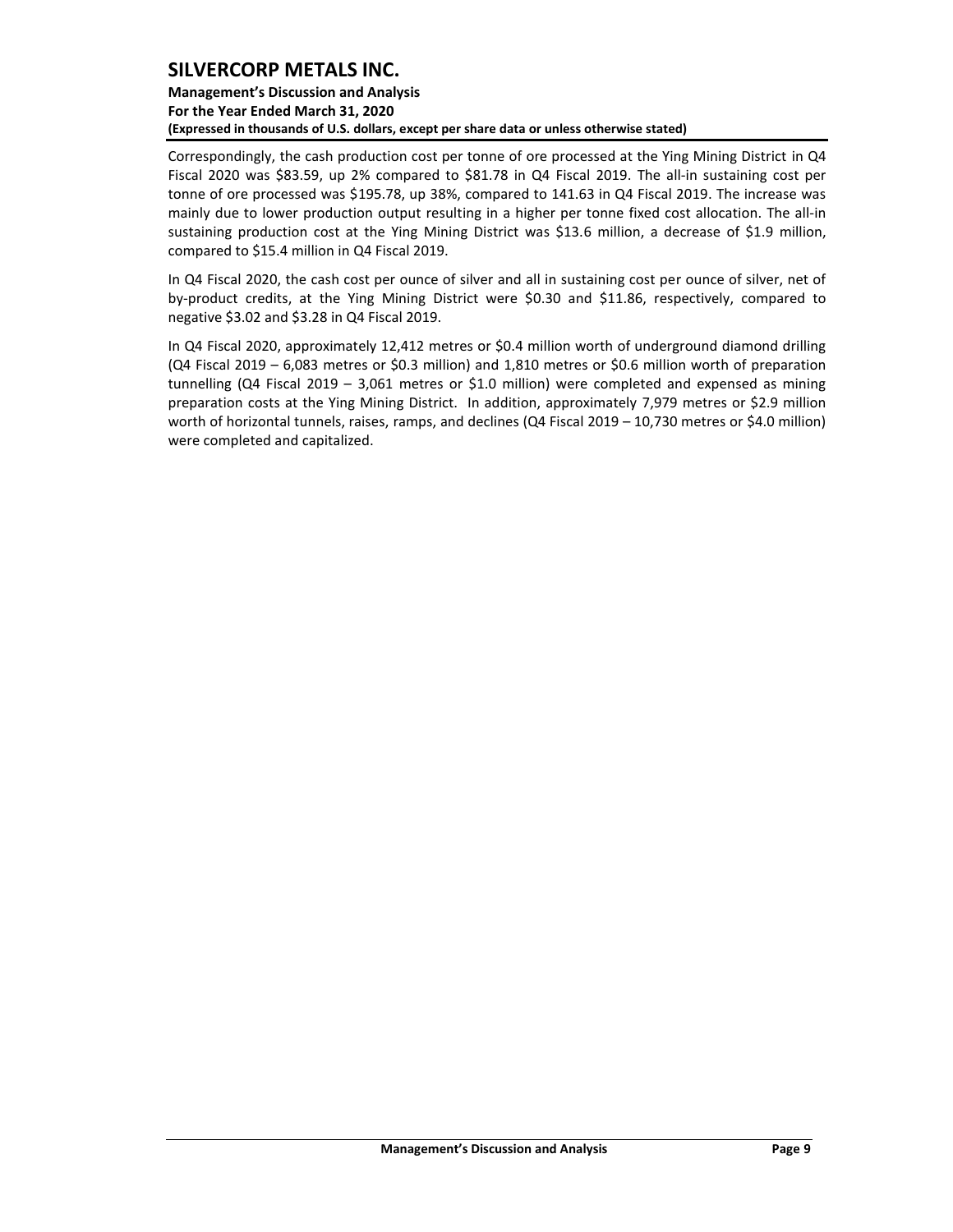### **Management's Discussion and Analysis**

**For the Year Ended March 31, 2020**

**(Expressed in thousands of U.S. dollars, except per share data or unless otherwise stated)** 

## *(ii) GC Mine*

The following table summarizes the operational information at the GC Mine for the three months and the year ended March 31, 2020 and 2019:

| 2019 Changes<br>2020<br>2020<br>2019<br><b>Changes</b><br><b>Production Data</b><br><b>Mine Data</b><br>Ore Mined (tonne)<br>37,216<br>$-26%$<br>287,633<br>284,218<br>50,368<br>1%<br>Ore Milled (tonne)<br>33,243<br>52,865<br>$-37%$<br>290,610<br>288,995<br>1%<br><b>Head Grades</b><br>Silver (gram/tonne)<br>94<br>101<br>-7%<br>97<br>86<br>12%<br>Lead $(% )$<br>1.8<br>1.8<br>1%<br>1.9<br>1.5<br>27%<br>Zinc (%)<br>3.5<br>3.3<br>7%<br>3.3<br>3.0<br>10%<br><b>Recovery Rates</b><br>Silver (%) *<br>80.7<br>81.3<br>$-1%$<br>77.4<br>78.4<br>$-1%$<br>Lead (%)<br>90.4<br>90.4<br>91.5<br>$-1%$<br>89.3<br>$-1%$<br>Zinc (%)<br>87.7<br>85.7<br>2%<br>86.0<br>84.9<br>1%<br>Mining cost per tonne of ore mined (\$)<br>35.09<br>50.13<br>$-30%$<br>46.40<br>46.04<br>$\ddot{}$<br>1%<br>Cash mining cost per tonne of ore mined (\$)<br>25.58<br>40.58<br>-37%<br>38.06<br>1%<br>37.73<br>Depreciation and amortization charges per tonne of ore mined (\$)<br>9.51<br>9.55<br>0%<br>8.34<br>8.31<br>0%<br>Milling cost per tonne of ore milled (\$)<br>18.50<br>21.70<br>$-15%$<br>15.52<br>17.01<br>-9%<br>$\ddot{}$<br>Cash milling cost per tonne of ore milled (\$)<br>$-12%$<br>14.39<br>16.36<br>18.52<br>13.85<br>-4%<br>Depreciation and amortization charges per tonne of ore milled (\$)<br>2.14<br>3.18<br>-33%<br>1.67<br>2.62<br>-36%<br>Cash production cost per tonne of ore processed (\$)<br>41.94<br>$-29%$<br>59.10<br>51.91<br>52.12<br>0%<br>$\begin{array}{c} + \end{array}$<br>All-in sustaining cost per tonne of ore processed (\$)<br>72.11<br>9%<br>88.18<br>22%<br>69.33<br>63.59<br>÷<br>Cash cost per ounce of Silver, net of by-product credits (\$)<br>(10.03)<br>(10.23)<br>2%<br>(7.65)<br>(12.97)<br>41%<br>$\ddot{}$<br>All-in sustaining cost per ounce of Silver, net of by-product credits (\$)<br>8.31<br>(4.97)<br>267%<br>0.77<br>(6.28)<br>112%<br>÷<br>Concentrate inventory<br>45<br>98<br>45<br>98<br>$-54%$<br>Lead concentrate (tonne)<br>-54%<br>90<br>90<br>Zinc concentrate (tonne)<br>118<br>$-24%$<br>118<br>$-24%$<br><b>Metal Sales</b><br>Silver (in thousands of ounces)<br>89<br>173<br>-49%<br>699<br>626<br>12%<br>Lead (in thousands of pounds)<br>10,885<br>8,650<br>26%<br>1,332<br>2,360<br>-44%<br>Zinc (in thousands of pounds)<br>2,194<br>4,874<br>-55%<br>18,137<br>16,090<br>13%<br>Revenue<br>Silver (in thousands of \$)<br>866<br>1,595<br>-46%<br>7,255<br>5,952<br>22%<br>Lead (in thousands of \$)<br>892<br>3%<br>2,102<br>-58%<br>8,654<br>8,372<br>Zinc (in thousands of \$)<br>1,094<br>3,501<br>-69%<br>10,869<br>14,349<br>$-24%$<br>Other (in thousands of \$)<br>327<br>168<br>95%<br>617<br>70%<br>363<br>3,179<br>27,395<br>29,036<br>7,366<br>-57%<br>-6%<br>Average Selling Price, Net of Value Added Tax and Smelter Charges<br>Silver (\$ per ounce) **<br>9.73<br>9.22<br>6%<br>10.38<br>9.51<br>9%<br>Lead (\$ per pound)<br>0.89<br>0.97<br>0.67<br>$-25%$<br>0.80<br>-18% | <b>GC Mine</b>      | Three months ended March 31, |      |        | Year ended March 31, |      |      |  |  |
|---------------------------------------------------------------------------------------------------------------------------------------------------------------------------------------------------------------------------------------------------------------------------------------------------------------------------------------------------------------------------------------------------------------------------------------------------------------------------------------------------------------------------------------------------------------------------------------------------------------------------------------------------------------------------------------------------------------------------------------------------------------------------------------------------------------------------------------------------------------------------------------------------------------------------------------------------------------------------------------------------------------------------------------------------------------------------------------------------------------------------------------------------------------------------------------------------------------------------------------------------------------------------------------------------------------------------------------------------------------------------------------------------------------------------------------------------------------------------------------------------------------------------------------------------------------------------------------------------------------------------------------------------------------------------------------------------------------------------------------------------------------------------------------------------------------------------------------------------------------------------------------------------------------------------------------------------------------------------------------------------------------------------------------------------------------------------------------------------------------------------------------------------------------------------------------------------------------------------------------------------------------------------------------------------------------------------------------------------------------------------------------------------------------------------------------------------------------------------------------------------------------------------------------------------------------------------------------------------------------------------------------------------------------------------------------------------------------------------------------------------------------------------------------------------------------------------------------------------------------------------------------------------------------------------------------------------------------------------------------|---------------------|------------------------------|------|--------|----------------------|------|------|--|--|
|                                                                                                                                                                                                                                                                                                                                                                                                                                                                                                                                                                                                                                                                                                                                                                                                                                                                                                                                                                                                                                                                                                                                                                                                                                                                                                                                                                                                                                                                                                                                                                                                                                                                                                                                                                                                                                                                                                                                                                                                                                                                                                                                                                                                                                                                                                                                                                                                                                                                                                                                                                                                                                                                                                                                                                                                                                                                                                                                                                                       |                     |                              |      |        |                      |      |      |  |  |
|                                                                                                                                                                                                                                                                                                                                                                                                                                                                                                                                                                                                                                                                                                                                                                                                                                                                                                                                                                                                                                                                                                                                                                                                                                                                                                                                                                                                                                                                                                                                                                                                                                                                                                                                                                                                                                                                                                                                                                                                                                                                                                                                                                                                                                                                                                                                                                                                                                                                                                                                                                                                                                                                                                                                                                                                                                                                                                                                                                                       |                     |                              |      |        |                      |      |      |  |  |
|                                                                                                                                                                                                                                                                                                                                                                                                                                                                                                                                                                                                                                                                                                                                                                                                                                                                                                                                                                                                                                                                                                                                                                                                                                                                                                                                                                                                                                                                                                                                                                                                                                                                                                                                                                                                                                                                                                                                                                                                                                                                                                                                                                                                                                                                                                                                                                                                                                                                                                                                                                                                                                                                                                                                                                                                                                                                                                                                                                                       |                     |                              |      |        |                      |      |      |  |  |
|                                                                                                                                                                                                                                                                                                                                                                                                                                                                                                                                                                                                                                                                                                                                                                                                                                                                                                                                                                                                                                                                                                                                                                                                                                                                                                                                                                                                                                                                                                                                                                                                                                                                                                                                                                                                                                                                                                                                                                                                                                                                                                                                                                                                                                                                                                                                                                                                                                                                                                                                                                                                                                                                                                                                                                                                                                                                                                                                                                                       |                     |                              |      |        |                      |      |      |  |  |
|                                                                                                                                                                                                                                                                                                                                                                                                                                                                                                                                                                                                                                                                                                                                                                                                                                                                                                                                                                                                                                                                                                                                                                                                                                                                                                                                                                                                                                                                                                                                                                                                                                                                                                                                                                                                                                                                                                                                                                                                                                                                                                                                                                                                                                                                                                                                                                                                                                                                                                                                                                                                                                                                                                                                                                                                                                                                                                                                                                                       |                     |                              |      |        |                      |      |      |  |  |
|                                                                                                                                                                                                                                                                                                                                                                                                                                                                                                                                                                                                                                                                                                                                                                                                                                                                                                                                                                                                                                                                                                                                                                                                                                                                                                                                                                                                                                                                                                                                                                                                                                                                                                                                                                                                                                                                                                                                                                                                                                                                                                                                                                                                                                                                                                                                                                                                                                                                                                                                                                                                                                                                                                                                                                                                                                                                                                                                                                                       |                     |                              |      |        |                      |      |      |  |  |
|                                                                                                                                                                                                                                                                                                                                                                                                                                                                                                                                                                                                                                                                                                                                                                                                                                                                                                                                                                                                                                                                                                                                                                                                                                                                                                                                                                                                                                                                                                                                                                                                                                                                                                                                                                                                                                                                                                                                                                                                                                                                                                                                                                                                                                                                                                                                                                                                                                                                                                                                                                                                                                                                                                                                                                                                                                                                                                                                                                                       |                     |                              |      |        |                      |      |      |  |  |
|                                                                                                                                                                                                                                                                                                                                                                                                                                                                                                                                                                                                                                                                                                                                                                                                                                                                                                                                                                                                                                                                                                                                                                                                                                                                                                                                                                                                                                                                                                                                                                                                                                                                                                                                                                                                                                                                                                                                                                                                                                                                                                                                                                                                                                                                                                                                                                                                                                                                                                                                                                                                                                                                                                                                                                                                                                                                                                                                                                                       |                     |                              |      |        |                      |      |      |  |  |
|                                                                                                                                                                                                                                                                                                                                                                                                                                                                                                                                                                                                                                                                                                                                                                                                                                                                                                                                                                                                                                                                                                                                                                                                                                                                                                                                                                                                                                                                                                                                                                                                                                                                                                                                                                                                                                                                                                                                                                                                                                                                                                                                                                                                                                                                                                                                                                                                                                                                                                                                                                                                                                                                                                                                                                                                                                                                                                                                                                                       |                     |                              |      |        |                      |      |      |  |  |
|                                                                                                                                                                                                                                                                                                                                                                                                                                                                                                                                                                                                                                                                                                                                                                                                                                                                                                                                                                                                                                                                                                                                                                                                                                                                                                                                                                                                                                                                                                                                                                                                                                                                                                                                                                                                                                                                                                                                                                                                                                                                                                                                                                                                                                                                                                                                                                                                                                                                                                                                                                                                                                                                                                                                                                                                                                                                                                                                                                                       |                     |                              |      |        |                      |      |      |  |  |
|                                                                                                                                                                                                                                                                                                                                                                                                                                                                                                                                                                                                                                                                                                                                                                                                                                                                                                                                                                                                                                                                                                                                                                                                                                                                                                                                                                                                                                                                                                                                                                                                                                                                                                                                                                                                                                                                                                                                                                                                                                                                                                                                                                                                                                                                                                                                                                                                                                                                                                                                                                                                                                                                                                                                                                                                                                                                                                                                                                                       |                     |                              |      |        |                      |      |      |  |  |
|                                                                                                                                                                                                                                                                                                                                                                                                                                                                                                                                                                                                                                                                                                                                                                                                                                                                                                                                                                                                                                                                                                                                                                                                                                                                                                                                                                                                                                                                                                                                                                                                                                                                                                                                                                                                                                                                                                                                                                                                                                                                                                                                                                                                                                                                                                                                                                                                                                                                                                                                                                                                                                                                                                                                                                                                                                                                                                                                                                                       |                     |                              |      |        |                      |      |      |  |  |
|                                                                                                                                                                                                                                                                                                                                                                                                                                                                                                                                                                                                                                                                                                                                                                                                                                                                                                                                                                                                                                                                                                                                                                                                                                                                                                                                                                                                                                                                                                                                                                                                                                                                                                                                                                                                                                                                                                                                                                                                                                                                                                                                                                                                                                                                                                                                                                                                                                                                                                                                                                                                                                                                                                                                                                                                                                                                                                                                                                                       |                     |                              |      |        |                      |      |      |  |  |
|                                                                                                                                                                                                                                                                                                                                                                                                                                                                                                                                                                                                                                                                                                                                                                                                                                                                                                                                                                                                                                                                                                                                                                                                                                                                                                                                                                                                                                                                                                                                                                                                                                                                                                                                                                                                                                                                                                                                                                                                                                                                                                                                                                                                                                                                                                                                                                                                                                                                                                                                                                                                                                                                                                                                                                                                                                                                                                                                                                                       |                     |                              |      |        |                      |      |      |  |  |
|                                                                                                                                                                                                                                                                                                                                                                                                                                                                                                                                                                                                                                                                                                                                                                                                                                                                                                                                                                                                                                                                                                                                                                                                                                                                                                                                                                                                                                                                                                                                                                                                                                                                                                                                                                                                                                                                                                                                                                                                                                                                                                                                                                                                                                                                                                                                                                                                                                                                                                                                                                                                                                                                                                                                                                                                                                                                                                                                                                                       | <b>Cost Data</b>    |                              |      |        |                      |      |      |  |  |
|                                                                                                                                                                                                                                                                                                                                                                                                                                                                                                                                                                                                                                                                                                                                                                                                                                                                                                                                                                                                                                                                                                                                                                                                                                                                                                                                                                                                                                                                                                                                                                                                                                                                                                                                                                                                                                                                                                                                                                                                                                                                                                                                                                                                                                                                                                                                                                                                                                                                                                                                                                                                                                                                                                                                                                                                                                                                                                                                                                                       |                     |                              |      |        |                      |      |      |  |  |
|                                                                                                                                                                                                                                                                                                                                                                                                                                                                                                                                                                                                                                                                                                                                                                                                                                                                                                                                                                                                                                                                                                                                                                                                                                                                                                                                                                                                                                                                                                                                                                                                                                                                                                                                                                                                                                                                                                                                                                                                                                                                                                                                                                                                                                                                                                                                                                                                                                                                                                                                                                                                                                                                                                                                                                                                                                                                                                                                                                                       |                     |                              |      |        |                      |      |      |  |  |
|                                                                                                                                                                                                                                                                                                                                                                                                                                                                                                                                                                                                                                                                                                                                                                                                                                                                                                                                                                                                                                                                                                                                                                                                                                                                                                                                                                                                                                                                                                                                                                                                                                                                                                                                                                                                                                                                                                                                                                                                                                                                                                                                                                                                                                                                                                                                                                                                                                                                                                                                                                                                                                                                                                                                                                                                                                                                                                                                                                                       |                     |                              |      |        |                      |      |      |  |  |
|                                                                                                                                                                                                                                                                                                                                                                                                                                                                                                                                                                                                                                                                                                                                                                                                                                                                                                                                                                                                                                                                                                                                                                                                                                                                                                                                                                                                                                                                                                                                                                                                                                                                                                                                                                                                                                                                                                                                                                                                                                                                                                                                                                                                                                                                                                                                                                                                                                                                                                                                                                                                                                                                                                                                                                                                                                                                                                                                                                                       |                     |                              |      |        |                      |      |      |  |  |
|                                                                                                                                                                                                                                                                                                                                                                                                                                                                                                                                                                                                                                                                                                                                                                                                                                                                                                                                                                                                                                                                                                                                                                                                                                                                                                                                                                                                                                                                                                                                                                                                                                                                                                                                                                                                                                                                                                                                                                                                                                                                                                                                                                                                                                                                                                                                                                                                                                                                                                                                                                                                                                                                                                                                                                                                                                                                                                                                                                                       |                     |                              |      |        |                      |      |      |  |  |
|                                                                                                                                                                                                                                                                                                                                                                                                                                                                                                                                                                                                                                                                                                                                                                                                                                                                                                                                                                                                                                                                                                                                                                                                                                                                                                                                                                                                                                                                                                                                                                                                                                                                                                                                                                                                                                                                                                                                                                                                                                                                                                                                                                                                                                                                                                                                                                                                                                                                                                                                                                                                                                                                                                                                                                                                                                                                                                                                                                                       |                     |                              |      |        |                      |      |      |  |  |
|                                                                                                                                                                                                                                                                                                                                                                                                                                                                                                                                                                                                                                                                                                                                                                                                                                                                                                                                                                                                                                                                                                                                                                                                                                                                                                                                                                                                                                                                                                                                                                                                                                                                                                                                                                                                                                                                                                                                                                                                                                                                                                                                                                                                                                                                                                                                                                                                                                                                                                                                                                                                                                                                                                                                                                                                                                                                                                                                                                                       |                     |                              |      |        |                      |      |      |  |  |
|                                                                                                                                                                                                                                                                                                                                                                                                                                                                                                                                                                                                                                                                                                                                                                                                                                                                                                                                                                                                                                                                                                                                                                                                                                                                                                                                                                                                                                                                                                                                                                                                                                                                                                                                                                                                                                                                                                                                                                                                                                                                                                                                                                                                                                                                                                                                                                                                                                                                                                                                                                                                                                                                                                                                                                                                                                                                                                                                                                                       |                     |                              |      |        |                      |      |      |  |  |
|                                                                                                                                                                                                                                                                                                                                                                                                                                                                                                                                                                                                                                                                                                                                                                                                                                                                                                                                                                                                                                                                                                                                                                                                                                                                                                                                                                                                                                                                                                                                                                                                                                                                                                                                                                                                                                                                                                                                                                                                                                                                                                                                                                                                                                                                                                                                                                                                                                                                                                                                                                                                                                                                                                                                                                                                                                                                                                                                                                                       |                     |                              |      |        |                      |      |      |  |  |
|                                                                                                                                                                                                                                                                                                                                                                                                                                                                                                                                                                                                                                                                                                                                                                                                                                                                                                                                                                                                                                                                                                                                                                                                                                                                                                                                                                                                                                                                                                                                                                                                                                                                                                                                                                                                                                                                                                                                                                                                                                                                                                                                                                                                                                                                                                                                                                                                                                                                                                                                                                                                                                                                                                                                                                                                                                                                                                                                                                                       |                     |                              |      |        |                      |      |      |  |  |
|                                                                                                                                                                                                                                                                                                                                                                                                                                                                                                                                                                                                                                                                                                                                                                                                                                                                                                                                                                                                                                                                                                                                                                                                                                                                                                                                                                                                                                                                                                                                                                                                                                                                                                                                                                                                                                                                                                                                                                                                                                                                                                                                                                                                                                                                                                                                                                                                                                                                                                                                                                                                                                                                                                                                                                                                                                                                                                                                                                                       |                     |                              |      |        |                      |      |      |  |  |
|                                                                                                                                                                                                                                                                                                                                                                                                                                                                                                                                                                                                                                                                                                                                                                                                                                                                                                                                                                                                                                                                                                                                                                                                                                                                                                                                                                                                                                                                                                                                                                                                                                                                                                                                                                                                                                                                                                                                                                                                                                                                                                                                                                                                                                                                                                                                                                                                                                                                                                                                                                                                                                                                                                                                                                                                                                                                                                                                                                                       |                     |                              |      |        |                      |      |      |  |  |
|                                                                                                                                                                                                                                                                                                                                                                                                                                                                                                                                                                                                                                                                                                                                                                                                                                                                                                                                                                                                                                                                                                                                                                                                                                                                                                                                                                                                                                                                                                                                                                                                                                                                                                                                                                                                                                                                                                                                                                                                                                                                                                                                                                                                                                                                                                                                                                                                                                                                                                                                                                                                                                                                                                                                                                                                                                                                                                                                                                                       |                     |                              |      |        |                      |      |      |  |  |
|                                                                                                                                                                                                                                                                                                                                                                                                                                                                                                                                                                                                                                                                                                                                                                                                                                                                                                                                                                                                                                                                                                                                                                                                                                                                                                                                                                                                                                                                                                                                                                                                                                                                                                                                                                                                                                                                                                                                                                                                                                                                                                                                                                                                                                                                                                                                                                                                                                                                                                                                                                                                                                                                                                                                                                                                                                                                                                                                                                                       | Sales Data          |                              |      |        |                      |      |      |  |  |
|                                                                                                                                                                                                                                                                                                                                                                                                                                                                                                                                                                                                                                                                                                                                                                                                                                                                                                                                                                                                                                                                                                                                                                                                                                                                                                                                                                                                                                                                                                                                                                                                                                                                                                                                                                                                                                                                                                                                                                                                                                                                                                                                                                                                                                                                                                                                                                                                                                                                                                                                                                                                                                                                                                                                                                                                                                                                                                                                                                                       |                     |                              |      |        |                      |      |      |  |  |
|                                                                                                                                                                                                                                                                                                                                                                                                                                                                                                                                                                                                                                                                                                                                                                                                                                                                                                                                                                                                                                                                                                                                                                                                                                                                                                                                                                                                                                                                                                                                                                                                                                                                                                                                                                                                                                                                                                                                                                                                                                                                                                                                                                                                                                                                                                                                                                                                                                                                                                                                                                                                                                                                                                                                                                                                                                                                                                                                                                                       |                     |                              |      |        |                      |      |      |  |  |
|                                                                                                                                                                                                                                                                                                                                                                                                                                                                                                                                                                                                                                                                                                                                                                                                                                                                                                                                                                                                                                                                                                                                                                                                                                                                                                                                                                                                                                                                                                                                                                                                                                                                                                                                                                                                                                                                                                                                                                                                                                                                                                                                                                                                                                                                                                                                                                                                                                                                                                                                                                                                                                                                                                                                                                                                                                                                                                                                                                                       |                     |                              |      |        |                      |      |      |  |  |
|                                                                                                                                                                                                                                                                                                                                                                                                                                                                                                                                                                                                                                                                                                                                                                                                                                                                                                                                                                                                                                                                                                                                                                                                                                                                                                                                                                                                                                                                                                                                                                                                                                                                                                                                                                                                                                                                                                                                                                                                                                                                                                                                                                                                                                                                                                                                                                                                                                                                                                                                                                                                                                                                                                                                                                                                                                                                                                                                                                                       |                     |                              |      |        |                      |      |      |  |  |
|                                                                                                                                                                                                                                                                                                                                                                                                                                                                                                                                                                                                                                                                                                                                                                                                                                                                                                                                                                                                                                                                                                                                                                                                                                                                                                                                                                                                                                                                                                                                                                                                                                                                                                                                                                                                                                                                                                                                                                                                                                                                                                                                                                                                                                                                                                                                                                                                                                                                                                                                                                                                                                                                                                                                                                                                                                                                                                                                                                                       |                     |                              |      |        |                      |      |      |  |  |
|                                                                                                                                                                                                                                                                                                                                                                                                                                                                                                                                                                                                                                                                                                                                                                                                                                                                                                                                                                                                                                                                                                                                                                                                                                                                                                                                                                                                                                                                                                                                                                                                                                                                                                                                                                                                                                                                                                                                                                                                                                                                                                                                                                                                                                                                                                                                                                                                                                                                                                                                                                                                                                                                                                                                                                                                                                                                                                                                                                                       |                     |                              |      |        |                      |      |      |  |  |
|                                                                                                                                                                                                                                                                                                                                                                                                                                                                                                                                                                                                                                                                                                                                                                                                                                                                                                                                                                                                                                                                                                                                                                                                                                                                                                                                                                                                                                                                                                                                                                                                                                                                                                                                                                                                                                                                                                                                                                                                                                                                                                                                                                                                                                                                                                                                                                                                                                                                                                                                                                                                                                                                                                                                                                                                                                                                                                                                                                                       |                     |                              |      |        |                      |      |      |  |  |
|                                                                                                                                                                                                                                                                                                                                                                                                                                                                                                                                                                                                                                                                                                                                                                                                                                                                                                                                                                                                                                                                                                                                                                                                                                                                                                                                                                                                                                                                                                                                                                                                                                                                                                                                                                                                                                                                                                                                                                                                                                                                                                                                                                                                                                                                                                                                                                                                                                                                                                                                                                                                                                                                                                                                                                                                                                                                                                                                                                                       |                     |                              |      |        |                      |      |      |  |  |
|                                                                                                                                                                                                                                                                                                                                                                                                                                                                                                                                                                                                                                                                                                                                                                                                                                                                                                                                                                                                                                                                                                                                                                                                                                                                                                                                                                                                                                                                                                                                                                                                                                                                                                                                                                                                                                                                                                                                                                                                                                                                                                                                                                                                                                                                                                                                                                                                                                                                                                                                                                                                                                                                                                                                                                                                                                                                                                                                                                                       |                     |                              |      |        |                      |      |      |  |  |
|                                                                                                                                                                                                                                                                                                                                                                                                                                                                                                                                                                                                                                                                                                                                                                                                                                                                                                                                                                                                                                                                                                                                                                                                                                                                                                                                                                                                                                                                                                                                                                                                                                                                                                                                                                                                                                                                                                                                                                                                                                                                                                                                                                                                                                                                                                                                                                                                                                                                                                                                                                                                                                                                                                                                                                                                                                                                                                                                                                                       |                     |                              |      |        |                      |      |      |  |  |
|                                                                                                                                                                                                                                                                                                                                                                                                                                                                                                                                                                                                                                                                                                                                                                                                                                                                                                                                                                                                                                                                                                                                                                                                                                                                                                                                                                                                                                                                                                                                                                                                                                                                                                                                                                                                                                                                                                                                                                                                                                                                                                                                                                                                                                                                                                                                                                                                                                                                                                                                                                                                                                                                                                                                                                                                                                                                                                                                                                                       |                     |                              |      |        |                      |      |      |  |  |
|                                                                                                                                                                                                                                                                                                                                                                                                                                                                                                                                                                                                                                                                                                                                                                                                                                                                                                                                                                                                                                                                                                                                                                                                                                                                                                                                                                                                                                                                                                                                                                                                                                                                                                                                                                                                                                                                                                                                                                                                                                                                                                                                                                                                                                                                                                                                                                                                                                                                                                                                                                                                                                                                                                                                                                                                                                                                                                                                                                                       |                     |                              |      |        |                      |      |      |  |  |
|                                                                                                                                                                                                                                                                                                                                                                                                                                                                                                                                                                                                                                                                                                                                                                                                                                                                                                                                                                                                                                                                                                                                                                                                                                                                                                                                                                                                                                                                                                                                                                                                                                                                                                                                                                                                                                                                                                                                                                                                                                                                                                                                                                                                                                                                                                                                                                                                                                                                                                                                                                                                                                                                                                                                                                                                                                                                                                                                                                                       | Zinc (\$ per pound) | 0.50                         | 0.72 | $-31%$ | 0.60                 | 0.89 | -33% |  |  |

\* Silver recovery includes silver recovered in lead concentrate and silver recovered in zinc concentrate.

\*\* Silver in zinc concentrate is subjected to higher smelter and refining charges which lowers the net silver selling price.

+ Alternative Performance (Non-IFRS) measures, see section 13 for reconciliation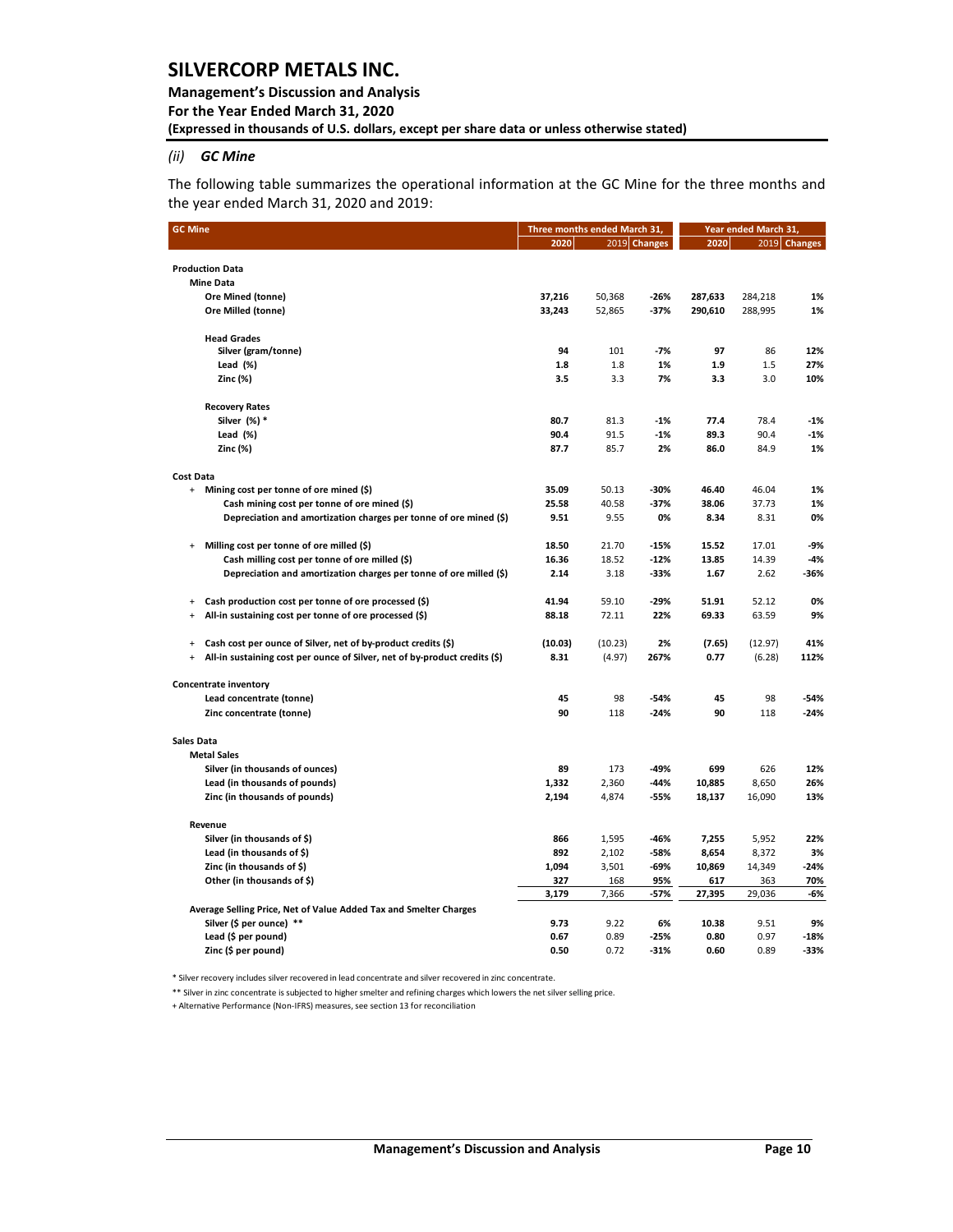**Management's Discussion and Analysis For the Year Ended March 31, 2020 (Expressed in thousands of U.S. dollars, except per share data or unless otherwise stated)** 

### *Fiscal 2020 vs. Fiscal 2019*

In Fiscal 2020, the total ore mined at the GC Mine was 287,633 tonnes, an increase of 1% or 3,415 tonnes, compared to 284,218 tonnes in Fiscal 2019, while ore milled was 290,610 tonnes, an increase of 1% or 1,615 tonnes, compared to 288,995 tonnes in Fiscal 2019.

Average head grades of ore processed at the GC Mine were 97 g/t for silver, 1.9% for lead, and 3.3% for zinc compared to 86 g/t for silver, 1.5% for lead, and 3.0% for zinc in the prior year. Recovery rates for ore processed at the GC Mine were 77.4% for silver, 89.3% for lead, and 86.0% for zinc, compared to 78.4% for silver, 90.4% for lead, and 84.9% for zinc in Fiscal 2019.

In Fiscal 2020, the GC Mine sold 699,000 ounces of silver, 10.9 million pounds of lead, and 18.1 million pounds of zinc, up 12%, 26%, and 13%, respectively, compared to 626,000 ounces of silver, 8.7 million pounds of lead, and 16.1 million pounds of zinc in Fiscal 2019.

Total mining cost and cash mining cost at the GC Mine in Fiscal 2020 were \$46.40 and \$38.06 per tonne, respectively, a slight increase of 1% compared to \$46.04 and \$37.73 per tonne, respectively, in Fiscal 2019. Total milling cost and cash milling cost per tonne at the GC Mine were \$15.52 and \$13.85, respectively, down 9% and 4%, compared to \$17.01 and \$14.39, respectively, in Fiscal 2019.

Correspondingly, the cash production cost per tonne of ore processed at the GC Mine in Fiscal 2020 was \$51.91, a slight decrease compared to \$52.12 in Fiscal 2019. All-in sustaining production cost per tonne of ore processed was \$69.33, up 9%, compared to \$63.59 in Fiscal 2019.The increase was mainly due to an increase of \$1.3 million in sustaining capital expenditures.

Cash cost per ounce of silver, net of by-product credits, at the GC Mine, was negative \$7.65 compared to negative \$12.97 in the prior year. The increase was mainly due to a decrease of \$2.9 million in byproduct credits resulting from a decrease of 18% and 33%, respectively, in the net realized selling prices for lead and zinc, offset by an increase of 26% and 13%, respectively, in lead and zinc sold.

All-in sustaining cost per ounce of silver, net of by-product credits, at the GC Mine in Fiscal 2020 was \$0.77 compared to negative \$6.28 in the prior year. The increase was mainly due to i) the increase in cash cost per ounce of silver as discussed above, ii) an increase of \$0.8 million in general and administrative expenses, and iii) an increase of \$1.3 million in sustaining capital expenditures.

In Fiscal 2020, approximately 22,513 metres or \$1.0 million worth of underground diamond drilling (Fiscal 2019 – 24,727 metres or \$1.3 million) and 19,315 metres or \$4.6 million worth of tunnelling (Fiscal 2019 – 19,844 metres or \$5.2 million) were completed and expensed as mining preparation costs at the GC Mine. In addition, approximately 3,327 metres or \$2.4 million of horizontal tunnels, raises, ramps, and declines (Fiscal 2019 – 1,374 metres or \$1.0 million) were completed and capitalized.

## *Q4 Fiscal 2020 vs. Q4 Fiscal 2019*

In Q4 Fiscal 2020, a total of 37,216 tonnes of ore were mined and 33,243 tonnes were milled at the GC Mine, down 26% and 37%, respectively, compared to 50,368 tonnes mined and 52,865 tonnes milled in Q4 Fiscal 2019.

Average head grades of ore milled were 94 g/t for silver, 1.8% for lead, and 3.5% for zinc compared to 101 g/t for silver, 1.8% for lead, and 3.3% for zinc in Q4 Fiscal 2019.

Metals sold were approximately 89,000 ounces of silver, 1.3 million pounds of lead, and 2.2 million pounds of zinc, down 49%, 44%, and 55%, respectively, compared to 173,000 ounces of silver, 2.4 million pounds of lead, and 4.9 million pounds of zinc in Q4 Fiscal 2019.

The cash mining cost at the GC Mine was \$25.58 per tonne, down 37% compared to \$40.58 per tonne in Q4 Fiscal 2019. The decrease was mainly due to the decrease in tunneling expensed as mining preparation costs. The cash milling cost was \$16.36 per tonne, down 12% compared to \$18.52 in Q4 Fiscal 2019. Correspondingly, the cash production cost per tonne decreased by 29% to \$41.94 from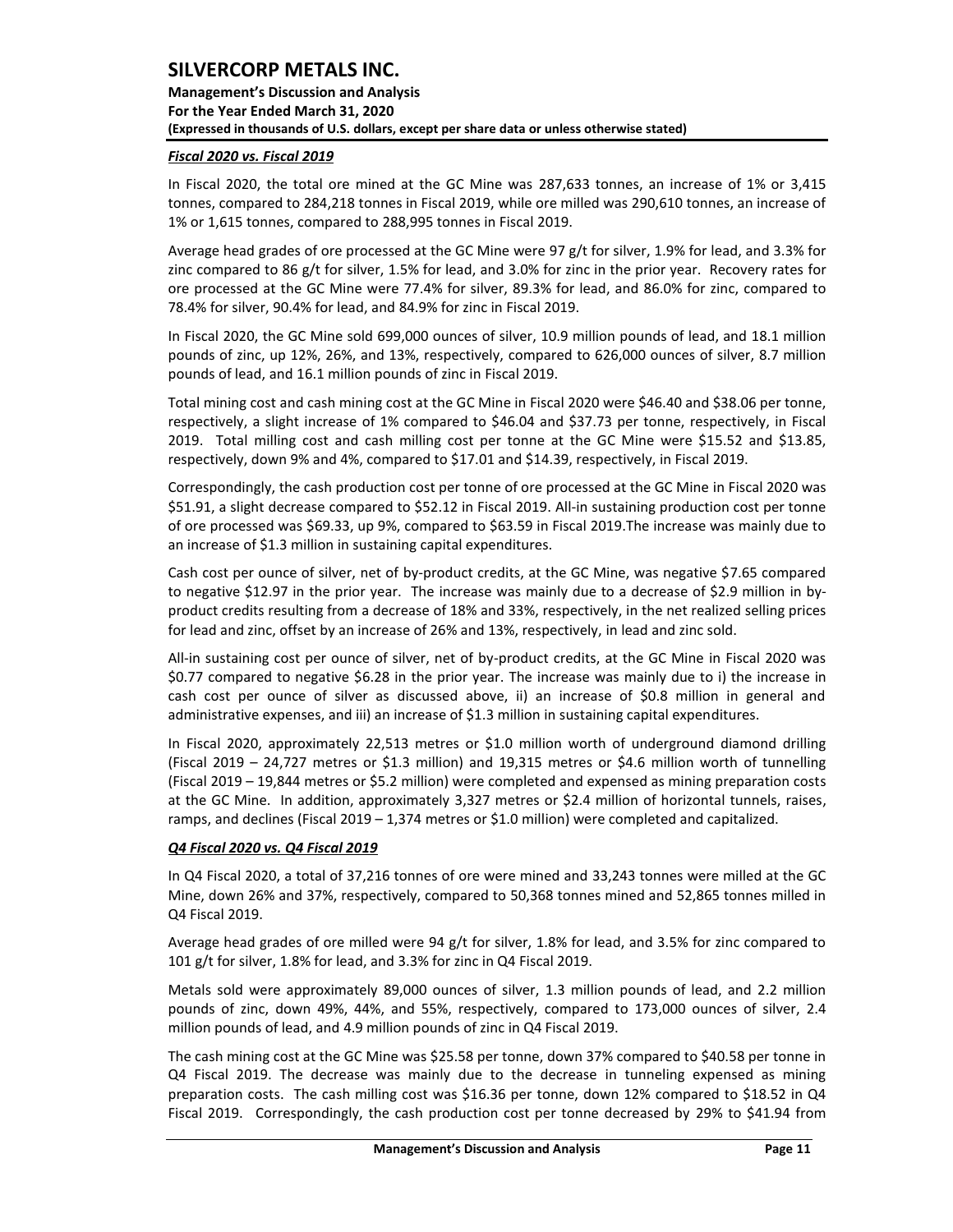## **Management's Discussion and Analysis For the Year Ended March 31, 2020 (Expressed in thousands of U.S. dollars, except per share data or unless otherwise stated)**

\$59.10 in Q4 Fiscal 2019, while the all-in sustaining production cost per tonne of ore processed increased by 22% to \$88.18 from \$72.11 in Q4 Fiscal 2019. The increase in all-in sustaining production cost was mainly due to less production output resulting in a higher per tonne fixed cost allocation.

Cash cost per ounce of silver and all-in sustaining cost per ounce of silver, net of by‐product credits, at the GC Mine, in Q4 Fiscal 2020, were negative \$10.03 and \$8.31, respectively, compared to negative \$10.23 and negative \$4.97 in Q4 Fiscal 2019. The increase was mainly due to i) a decrease of \$3.5 million in by-product credits, ii) an increase of \$0.5 million in general and administrative expenses, and iii) an increase of \$0.6 million in sustaining capital expenditures.

In Q4 Fiscal 2020, approximately 2,200 metres or \$0.1 million worth of underground diamond drilling (Q4 Fiscal 2019 – 2,864 metres or \$0.3 million) and 353 metres or \$0.1 million of tunnelling (Q4 Fiscal 2019 – 3,366 metres or \$0.9 million) were completed and expensed as mining preparation costs at the GC Mine. In addition, approximately 1,851 metres or \$1.4 million of horizontal tunnels, raise, and declines (Q4 Fiscal 2019 – 262 metres or \$0.2 million) were completed and capitalized.

## *(iii) BYP Mine*

The BYP Mine was placed on care and maintenance in August 2014 due to required capital upgrades to sustain ongoing production and the market environment. The Company is carrying out activities to apply for a new mining license, but the process has taken longer than expected. No guarantee can be given that the new mining licenses for the BYP Mine will be issued, or if they are issued, that they will be issued under reasonable operational and/or financial terms, or in a timely manner, or that the Company will be in a position to comply with all conditions that are imposed. An updated National Instrument 43-101 Technical Report on the BYP Mine, with an effective date of April 30, 2019, was completed by RPM Global Asia Limited and filed under the Company's SEDAR profile at www.sedar.com.

### *(iv) XHP Project*

Activities at the XHP project, a development stage project, were suspended in Fiscal 2014. In April 2019, Henan Found, the Company's 77.5% owned subsidiary, entered into a share transfer agreement (the "Agreement") with an arm's length private Chinese company to dispose of the XHP project. Pursuant to the Agreement, Henan Found sold its 100% equity interest in SX Gold, the holding company of the XHP project, for \$7.3 million (RMB ¥50 million), and forgave the amount of \$1.1 million (RMB ¥7.5 million) SX Gold owes to Henan Found. The transaction completed and a gain of \$1.5 million was recognized in Q1 Fiscal 2020. As of the date of this MD&A, Henan Found has received partial payments of \$6.1 million (RMB ¥42.5 million) for the sale.

#### **(c) Comparison of Fiscal 2020 Results with Fiscal 2020 Guidance**

The following table provides a comparison of Fiscal 2020 results to the Fiscal 2020 production guidance provided in February 2019:

|                                                     | <b>Ying Mining District</b> |                          |               | <b>GC Mine</b> | <b>Consolidated</b> |          |  |  |  |  |  |
|-----------------------------------------------------|-----------------------------|--------------------------|---------------|----------------|---------------------|----------|--|--|--|--|--|
|                                                     | Actual                      | Guidance                 | <b>Actual</b> | Guidance       | <b>Actual</b>       | Guidance |  |  |  |  |  |
| Ore milled (tonne)                                  | 601.605                     | 630.000                  | 290,610       | 270.000        | 892,215             | 900,000  |  |  |  |  |  |
|                                                     |                             | <b>Head Grades</b>       |               |                |                     |          |  |  |  |  |  |
| Silver (gram/tonne)                                 | 309                         | 290                      | 97            | 96             |                     |          |  |  |  |  |  |
| Lead $(\%)$                                         | 4.6                         | 4.3                      | 1.9           | 1.7            |                     |          |  |  |  |  |  |
| Zinc $(%)$                                          | 0.9                         | 0.9                      | 3.3           | 3.1            |                     |          |  |  |  |  |  |
|                                                     |                             | <b>Metal Production*</b> |               |                |                     |          |  |  |  |  |  |
| Silver ('000 Oz)                                    | 5,592                       | 5,500                    | 699           | 600            | 6,291               | 6,100    |  |  |  |  |  |
| Lead (million pounds)                               | 56.4                        | 56.2                     | 10.9          | 8.9            | 67.4                | 65.1     |  |  |  |  |  |
| Zinc (million pounds)                               | 7.3                         | 6.3                      | 18.2          | 15.5           | 25.6                | 21.8     |  |  |  |  |  |
| <b>Costs</b>                                        |                             |                          |               |                |                     |          |  |  |  |  |  |
| Cash production cost (\$/tonne of ore)              | 77.08                       | 78.20                    | 51.91         | 56.70          | 68.91               | 72.00    |  |  |  |  |  |
| All-in sustaining production cost (\$/tonne of ore) | 132.52                      | 130.20                   | 69.33         | 77.40          | 125.29              | 125.50   |  |  |  |  |  |

*\*Metal production is estimated based on the head grades of ore processed and metal recoveries.* 

On consolidated basis, ore production was slightly below the annual guidance due to the interruption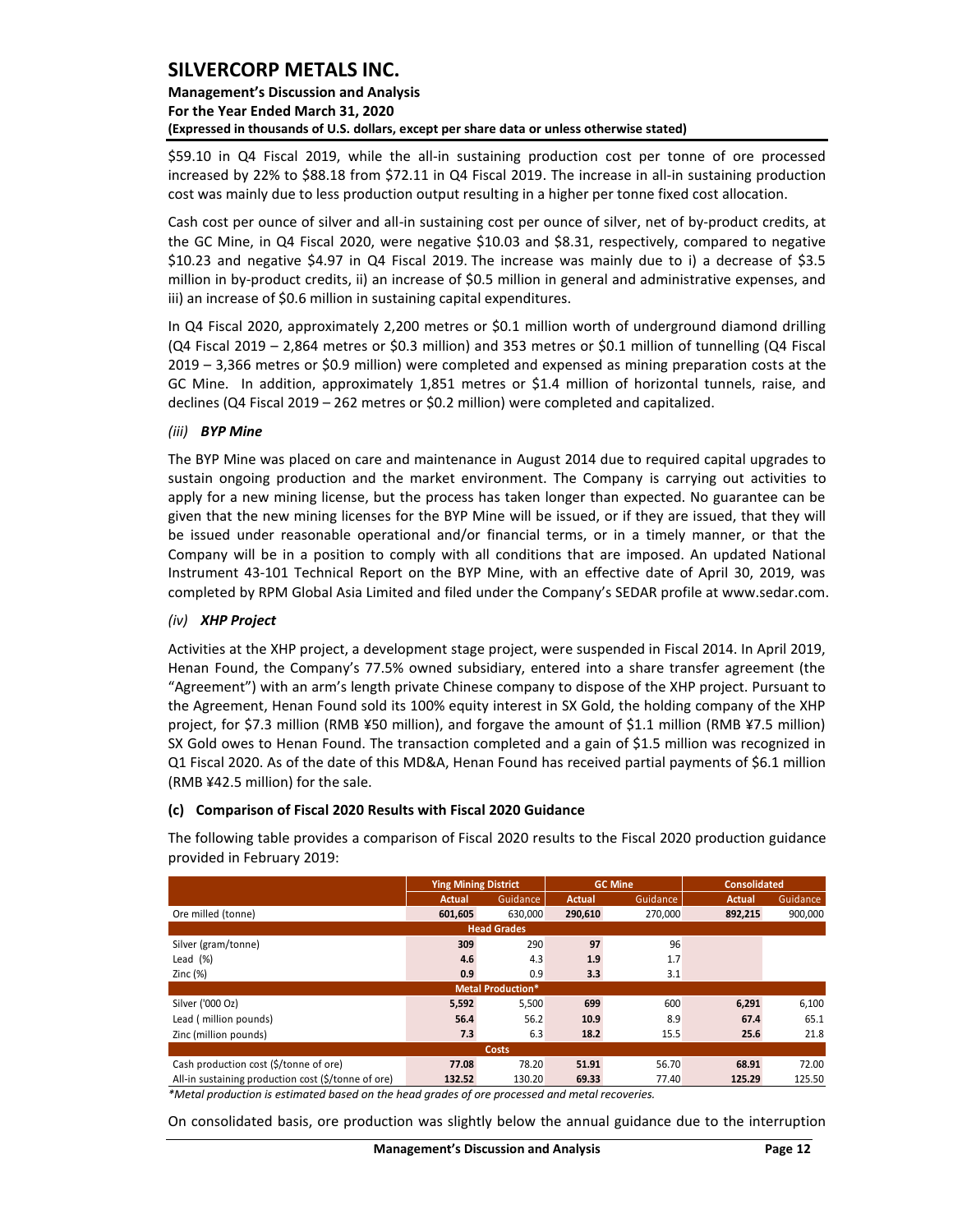## **Management's Discussion and Analysis For the Year Ended March 31, 2020 (Expressed in thousands of U.S. dollars, except per share data or unless otherwise stated)**

arising from COVID-19 in Q4 Fiscal 2020. However, silver, lead, and zinc production surpassed the annual guidance by 3%, 3%, and 17% respectively. The cash production cost per tonne of ore processed was 4% below the annual guidance while the all-in sustaining production cost per tonne was in line with the annual guidance.

At the Ying Mining District, silver and zinc production surpassed the annual guidance by 2% and 16%, respectively, while lead production was in line with the annual guidance. The higher silver production was mainly due to the increase in head grades offset by lower ore production achieved, and higher zinc production was mainly due to an improvement in recovery rates. The cash production cost per tonne of ore processed was 1% below the annual guidance, while the all-in sustaining production cost was 2% over the annual guidance.

At the GC Mine, silver, lead and zinc production surpassed the annual guidance by 16%, 23% and 18%, respectively, due to an increase of 8% in ore production and an improvement in head grades. Per tonne cash production cost and all-in sustaining production cost were 8% and 10% lower than the annual guidance.

## <span id="page-13-0"></span>**5. Outlook**

## **(a) Fiscal 2021 Production and Cash Cost Guidance**

The Company reiterates its Fiscal 2021 production guidance previously announced in the Company's news release dated February 6, 2020. The Company continues to expect production of approximately 930,000 -970,000 tonnes of ore, yielding 6.2 million to 6.5 million ounces of silver, 66.1 million to 68.5 million pounds of lead, and 24.5 million to 26.7 million pounds of zinc. Fiscal 2021 production guidance represents an increase of approximately 2% to 7% in silver production, 2% to 5% in lead production, and 12% to 22% in zinc production compared to the prior year's guidance (Fiscal 2020 Guidance). However, the Company may reduce or defer certain discretionary capital expenditures as a cost-saving measure.

|                             | Ore processed     |               | <b>Silver</b> | Lead          | <b>Zinc</b>   |
|-----------------------------|-------------------|---------------|---------------|---------------|---------------|
|                             | (tonnes)          |               | (g/t)         | (%)           | (%)           |
| <b>Ying Mining District</b> | 640,000 - 660,000 |               | 292           | 4.3           | 0.9           |
| GC Mine                     | 290,000 - 310,000 |               | 96            | 1.7           | 3.3           |
| <b>Consolidated</b>         | 930,000 - 970,000 |               |               |               |               |
|                             | <b>Silver</b>     | Lead          | <b>Zinc</b>   | Cash cost*    | AISC*         |
|                             | (Moz)             | (Mlbs)        | (Mlbs)        | (5/t)         | (5/t)         |
| <b>Ying Mining District</b> | $5.6 - 5.8$       | $56.6 - 58.0$ | $7.0 - 8.0$   | 74.7 - 82.5   | 133.5 - 140.5 |
| GC Mine                     | $0.6 - 0.7$       | $9.5 - 10.5$  | $17.5 - 18.7$ | $52.2 - 57.5$ | $78.5 - 82.9$ |
| <b>Consolidated</b>         | $6.2 - 6.5$       | $66.1 - 68.5$ | $24.5 - 26.7$ | 66.6-73.6     | 122.6 - 135.5 |

The following summarizes the Company's production and cash cost guidance in Fiscal 2021.

*\*Both AISC and cash cost are alternative performance (non-IFRS) measures. AISC refers to all-in sustaining cost per tonne of ore processed. Cash cost refers to cash production cost per tonne of ore processed. Foreign exchange rates assumptions used are: US\$1 = CAD\$1.30, US\$1 = RMB¥6.90.*

## **(b) Exploration**

The Company intends to carry out 105,000 metres (Ying: 79,300 m and GC: 25700 m) of diamond drilling for in-fill drilling to upgrade resource category and drill along strike, down-dip, up-dip and sideway to expand resource base. There are signs of gold mineralization potential along some of the sub-horizontal structures that were overprinted by the silver veins currently being mined at the Ying Mining District and the Company plans to carry out additional drilling to test these sub-horizontal structures. .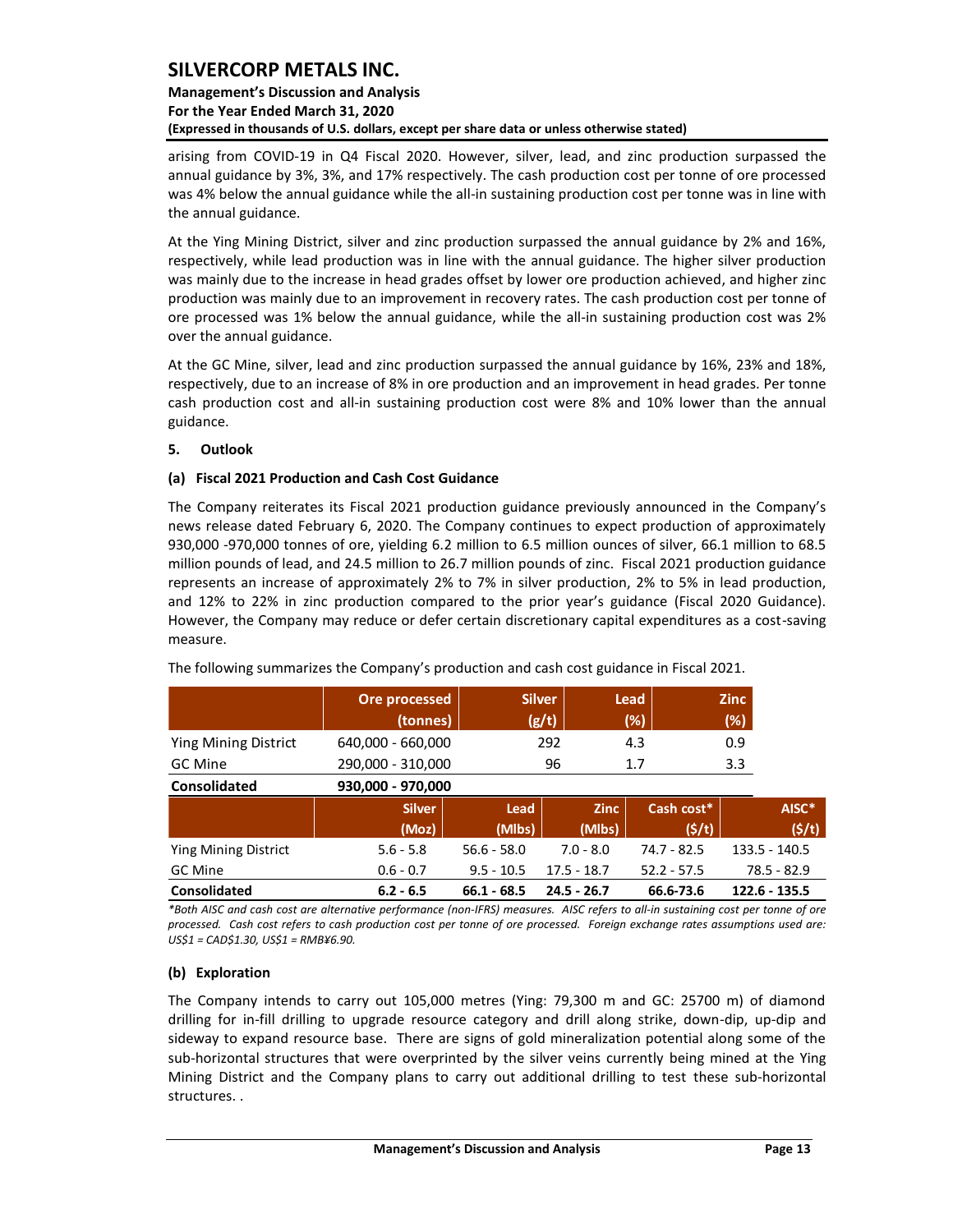**Management's Discussion and Analysis For the Year Ended March 31, 2020 (Expressed in thousands of U.S. dollars, except per share data or unless otherwise stated)** 

### <span id="page-14-0"></span>**6. Investment in New Pacific Metals Corp. ("NUAG")**

New Pacific Metals Corp. ("NUAG") is a Canadian public company listed on the TSX Venture Exchange (symbol: NUAG). NUAG is a related party of the Company by way of two common directors and one officer, and the Company accounts for its investment in NUAG using the equity method as it is able to exercise significant influence over the financial and operating policies of NUAG.

On May 22, 2019, the Company exercised its warrants to acquire 1,500,000 common shares of NUAG for a total cost of \$2.3 million. Pan American Silver Corp. also exercised its warrants to acquire 8,000,000 common shares of NUAG on the same day. As a result of the exercise of these warrants, the Company's ownership in NUAG was diluted from 29.8% to 28.9% and a dilution gain of \$0.7 million was recorded along with the reclassification of gain of \$21 from other comprehensive income to net income.

On October 25, 2019, the Company participated in an offering of common shares of NUAG underwritten by BMO Capital Markets and acquired an additional 1,247,606 common shares of NUAG for a cost of \$3.8 million.

During the year ended March 31, 2020, the Company also acquired additional 502,600 common shares of NUAG from the public market (year ended March 31, 2019 – 65,400) for a total cost of \$0.9 million (year ended March 31, 2019 - \$0.1 million).

As at March 31, 2020, the Company owned 42,596,506 common shares of NUAG (March 31, 2019 – 39,346,300), representing an ownership interest of 28.8% (March 31, 2019 – 29.6%). The summary of the investment in NUAG common shares and its market value as at the respective balance sheet dates are as follows:

|                                                 |            |    |         | Value of NUAG's     |
|-------------------------------------------------|------------|----|---------|---------------------|
|                                                 | Number of  |    |         | common shares per   |
|                                                 | shares     |    | Amount  | quoted market price |
| Balance April 1, 2018                           | 39,280,900 | Ŝ. | 38,001  | Ś<br>50,266         |
| Purchase from open market                       | 65,400     |    | 107     |                     |
| Share of net loss                               |            |    | (330)   |                     |
| Share of other comprehensive income             |            |    | 398     |                     |
| Impairment recovery                             |            |    | 1,899   |                     |
| Foreign exchange impact                         |            |    | (1,372) |                     |
| Balance March 31, 2019                          | 39,346,300 | \$ | 38,703  | 69,783<br>S         |
| Purchase from open market                       | 502,600    |    | 861     |                     |
| <b>Exercise of warrants</b>                     | 1,500,000  |    | 2,349   |                     |
| Participation in public offering                | 1,247,606  |    | 3,820   |                     |
| Share of net loss                               |            |    | (1,276) |                     |
| Share of other comprehensive income             |            |    | 1,077   |                     |
| Dilution gain                                   |            |    | 723     |                     |
| Disposal of common shares held by the associate |            |    | 1,127   |                     |
| Foreign exchange impact                         |            |    | (2,829) |                     |
| Balance March 31, 2020                          | 42,596,506 | \$ | 44,555  | 148,624<br>S        |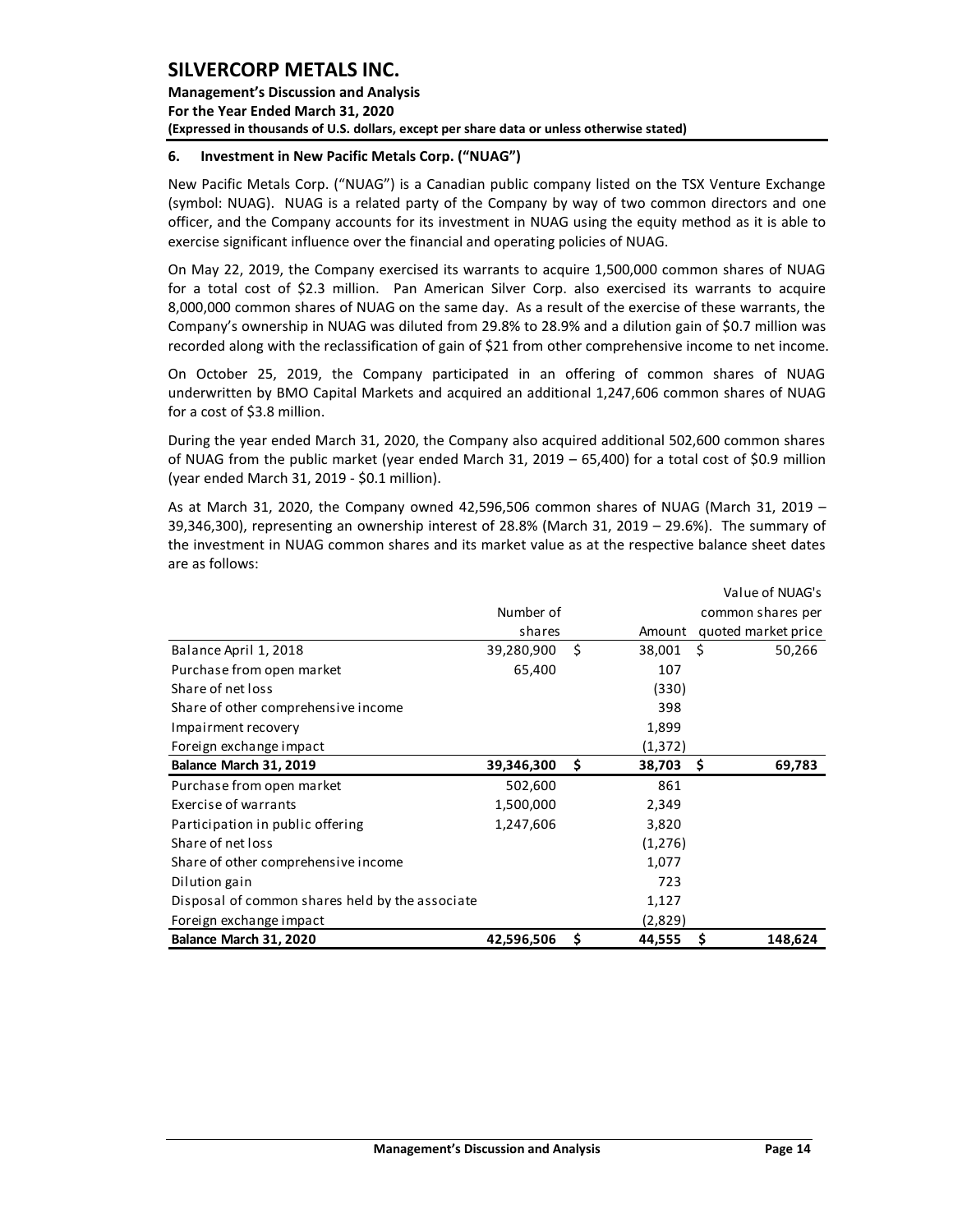## **Management's Discussion and Analysis**

**For the Year Ended March 31, 2020**

**(Expressed in thousands of U.S. dollars, except per share data or unless otherwise stated)** 

Summarized financial information for the Company's investment in NUAG on a 100% basis is as follows:

|                                             |    |                               |      | Years ended March 31,         |
|---------------------------------------------|----|-------------------------------|------|-------------------------------|
|                                             |    | $2020^{(1)}$                  |      | $2019^{(1)}$                  |
| Income from investments                     | \$ | 494                           | Ś.   | 576                           |
| General and administrative expense          |    | (3,824)                       |      | (2, 286)                      |
| Foreign exchange gain                       |    | 669                           |      | 542                           |
| Impairment charge                           |    | (586)                         |      |                               |
| Other income                                |    |                               |      | 7                             |
| Net loss of associate                       | \$ | $(3,247)$ \$                  |      | (1, 161)                      |
| Adjustments to net loss of associate        |    | (1, 170)                      |      | 23                            |
| Net loss of associate qualified for pick-up | \$ | (4, 417)                      | - \$ | (1, 138)                      |
| Company's share of net loss                 | Ś  | $(1,276)$ \$                  |      | (330)                         |
|                                             |    | March 31, 2020 <sup>(1)</sup> |      | March 31, 2019 <sup>(1)</sup> |
| Current assets                              | \$ | 29,012 \$                     |      | 17,233                        |
|                                             |    |                               |      |                               |
| Non-current assets                          |    | 74,989                        |      | 62,568                        |
| Total assets                                | \$ | 104,001                       | \$   | 79,801                        |
|                                             |    |                               |      |                               |
| Current liabilities                         |    | 1,409                         |      | 675                           |
| Long-term liabilities                       |    |                               |      | 197                           |
| <b>Total liabilities</b>                    |    | 1,409                         |      | 872                           |
| Net assets                                  | \$ | 102,592                       | \$   | 78,929                        |

 $<sup>(1)</sup>$ NUAG's fiscal year-end is on June 30. NUAG's quarterly financial results were used to compile the</sup> financial information that matched with the Company's year-end on March 31.

## <span id="page-15-0"></span>**7. Fiscal Year 2020 Financial Results**

## (a) Selected Annual Information

|                                                      | Fiscal 2020   |     | Fiscal 2019 |     | Fiscal 2018 |
|------------------------------------------------------|---------------|-----|-------------|-----|-------------|
| Sales                                                | \$<br>158,829 | - Ś | 170,519     | - Ś | 170,039     |
| Income from mine operations                          | 59,374        |     | 70,932      |     | 75,077      |
| Expenses and foreign exchange                        | (9, 412)      |     | (10,037)    |     | (9,508)     |
| Impairment reversal                                  |               |     | 9,178       |     | 4,714       |
| Dilution gain on investment in associate             | 723           |     |             |     | 822         |
| Gain on disposal of mineral rights and properties    | 1,477         |     |             |     | 4,320       |
| Finance item                                         | 1,950         |     | 2,845       |     | 2,390       |
| Net income                                           | 45,203        |     | 52,047      |     | 58,896      |
| Net income attributable to the equity holders of the |               |     |             |     |             |
| Company                                              | 34,274        |     | 39,724      |     | 46,994      |
| Basic earnings (loss) per share                      | 0.20          |     | 0.24        |     | 0.28        |
| Diluted earnings (loss) per share                    | 0.20          |     | 0.23        |     | 0.27        |
| Cash dividend declared                               | 4,287         |     | 4,208       |     | 3,362       |
| Cash dividend declared per share                     | 0.050         |     | 0.050       |     | 0.020       |
| <b>Total Assets</b>                                  | 512,760       |     | 499,076     |     | 476,894     |
| <b>Total liabilities</b>                             | 73,788        |     | 85,895      |     | 78,717      |

Financial results including sales, gross profit, net income, basic earnings per share, and diluted earnings per share are heavily influenced by changes in commodity prices, particularly, silver and lead prices. Prior years' financial information was reclassified to conform with the current year's presentation. The reclassification has no impact on the Company's financial position and financial performance.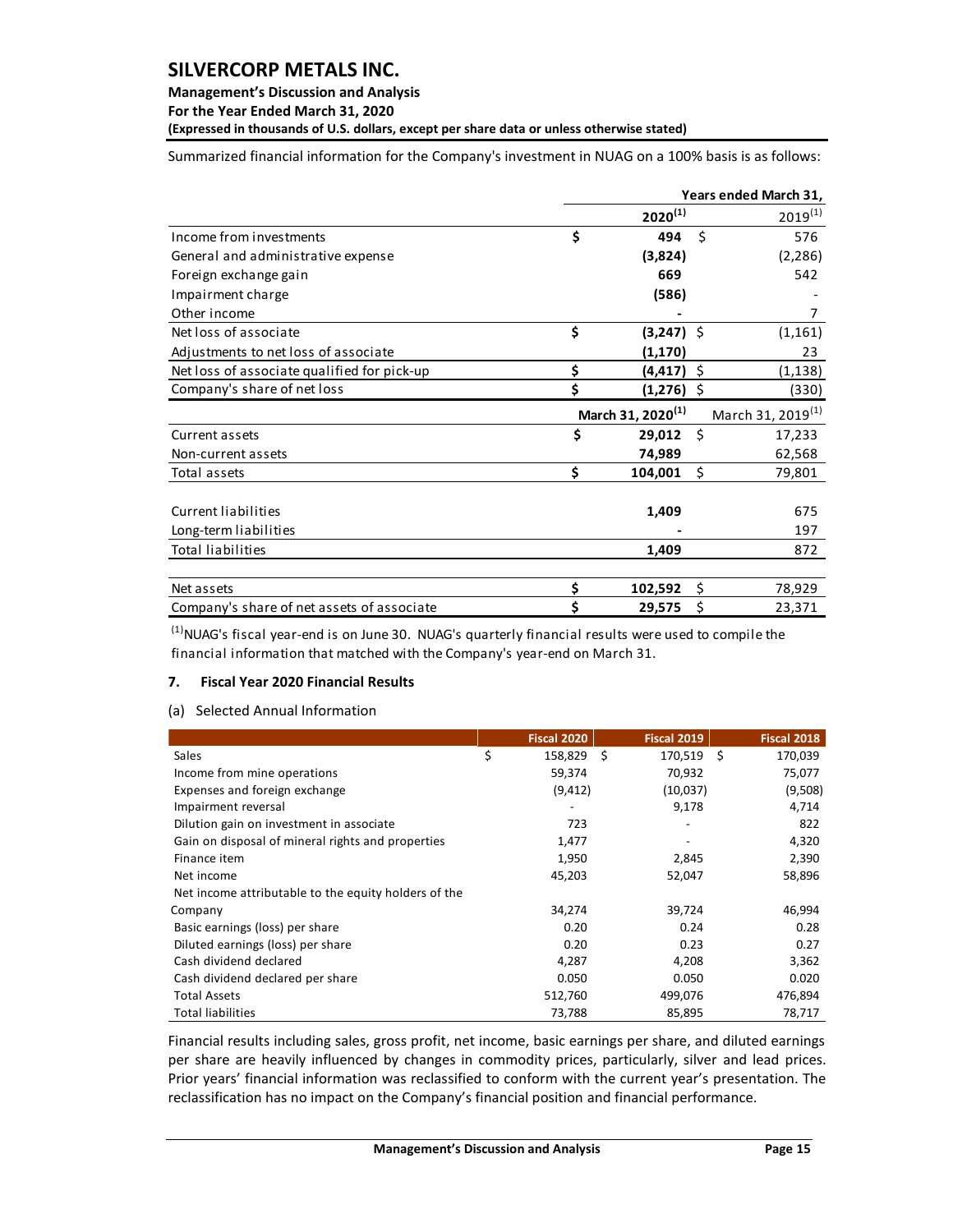**Management's Discussion and Analysis For the Year Ended March 31, 2020 (Expressed in thousands of U.S. dollars, except per share data or unless otherwise stated)** 

(b) Financial Results – Fiscal 2020 compared to Fiscal 2019

**Net income attributable to equity shareholders of the Company** in Fiscal 2020 was \$34.3 million or \$0.20 per share, compared to \$39.7 million or \$0.23 per share in Fiscal 2019. Excluding the impairment reversal of \$9.2 million recorded in Fiscal 2019, the net income attributable to equity shareholders in Fiscal 2020 was up 6% compared to the adjusted net income attributable to equity shareholders of \$32.2 million, or \$0.19 per share, in Fiscal 2019.

In Fiscal 2020, the Company's consolidated financial results were mainly impacted by i) operations in China being suspended for an extra month in Q4 Fiscal 2020 due to COVID-19; ii) an increase of 1% and 12% in lead and zinc sold, offset by a 2% decrease in silver sold, respectively; iii) an increase of 7% in the realized selling price for silver, offset by a decrease of 19% and 32% in the realized selling prices for lead and zinc, respectively; and iv) an increase of \$2.7 million in foreign exchange gain arising from the appreciation of the US dollar against the Canadian dollar.

**Revenue** in Fiscal 2020 was \$158.8 million, down \$11.7 million compared to \$170.5 million in Fiscal 2019. The decrease was mainly due to the decrease in the realized selling prices for lead and zinc. Revenue from silver and gold was \$84.9 million and \$3.9 million, up 5% and 7%, respectively, compared to \$80.7 million and \$3.6 million in Fiscal 2019, while revenue from lead and zinc was \$52.0 million and \$15.8 million, down 19% and 24%, compared to \$64.1 and 20.7 million in Fiscal 2019.

Fluctuation in sales revenue is mainly dependent on metal sales and realized metal prices. The net realized selling price is calculated using the Shanghai Metal Exchange ("SME") price, less smelter charges, recovery, and value added tax ("VAT"). The metal prices quoted on the SME, excluding gold, include VAT. Effective April 1, 2019, the rate of VAT on purchase and sales of goods applicable to the Company was lowered to 13% from 16%. The following table is a comparison among the Company's net realized prices, prices quoted on SME, and prices quoted on London Metal Exchange ("LME"):

|                             |         | Silver (in US\$/ounce) |            |  | Gold (in US\$/ounce) |  |            |      | Lead (in US\$/pound) |      | Zinc (in US\$/pound) |       |  |       |
|-----------------------------|---------|------------------------|------------|--|----------------------|--|------------|------|----------------------|------|----------------------|-------|--|-------|
|                             | F2020   |                        | F2019      |  | F2020                |  | F2019      |      | F2020                |      | F2019                | F2020 |  | F2019 |
| Net realized selling prices | 13.56 S |                        |            |  | 12.62 \$ 1,185 \$    |  | $1,041$ \$ |      | $0.80 \pm$           |      | 0.99                 | 0.62  |  | 0.91  |
| <b>SME</b>                  | 17.64   |                        | $16.57$ \$ |  | 1,472 \$             |  | $1,269$ \$ |      | 1.04                 | - \$ | 1.27                 | 1.23  |  | 1.52  |
| <b>LME</b>                  | 16.53   |                        | 15.80 S    |  | $1.468 \quad$ \$     |  | 1,262      | - \$ | $0.88 \quad$ \$      |      | $0.96$ \$            | 1.09  |  | 1.24  |

**Production costs** expensed in Fiscal 2020 were \$62.0 million, a slight decrease compared to \$62.5 million in Fiscal 2019. The decrease was mainly due to less metals sold and a slight improvement in per tonne production costs. The production costs expensed represent approximately 900,000 tonnes of ore processed and expensed at a cost of \$68.91 per tonne, compared to approximately 893,000 tonnes at \$69.92 per tonne in Fiscal 2019.

**Mineral resource taxes** in Fiscal 2020 were \$4.5 million, compared to \$4.9 million in Fiscal 2019, and the decrease was mainly due to lower revenue achieved.

**Government fees and other taxes** in Fiscal 2020 were \$2.1 million, compared to \$2.7 million in Fiscal 2019. Government fees and other taxes are comprised of environmental protection fees, surtaxes on VAT, land usage levies, stamp duties and other miscellaneous levies, duties and taxes imposed by the state and local Chinese governments.

**Income from mine operations** in Fiscal 2020 was \$59.4 million, or 37% of revenue, compared to \$70.9 million or 42% of revenue in Fiscal 2019. The decrease was mainly due to the decrease in the realized selling prices for lead and zinc. Income from mine operations at the Ying Mining District was \$54.1 million or 41% of revenue, compared to \$65.2 million or 46% of revenue in Fiscal 2019. Income from mine operations at the GC Mine was \$5.7 million or 21% of revenue, compared to \$7.5 million or 26% of revenue in Fiscal 2019.

**General and administrative expenses** in Fiscal 2020 were \$20.2 million, an increase of \$1.1 million or 6% compared to \$19.0 million in Fiscal 2019. The increase was mainly due to an increase of \$0.7 million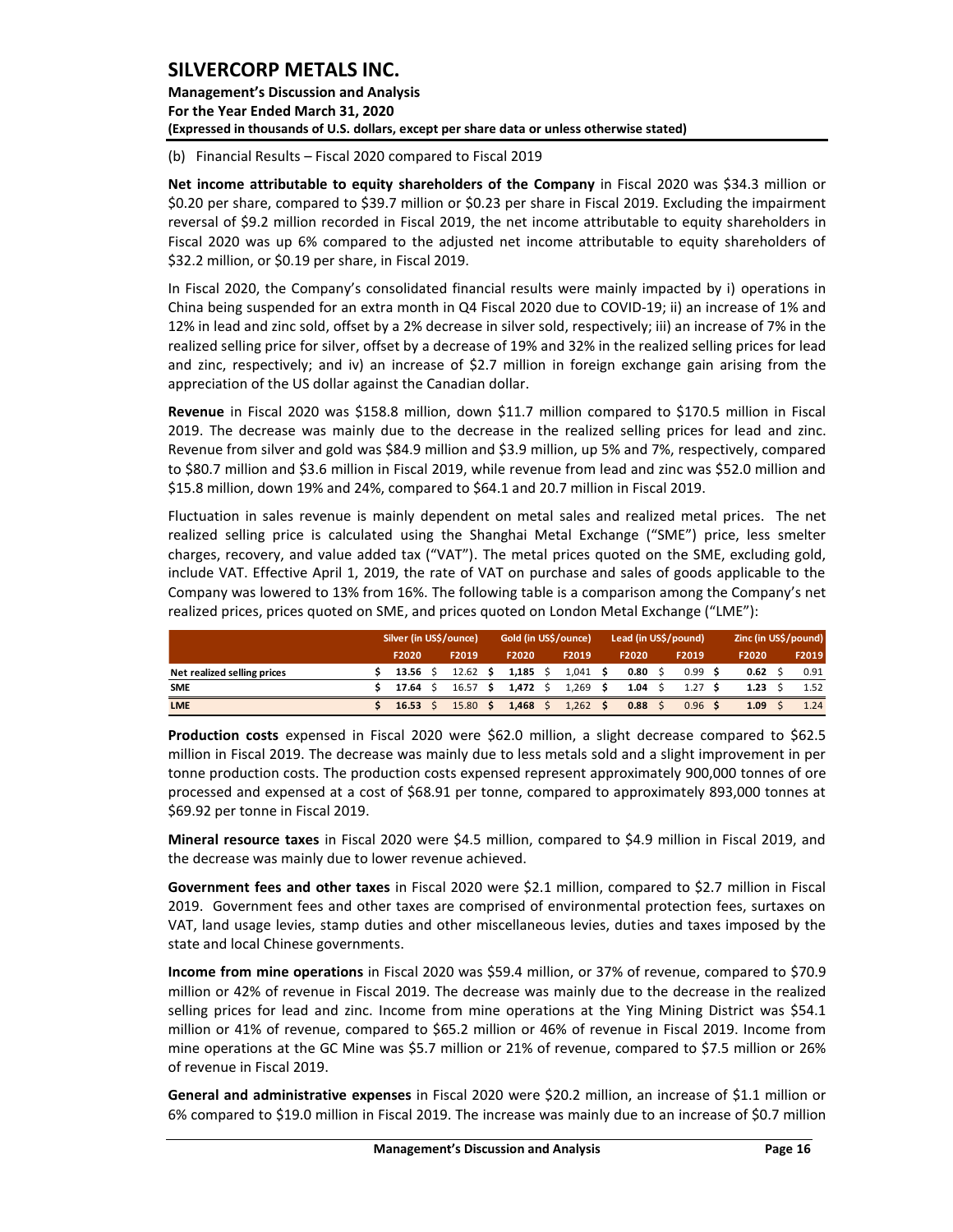## **Management's Discussion and Analysis**

**For the Year Ended March 31, 2020**

**(Expressed in thousands of U.S. dollars, except per share data or unless otherwise stated)** 

in share-based compensation expenses and an increase of \$0.7 million in amortization and depreciation expenses. General and administrative expenses include corporate administrative expenses of \$10.1 million (Fiscal 2019 - \$9.5 million) and mine administrative expenses of \$10.1 million (Fiscal 2019 - \$9.6 million). Items included in general and administrative expenses are as follows:

|                                    |           | Year ended March 31, 2020 |        |           | Year ended March 31, 2019 |        |
|------------------------------------|-----------|---------------------------|--------|-----------|---------------------------|--------|
|                                    | Corporate | <b>Mines</b>              | Total  | Corporate | <b>Mines</b>              | Total  |
| Amortization and depreciation      | 447       | $1,511$ \$                | 1.958  | 162       | 1,091                     | 1,253  |
| Office and administrative expenses | 2.304     | 2.881                     | 5.185  | 2.741     | 3.160                     | 5,901  |
| <b>Professional Fees</b>           | 562       | 481                       | 1.043  | 440       | 426                       | 866    |
| Salaries and benefits              | 4.245     | 5.183                     | 9.428  | 4.319     | 4.889                     | 9,208  |
| Share-based compensation           | 2.536     |                           | 2.536  | 1,813     | $\overline{\phantom{a}}$  | 1,813  |
|                                    | 10.094    | 10.056                    | 20.150 | 9.475     | 9.566                     | 19.041 |

**Property evaluation and business development expenses** in Fiscal 2020 were \$0.7 million, compared to \$0.4 million in Fiscal 2019. Property evaluation and business development expenses were previously included as a part of general and administrative expenses, but was reclassified and presented separately to track the expenditures the Company incurred in project evaluation and business development activities.

**Foreign exchange gain** in Fiscal 2020 was \$4.1 million compared to \$1.4 million in Fiscal 2019. The foreign exchange gain is mainly driven by the appreciation of the US dollar against the Canadian dollar.

**Loss on disposal of plant and equipment** in Fiscal 2020 was \$0.5 million compared to \$0.4 million in Fiscal 2019. The loss was related to the disposal of obsolete equipment.

**Share of loss in an associate** in Fiscal 2020 was \$1.3 million, compared to \$0.3 million in Fiscal 2019. Share of loss in an associate represents the Company's equity pickup in NUAG.

**Dilution gain on investment in an associate** in Fiscal 2020 was \$0.7 million (Fiscal 2019 - \$nil). In Fiscal 2020, the Company's equity interest in NUAG was diluted to 28.8% from 29.8%.

**Impairment reversal of investment in associate** in Fiscal 2020 was \$nil, compared to \$1.9 million in Fiscal 2019, which related to the Company's investment in NUAG.

**Impairment reversal of mineral rights and properties** in Fiscal 2020 was \$nil compared to \$7.3 million in Fiscal 2019. Non-current assets are tested for impairment, or reversal of previous impairment charges, when events or changes in circumstance indicate that the carrying amount may not be recoverable, or previous impairment charges against assets are recoverable. Based on the Company's assessment with respect to possible indicators, neither impairment nor reversal of previous impairment to its mineral rights and properties was required as of March 31, 2020. In Fiscal 2019, the carrying amount of the XHP project was remeasured to its recoverable amount, being its fair value less costs of disposal ("FVLCD"). XHP project was disposed to a third party in Fiscal 2020, and a gain of \$1.5 million was recorded.

**Finance income** in Fiscal 2020 was \$4.0 million compared to \$3.5 million in Fiscal 2019. The Company invests in short-term investments which include term deposits, money market instrument, and bonds.

**Finance costs** in Fiscal 2020 were \$2.1 million compared to \$0.6 million in Fiscal 2019. Items included in finance costs are summarized below:

|                                                                | Year ended March 31, |       |  |      |  |
|----------------------------------------------------------------|----------------------|-------|--|------|--|
|                                                                |                      | 2020  |  | 2019 |  |
| Interest on bank loan                                          |                      | 45 S  |  | 152  |  |
| Interest on lease obligation                                   |                      | 112   |  |      |  |
| Loss on disposal of bonds                                      |                      | 1,494 |  |      |  |
| Unwinding of discount of envionmental rehabilitation provision |                      | 422   |  | 479  |  |
|                                                                |                      | 2.073 |  | 631  |  |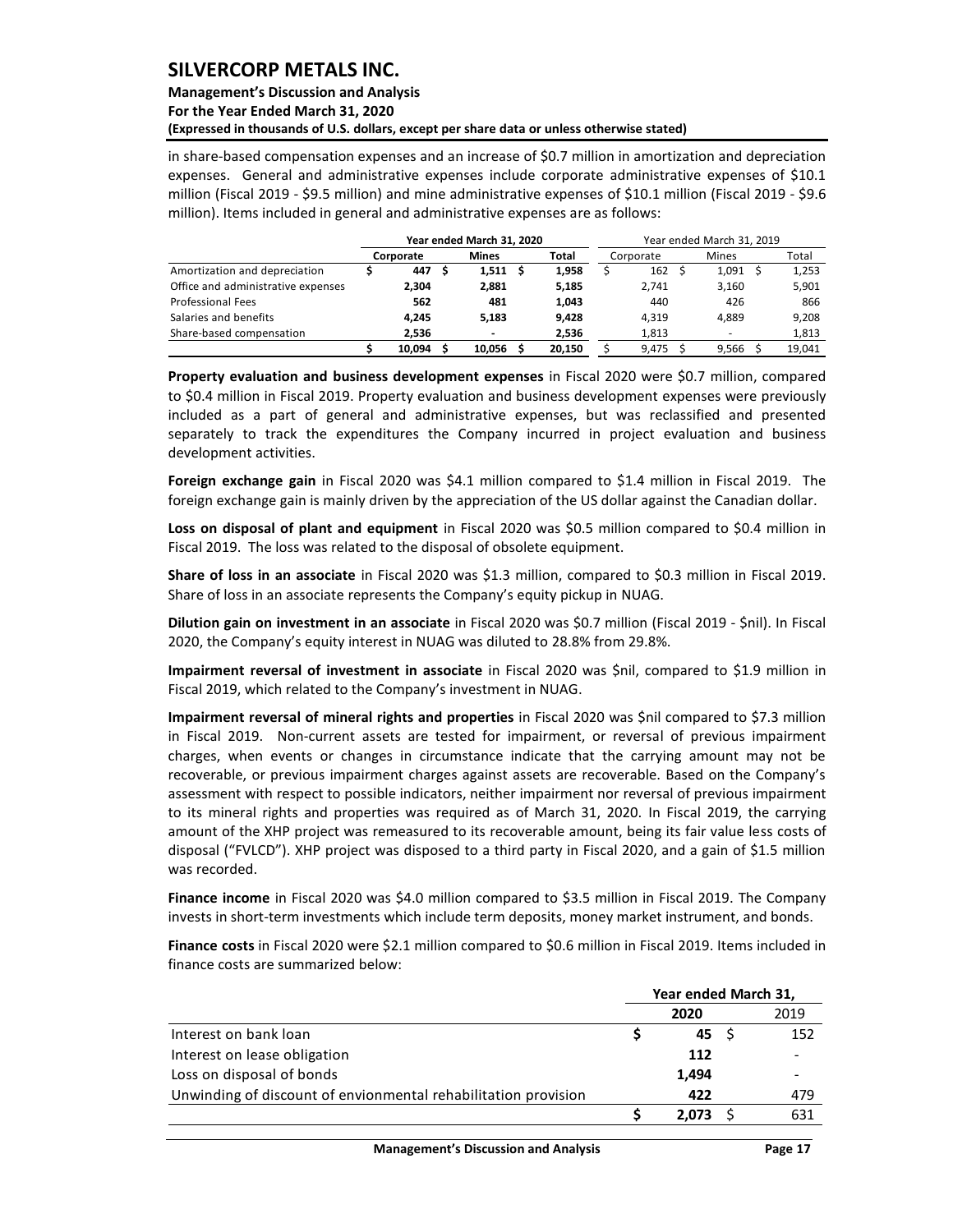## **Management's Discussion and Analysis For the Year Ended March 31, 2020 (Expressed in thousands of U.S. dollars, except per share data or unless otherwise stated)**

**Income tax expenses** in Fiscal 2020 were \$8.9 million, compared to \$20.9 million in Fiscal 2019. The income tax expense recorded in Fiscal 2020 included a current income tax expense of \$5.6 million (Fiscal 2019 - \$17.8 million) and a deferred income tax expense of \$3.3 million (Fiscal 2019 - \$3.1 million). The current income tax included \$2.8 million of withholding tax (Fiscal 2019 - \$5.2 million), which was paid at a rate of 10% on dividends and interest distributed out of China. The decrease in income tax expenses was mainly due to the tax benefit realized arising from the disposal of the XHP project and less income from mine operations.

### <span id="page-18-0"></span>**8. Fourth Quarter Fiscal 2020 Financial Results**

#### (a) Summary of Quarterly Results

The tables below set out selected quarterly results for the past eight quarters:

|                                                                                                                                                                                                                                                                                                                                                                                                                                                                        |    | Mar 31, 2020   |    | Dec 31, 2019 |    | Sep 30, 2019 |    | Jun 30, 2019 |  |  |
|------------------------------------------------------------------------------------------------------------------------------------------------------------------------------------------------------------------------------------------------------------------------------------------------------------------------------------------------------------------------------------------------------------------------------------------------------------------------|----|----------------|----|--------------|----|--------------|----|--------------|--|--|
| Sales                                                                                                                                                                                                                                                                                                                                                                                                                                                                  | \$ | 18,859         | \$ | 44,508       | \$ | 49,886       | \$ | 45,576       |  |  |
| Income from mine operations                                                                                                                                                                                                                                                                                                                                                                                                                                            |    | 3,204          |    | 15,769       |    | 22,668       |    | 17,732       |  |  |
| Expenses and foreign exchange                                                                                                                                                                                                                                                                                                                                                                                                                                          |    | 1,338          |    | (4, 326)     |    | (2,550)      |    | (3,873)      |  |  |
| Dilution gain on investment in associate                                                                                                                                                                                                                                                                                                                                                                                                                               |    | ä,             |    | ä,           |    |              |    | 723          |  |  |
| Gain on disposal of mineral rights and properties                                                                                                                                                                                                                                                                                                                                                                                                                      |    | ÷,             |    | ÷,           |    |              |    | 1,477        |  |  |
| Finance items                                                                                                                                                                                                                                                                                                                                                                                                                                                          |    | (474)          |    | 988          |    | 682          |    | 754          |  |  |
| Net income                                                                                                                                                                                                                                                                                                                                                                                                                                                             |    | 3,525          |    | 8,716        |    | 15,661       |    | 17,301       |  |  |
| Net income attributable to equity holders of the Company                                                                                                                                                                                                                                                                                                                                                                                                               |    | 3,163          |    | 6,283        |    | 12,221       |    | 12,607       |  |  |
| Basic earnings per share                                                                                                                                                                                                                                                                                                                                                                                                                                               |    | 0.02           |    | 0.04         |    | 0.07         |    | 0.07         |  |  |
| Diluted earnings per share                                                                                                                                                                                                                                                                                                                                                                                                                                             |    | 0.02           |    | 0.04         |    | 0.07         |    | 0.07         |  |  |
| Cash dividend declared                                                                                                                                                                                                                                                                                                                                                                                                                                                 |    | $\blacksquare$ |    | 2,162        |    |              |    | 2,125        |  |  |
| Cash dividend declared per share                                                                                                                                                                                                                                                                                                                                                                                                                                       |    | ÷.             |    | 0.0125       |    |              |    | 0.0125       |  |  |
|                                                                                                                                                                                                                                                                                                                                                                                                                                                                        |    | Mar 31, 2019   |    | Dec 31, 2018 |    | Sep 30, 2018 |    | Jun 30, 2018 |  |  |
| Sales                                                                                                                                                                                                                                                                                                                                                                                                                                                                  | \$ | 34,952 \$      |    | 42,351       | \$ | 48,091       | \$ | 45,125       |  |  |
| Income from mine operations                                                                                                                                                                                                                                                                                                                                                                                                                                            |    | 13,562         |    | 15,967       |    | 19,485       |    | 21,919       |  |  |
| Expenses and foreign exchange                                                                                                                                                                                                                                                                                                                                                                                                                                          |    | (4,029)        |    | (796)        |    | (3,308)      |    | (1,905)      |  |  |
| Impairment reversal                                                                                                                                                                                                                                                                                                                                                                                                                                                    |    | 9,178          |    |              |    |              |    | ÷,           |  |  |
| Dilution gain on investment in associate                                                                                                                                                                                                                                                                                                                                                                                                                               |    | ÷.             |    | ٠            |    |              |    |              |  |  |
| Finance items                                                                                                                                                                                                                                                                                                                                                                                                                                                          |    | 706            |    | 815          |    | 663          |    | 661          |  |  |
| Net income                                                                                                                                                                                                                                                                                                                                                                                                                                                             |    | 15,941         |    | 10,853       |    | 11,077       |    | 14,176       |  |  |
| Net income attributable to equity holders of the Company                                                                                                                                                                                                                                                                                                                                                                                                               |    | 12,107         |    | 8,660        |    | 8,037        |    | 10,920       |  |  |
| Basic earnings per share                                                                                                                                                                                                                                                                                                                                                                                                                                               |    | 0.07           |    | 0.05         |    | 0.05         |    | 0.07         |  |  |
| Diluted earnings per share                                                                                                                                                                                                                                                                                                                                                                                                                                             |    | 0.07           |    | 0.05         |    | 0.05         |    | 0.06         |  |  |
| Cash dividend declared                                                                                                                                                                                                                                                                                                                                                                                                                                                 |    | ÷,             |    | 2,112        |    | ä,           |    | 2,096        |  |  |
| Cash dividend declared per share                                                                                                                                                                                                                                                                                                                                                                                                                                       |    |                |    | 0.0125       |    |              |    | 0.0125       |  |  |
| Financial results including sales, income from mine operations, net income, basic earnings per share,<br>and diluted earnings per share are heavily influenced by changes in commodity prices, particularly, the<br>silver price. Prior quarters' financial information was reclassified to conform with the current quarter's<br>presentation. The reclassification has no impact on the Company's financial position and financial<br>performance.                   |    |                |    |              |    |              |    |              |  |  |
| (b) Financial Results - Q4 Fiscal 2020 compared to Q4 Fiscal 2019                                                                                                                                                                                                                                                                                                                                                                                                      |    |                |    |              |    |              |    |              |  |  |
| Net income attributable to equity shareholders of the Company in Q4 Fiscal 2020 was \$3.2 million, or<br>\$0.02 per share, compared to \$12.1 million, or \$0.07 per share in Q4 Fiscal 2019. Excluding the<br>impairment reversal of \$9.2 million recorded in Q4 Fiscal 2019, the adjusted net income attributable to<br>equity shareholders was \$4.6 million or \$0.03 per share in Q4 Fiscal 2019.                                                                |    |                |    |              |    |              |    |              |  |  |
| Compared to the prior year quarter, the Company's consolidated financial results in Q4 Fiscal 2020<br>were mainly impacted by the following: i) operations in China being suspended for an extra month due<br>to COVID-19; ii) a decrease of 3%, 26%, and 32% in the net realized selling price of silver, lead and zinc;<br>and iii) a foreign exchange gain of \$5.4 million recorded arising from the appreciation of the US dollar<br>against the Canadian dollar. |    |                |    |              |    |              |    |              |  |  |

#### (b) Financial Results – Q4 Fiscal 2020 compared to Q4 Fiscal 2019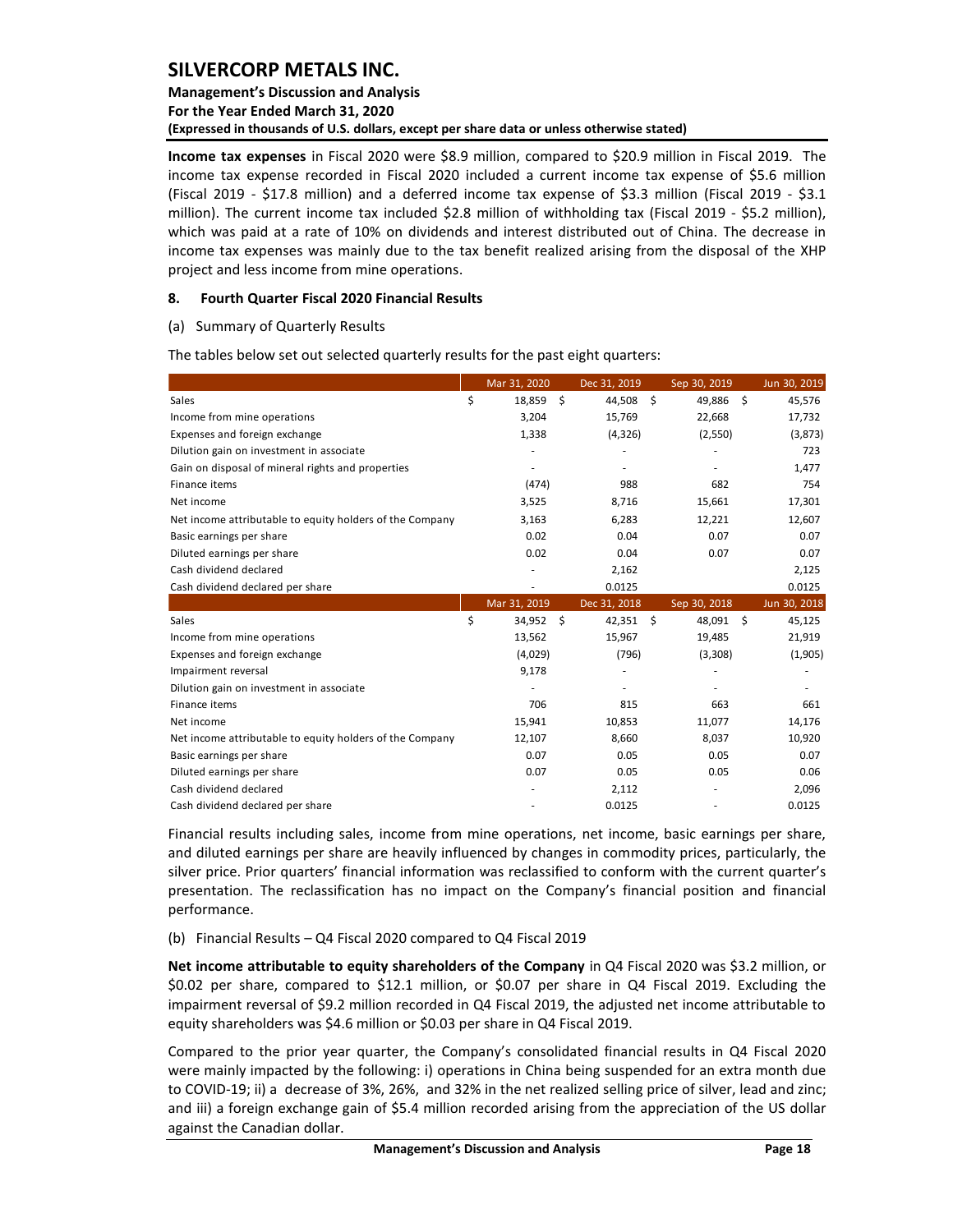## **Management's Discussion and Analysis For the Year Ended March 31, 2020 (Expressed in thousands of U.S. dollars, except per share data or unless otherwise stated)**

**Revenue** in Q4 Fiscal 2020 was \$18.9 million, down 46%, compared to \$35.0 million in Q4 Fiscal 2019. The decrease was mainly due to lower production and the decrease in net realized selling prices. Revenue from silver and gold was \$9.8 million and \$0.6 million, respectively, compared to \$16.7 million and \$0.8 million in Q4 Fiscal 2019, while revenue from base metals was \$8.4 million, compared to \$17.5 million in Q4 Fiscal 2019.

**Production costs** expensed in Q4 Fiscal 2020 were \$8.3 million, compared to \$13.0 million in Q4 Fiscal 2019. The decrease was mainly due to less metal sold in the current quarter. The production costs expensed in Q4 Fiscal 2019 represent approximately 121,000 tonnes of ore processed and expensed at a cost of \$68.93 per tonne, compared to 174,000 tonnes at a cost of \$74.80 per tonne in Q4 Fiscal 2019.

**Income from mine operations** in Q4 Fiscal 2020 was \$3.2 million or 17% of revenue, compared to \$13.6 million or 39% of revenue in Q4 Fiscal 2019. The decrease was mainly due to the decrease in metal sold and the realized selling prices. Income from mine operations at the Ying Mining District was \$3.1 million or 20% of revenue, compared to \$12.2 million or 44% of revenue in Q4 Fiscal 2019. Income from mine operations at the GC Mine was \$0.2 million or 7% of revenue, compared to \$1.7 million or 24% of revenue in Q4 Fiscal 2019.

**General and administrative expenses** in Q4 Fiscal were \$6.0 million, an increase of \$1.0 million or 22%, compared to \$4.9 million in Q4 Fiscal 2019. The increase was mainly due to an increase of \$1.1 million in mines' general and administrative expenses as mining and milling labour and administrative costs during the suspension period in February 2020 were not charged to production costs. General and administrative expenses include corporate administrative expenses of \$2.6 million (Q4 Fiscal 2019 - \$2.6 million) and mines' administrative expense of \$3.4 million (Q4 Fiscal 2019 - \$2.3 million). Items included in general and administrative expenses are as follows:

|                                    | Three months ended March 31, 2020 |           |    |              |  |       |  | Three months ended March 31, 2019 |  |              |  |       |  |  |  |  |
|------------------------------------|-----------------------------------|-----------|----|--------------|--|-------|--|-----------------------------------|--|--------------|--|-------|--|--|--|--|
|                                    |                                   | Corporate |    | <b>Mines</b> |  | Total |  | Corporate                         |  | <b>Mines</b> |  | Total |  |  |  |  |
| Amortization and depreciation      |                                   | 122       | -S | 713 S        |  | 835   |  | 43                                |  | 297          |  | 340   |  |  |  |  |
| Office and administrative expenses |                                   | 517       |    | 816          |  | 1.333 |  | 663                               |  | 645          |  | 1,308 |  |  |  |  |
| <b>Professional Fees</b>           |                                   | 229       |    | 69           |  | 298   |  | 294                               |  | 65           |  | 359   |  |  |  |  |
| Salaries and benefits              |                                   | 1.011     |    | 1.770        |  | 2.781 |  | 1.180                             |  | 1.270        |  | 2,450 |  |  |  |  |
| Share-based compensation           |                                   | 711       |    |              |  | 711   |  | 443                               |  |              |  | 443   |  |  |  |  |
|                                    |                                   | 2.590     |    | 3.368        |  | 5.958 |  | 2.623                             |  | 2.277        |  | 4,900 |  |  |  |  |

**Property evaluation and business development expenses** in Q4 Fiscal 2020 were \$0.3 million, compared to \$0.1 million in Q4 Fiscal 2019.

**Foreign exchange gain** in Q4 Fiscal 2020 was \$5.4 million, compared to a loss of \$1.0 million in Q4 Fiscal 2019. The foreign exchange gain or loss is mainly driven by the fluctuation of the RMB and US dollar against the functional currency of the entities.

**Share of loss in an associate** in Q4 Fiscal 2020 was \$0.4 million (Q4 Fiscal 2019 - \$0.1 million), representing the Company's equity pickup in NUAG.

**Impairment reversal of investment in associate** in Q4 Fiscal 2020 was \$nil, compared to \$1.9 million in Q4 Fiscal 2019, which related to the Company's investment in NUAG.

**Impairment reversal of mineral rights and properties** in Q4 Fiscal 2020 was \$nil, compared to \$7.3 million in Q4 Fiscal 2019. In Q4 Fiscal 2019, the carrying amount of the XHP project was remeasured to its recoverable amount, being its fair value less costs of disposal ("FVLCD"). In Fiscal 2020, XHP project was disposed to a third party and a gain of \$1.5 million was recorded.

**Finance income** in Q4 Fiscal 2020 was \$1.2 million compared to \$0.9 million in Q4 Fiscal 2019.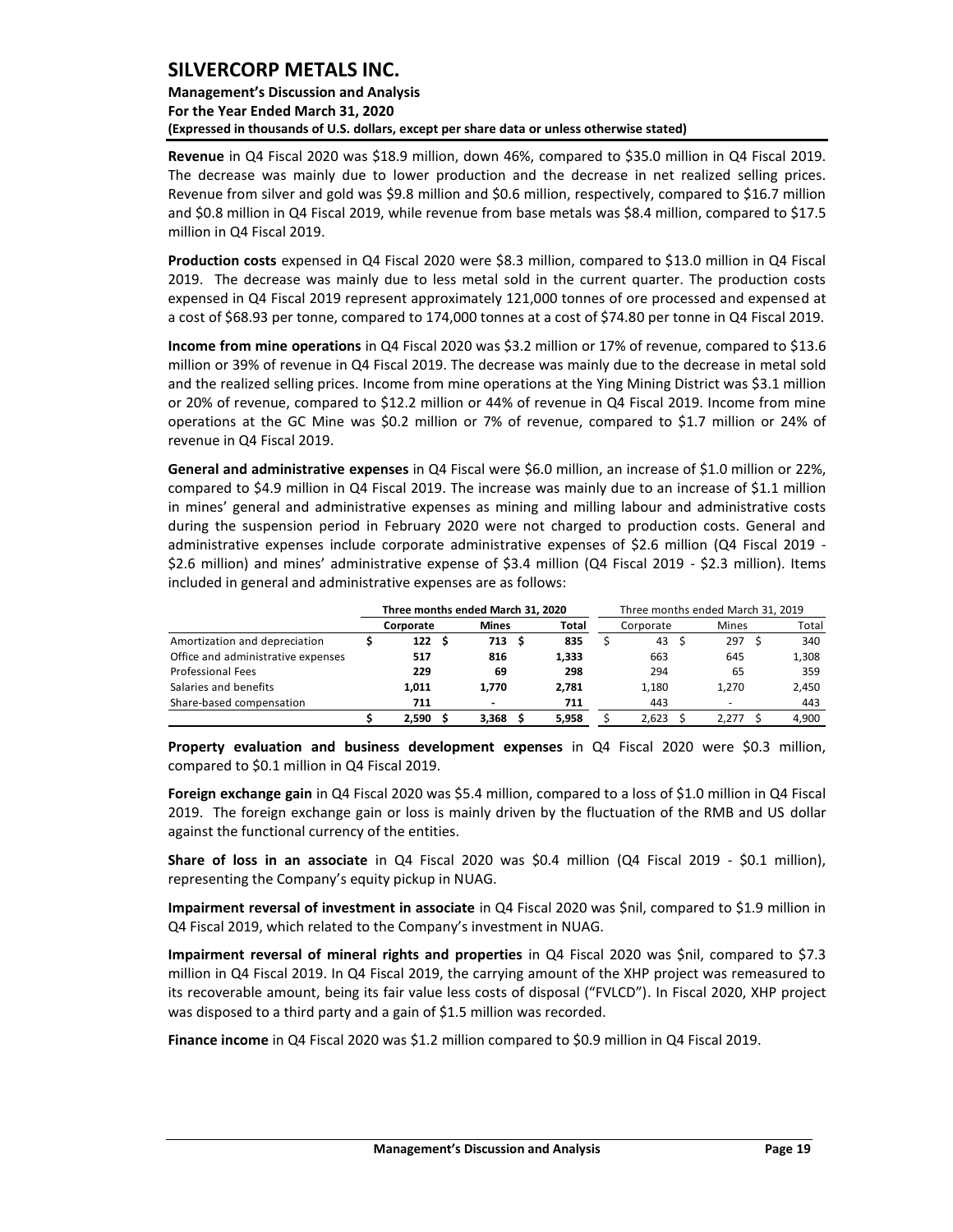## **Management's Discussion and Analysis**

**For the Year Ended March 31, 2020**

**(Expressed in thousands of U.S. dollars, except per share data or unless otherwise stated)** 

**Finance costs** in Q4 Fiscal 2020 were \$1.6 million compared to \$0.2 million in Q4 Fiscal 2019. Items included in finance costs are summarized below:

|                                                                 |  | Three months ended March 31, |      |
|-----------------------------------------------------------------|--|------------------------------|------|
| <b>Finance costs</b>                                            |  | 2020                         | 2019 |
| Interest on bank loan                                           |  | $\blacksquare$               | 48   |
| Interest on lease obligation                                    |  | 28                           |      |
| Loss on disposal of bonds                                       |  | 1,494                        |      |
| Unwinding of discount of environmental rehabilitation provision |  | 106                          | 120  |
|                                                                 |  | 1,628                        | 168  |

**Income tax expenses** in Q4 Fiscal 2020 were \$0.5 million, compared to \$3.5 million in Q4 Fiscal 2019.The decrease was mainly due to less income from mine operations. The income tax expenses recorded in Q4 Fiscal 2020 included a current income tax expense of \$0.1 million (Q4 Fiscal 2019 - \$2.4 million) and a deferred income tax expense of \$0.4 million (Q4 Fiscal 2019 – \$1.1 million).

## <span id="page-20-0"></span>**9. Liquidity and Capital Resources**

| As at                     | March 31, 2020 | March 31, 2019 | <b>Changes</b> |
|---------------------------|----------------|----------------|----------------|
| Cash and cash equivalents | 65.777         | 67.441         | (1,664)        |
| Short-term investment     | 76,742         | 47.836         | 28,906         |
|                           | $142.519$ \$   | 115.277        | 27.242         |
| Working capital           | 130,351        | 96,988         | 33.363         |

|                                                              |   | Three months ended March 31, |          |                | Year ended March 31. |           |  |          |   |                |
|--------------------------------------------------------------|---|------------------------------|----------|----------------|----------------------|-----------|--|----------|---|----------------|
|                                                              |   | 2020                         | 2019     | <b>Changes</b> |                      | 2020      |  | 2019     |   | <b>Changes</b> |
| Cash flow                                                    |   |                              |          |                |                      |           |  |          |   |                |
| Cash provided by operating activities                        |   | 6.278                        | 8.344    | (2,066)        |                      | 77.246    |  | 70.351   | S | 6,895          |
| Cash provided (used) in investing activities                 |   | 2,936                        | (3, 456) | 6,392          |                      | (70, 790) |  | (32,033) |   | (38, 757)      |
| Cash provided (used) in financing activities                 |   | (563)                        | (6, 113) | 5,550          |                      | (2,931)   |  | (15,198) |   | 12,267         |
| Increase (decrease) in cash and cash equivalents             |   | 8,651                        | (1,225)  | 9,876          |                      | 3.525     |  | 23,120   |   | (19, 595)      |
| Effect of exchange rate changes on cash and cash equivalents |   | (4,768)                      | 528      | (5, 296)       |                      | (5, 189)  |  | (4,878)  |   | (311)          |
| Cash and cash equivalents, beginning of the period           |   | 61.894                       | 68.138   | (6, 244)       |                      | 67.441    |  | 49.199   |   | 18,242         |
| Cash and cash equivalents, end of the period                 | s | 65.777                       | 67.441   | (1,664)        |                      | 65.777    |  | 67.441   |   | (1,664)        |

**Cash and cash equivalents and short-term investments** as at March 31, 2020 were \$142.5 million, an increase of \$27.2 million or 24%, compared to \$115.3 million as at March 31, 2019. The increase was mainly due to the increase in cash flow from operations.

**Working capital** as at March 31, 2020 was \$130.4 million, an increase of \$33.4 million or 34%, compared to \$97.0 million as at March 31, 2019.

**Cash flow provided by operating activities** in Fiscal 2020 was \$77.2 million, up \$6.9 million or 10% compared to \$70.4 million in Fiscal 2019. The increase was due to

- \$75.4 million cash flow from operating activities before changes in non-cash operating working capital movement, up \$6.0 million or 8%, compared to \$69.7 million in Fiscal 2019; and offset by
- \$1.8 million cash flow from changes of non-cash working capital movement, compared to \$0.7 million in Fiscal 2019.

In Q4 Fiscal 2020, cash flow provided by operating activities was \$6.3 million compared to \$8.3 million in Q4 Fiscal 2019. The decrease was mainly due to less operating earnings in Q4 Fiscal 2020. Before changes in non-cash operating working capital, cash flows provided by operating activities in the current quarter were \$9.2 million, a decrease of \$0.8 million, compared to \$10.0 million in the prior year quarter.

**Cash flow used in investing activities** in Fiscal 2020 was \$70.8 million, compared to \$32.0 million in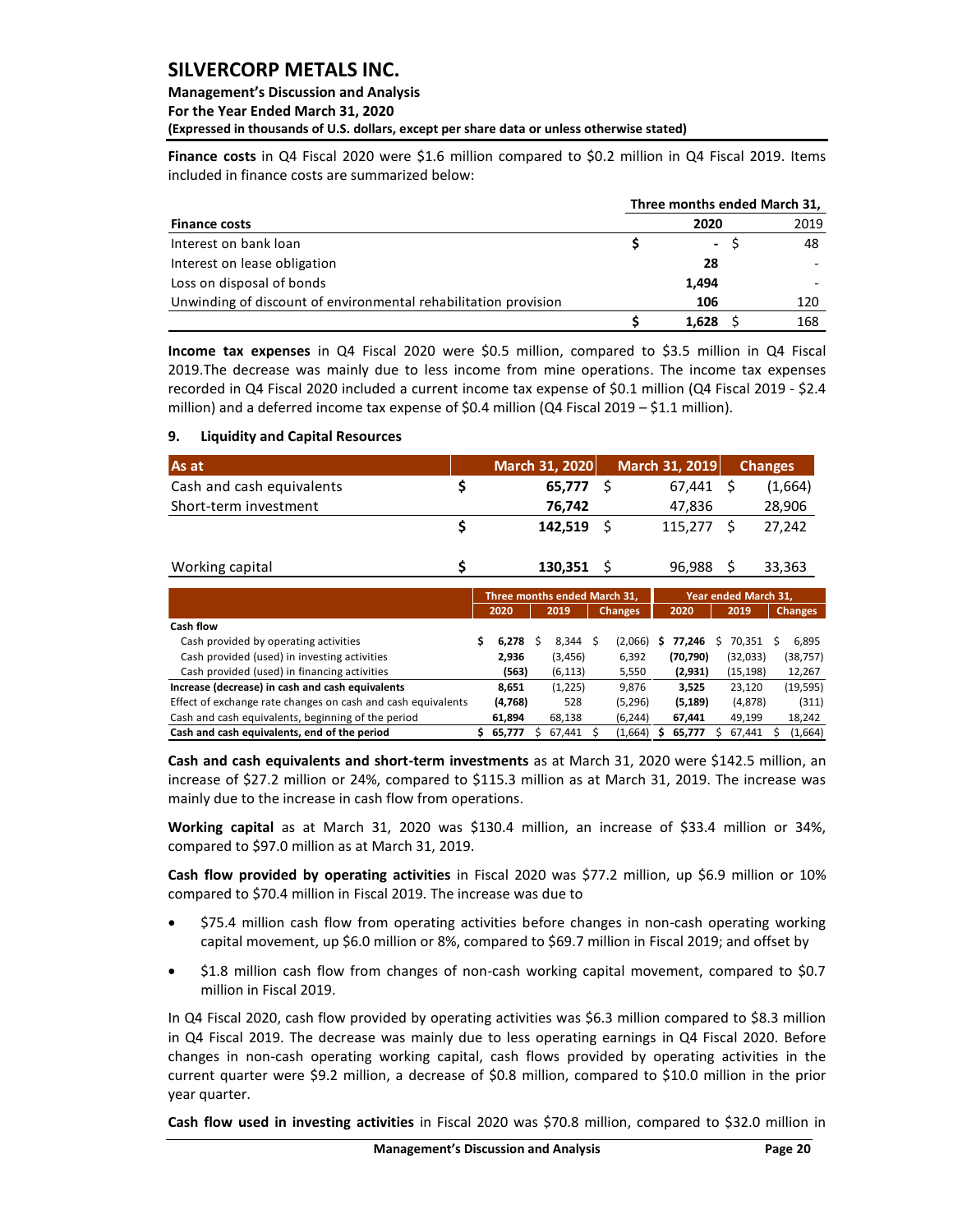**Management's Discussion and Analysis For the Year Ended March 31, 2020 (Expressed in thousands of U.S. dollars, except per share data or unless otherwise stated)** 

Fiscal 2019, and comprised primarily of:

- \$27.1 million payment for capitalized mineral exploration and development expenditures (Fiscal 2019 - \$24.2 million);
- \$0.8 million payment for a mineral right fee (Fiscal 2019 \$3.8 million);
- \$7.4 million payment for the acquisition of plant and equipment (Fiscal 2019 \$6.3 million);
- \$7.0 million investment in associate (Fiscal 2019 \$0.1 million);
- \$1.7 million payment for reclamation deposits (Fiscal 2019 \$2.6 million);
- \$7.9 million for the acquisition of other investments (Fiscal 2019 \$1.0 million); and
- \$33.6 million payment for net purchase of short-term investments; offset by
- \$6.1 million cash received from the disposal of XHP project (Fiscal 2019 \$nil); and
- \$8.5 million proceeds from disposal of other investments (Fiscal 2019 \$nil).

In Q4 Fiscal 2020, cash flow from investing activities was \$2.9 million, compared to \$3.5 million cash flows used in investing activities in Q4 Fiscal 2019, and comprised primarily of:

- \$6.0 million payment for capitalized mineral exploration and development expenditure (Q4 Fiscal 2019 - \$4.8 million);
- \$nil payment for a mineral right fee (Q4 Fiscal 2019 \$3.8 million),
- \$1.2 million for the acquisition of plant and equipment (Q4 Fiscal 2019 \$1.9 million),
- \$0.2 million payment for reclamation deposits (Q4 Fiscal 2019 \$2.3 million), and
- \$4.0 million for the acquisition of other investments (Q4 Fiscal 2019 \$1.0 million), offset by
- \$2.3 million proceeds from disposal of other investments (Q4 Fiscal 2019 \$nil); and
- \$11.9 million proceeds from the net redemption of short-term investments (Fiscal 2019 \$10.6 million).

**Cash flow used in financing activities** in Fiscal 2020 was \$2.9 million, compared to \$15.2 million in Fiscal 2019, and comprised mostly of:

- \$4.4 million repayment to a bank loan (Fiscal 2019 \$4.5 million proceeds received);
- \$0.5 million lease payment (Fiscal 2019 \$nil);
- \$3.3 million in distributions to non-controlling shareholders (Fiscal 2019 \$13.3 million);
- \$4.3 million of dividends distributed to equity shareholders of the Company (Fiscal 2019 \$4.2 million);
- \$nil for the acquisition of non-controlling interests (Fiscal 2019 \$1.1 million); offset by
- \$1.5 million net repayment received from the non-controlling shareholder of Henan Found (Fiscal 2019 - \$3.0 million loaned to the non-controlling shareholder); and
- \$8.0 million proceeds from the issuance of common shares of the Company arising from stock options exercised (Fiscal 2019 - \$1.9 million).

Cash flow used in financing activities in Q4 Fiscal 2020 was \$0.6 million, compared to \$6.1 million in Q4 Fiscal 2019, and comprised primarily of:

• \$1.4 million advance to the non-controlling shareholder of Henan Found (Q4 Fiscal 2019 - \$3.0 million);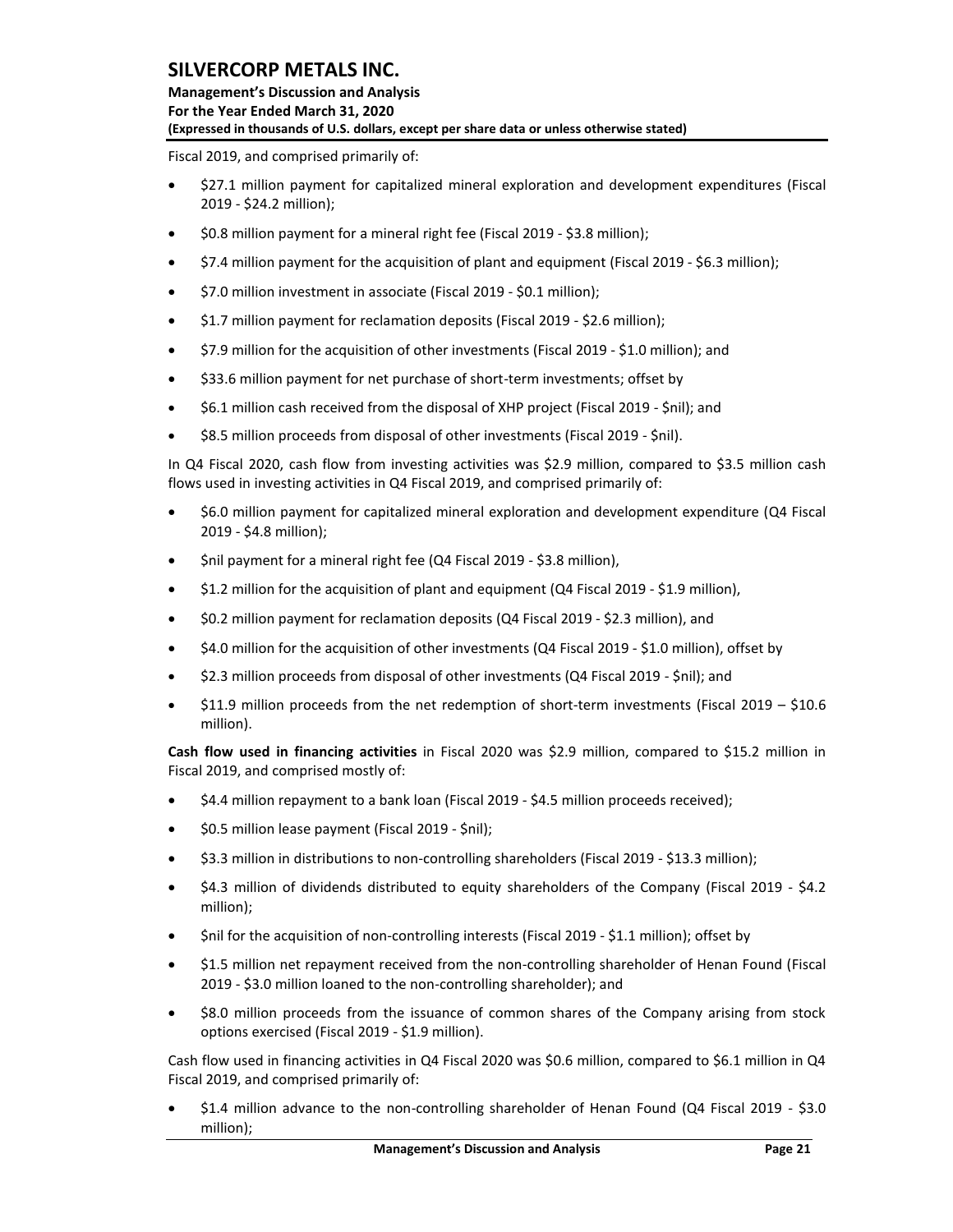**Management's Discussion and Analysis For the Year Ended March 31, 2020 (Expressed in thousands of U.S. dollars, except per share data or unless otherwise stated)** 

- \$0.1 million lease payment (Q4 Fiscal 2019 \$nil); offset by
- \$1.0 million proceeds from the issuance of common shares of the Company arising from stock options exercised (Q4 Fiscal 2019 - \$0.2 million).

## **Available sources of funding**

The Company does not have unlimited resources and its future capital requirements will depend on many factors, including, among others, cash flow from operations. To the extent that its existing resources and the funds generated by future income are insufficient to fund the Company's operations, the Company may need to raise additional funds through public or private debt or equity financing. If additional funds are raised through the issuance of equity securities, the percentage ownership of current shareholders will be reduced, and such equity securities may have rights, preferences or privileges senior to those of the holders of the Company's common shares. No assurance can be given that additional financing will be available or that, if available, can be obtained on terms favourable to the Company and its shareholders. If adequate funds are not available, the Company may be required to delay, limit or eliminate some or all of its proposed operations. The Company believes it has sufficient capital to meet its cash needs for the next 12 months, including the cost of compliance with continuing reporting requirements.

### <span id="page-22-0"></span>**10. Financial Instruments and Related Risks**

The Company manages its exposure to financial risks, including liquidity risk, foreign exchange risk, interest rate risk, credit risk and equity price risk in accordance with its risk management framework. The Company's Board of Directors has overall responsibility for the establishment and oversight of the Company's risk management framework and reviews the Company's policies on an ongoing basis.

### (a) *Fair value*

The Company classifies its fair value measurements within a fair value hierarchy, which reflects the significance of the inputs used in making the measurements as defined in IFRS 13, Fair Value Measurement ("IFRS 13").

Level 1 – Unadjusted quoted prices at the measurement date for identical assets or liabilities in active markets.

Level 2 – Observable inputs other than quoted prices included in Level 1, such as quoted prices for similar assets and liabilities in active markets; quoted prices for identical or similar assets and liabilities in markets that are not active; or other inputs that are observable or can be corroborated by observable market data.

Level 3 – Unobservable inputs which are supported by little or no market activity.

The following tables set forth the Company's financial assets and liabilities that are measured at fair value level on a recurring basis within the fair value hierarchy as at March 31, 2020 and March 31, 2019 that are not otherwise disclosed. The assets and liabilities are classified in their entirety based on the lowest level of input that is significant to the fair value measurement.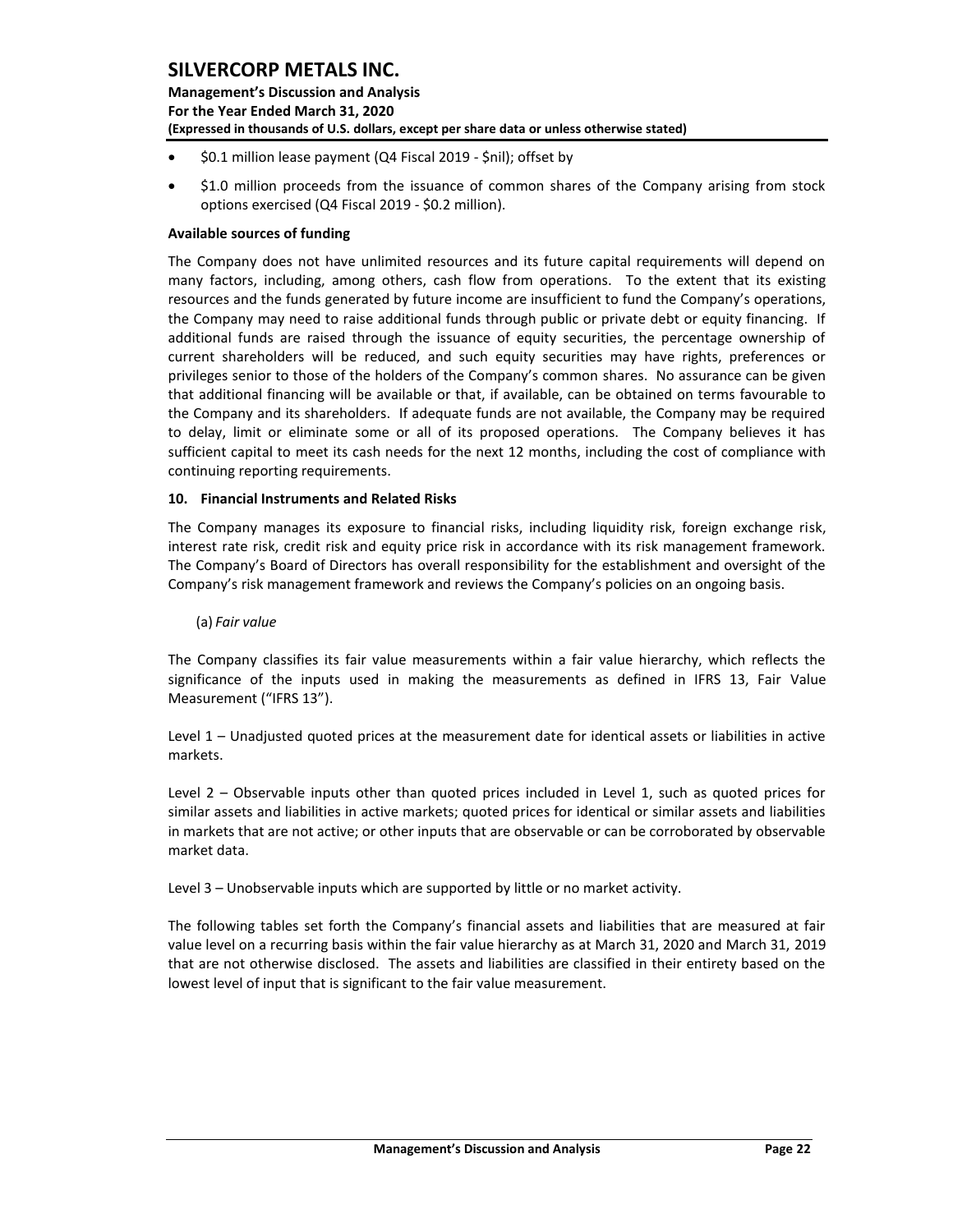## **Management's Discussion and Analysis**

**For the Year Ended March 31, 2020**

**(Expressed in thousands of U.S. dollars, except per share data or unless otherwise stated)** 

| Fair value as at March 31, 2020 |         |  |                              |  |         |  |              |  |  |  |  |  |  |
|---------------------------------|---------|--|------------------------------|--|---------|--|--------------|--|--|--|--|--|--|
|                                 | Level 1 |  | Level 2                      |  | Level 3 |  | <b>Total</b> |  |  |  |  |  |  |
|                                 |         |  |                              |  |         |  |              |  |  |  |  |  |  |
|                                 |         |  |                              |  |         |  | 65.777       |  |  |  |  |  |  |
|                                 | 53,430  |  | $\qquad \qquad \blacksquare$ |  | ٠       |  | 53,430       |  |  |  |  |  |  |
|                                 | 6,633   |  | $\qquad \qquad \blacksquare$ |  |         |  | 6,633        |  |  |  |  |  |  |
|                                 |         |  | $\overline{\phantom{a}}$     |  | 2.117   |  | 2,117        |  |  |  |  |  |  |
|                                 |         |  | 65.777 \$                    |  | - \$    |  | - \$         |  |  |  |  |  |  |

|                                                   |  | Fair value as at March 31, 2019 |                          |      |                          |        |
|---------------------------------------------------|--|---------------------------------|--------------------------|------|--------------------------|--------|
| <b>Recurring measurements</b>                     |  | Level 1                         | Level 2                  |      | Level 3                  | Total  |
| <b>Financial assets</b>                           |  |                                 |                          |      |                          |        |
| Cash and cash equivalents                         |  | 67.441 \$                       |                          | $-S$ | $- S$                    | 67.441 |
| Short-term investments - money market instruments |  | 22,850                          | $\overline{\phantom{a}}$ |      | $\overline{\phantom{a}}$ | 22,850 |
| Investments in public companies                   |  | 9.253                           | $\overline{\phantom{0}}$ |      | -                        | 9.253  |

Fair value of the other financial instruments excluded from the table above approximates their carrying amount as at March 31, 2020 and March 31, 2019, due to the short-term nature of these instruments.

There were no transfers into or out of Level 3 during the years ended March 31, 2020 and 2019.

## (b) *Liquidity risk*

Liquidity risk is the risk that the Company will not be able to meet its short-term business requirements. The Company has in place a planning and budgeting process to help determine the funds required to support the Company's normal operating requirements on an ongoing basis and its expansion plans. In the normal course of business, the Company enters into contracts that give rise to commitments for future minimum payments. The following summarizes the remaining contractual maturities of the Company's financial liabilities.

|                                          | March 31, 2020 |  |                          |  |                |  |                          |  |        |  |  |
|------------------------------------------|----------------|--|--------------------------|--|----------------|--|--------------------------|--|--------|--|--|
|                                          | Within a vear  |  | 2-5 vears                |  | Over 5 years   |  | Total                    |  | Total  |  |  |
| Bank loan                                | $\sim$         |  | $\overline{\phantom{a}}$ |  | $\blacksquare$ |  | $\overline{\phantom{a}}$ |  | 4,475  |  |  |
| Accounts payable and accrued liabilities | 23,129         |  | $\overline{\phantom{a}}$ |  |                |  | 23,129                   |  | 29,856 |  |  |
| Lease obligation                         | 567            |  | 1.464                    |  | 38             |  | 2,069                    |  |        |  |  |
|                                          | 23.696         |  | 1.464                    |  | 38             |  | 25.198                   |  | 34,331 |  |  |
|                                          |                |  |                          |  |                |  |                          |  |        |  |  |

## (c) *Foreign exchange risk*

The Company reports its financial statements in US dollars. The functional currency of the head office, Canadian subsidiaries and all intermediate holding companies is CAD and the functional currency of all Chinese subsidiaries is RMB. The Company is exposed to foreign exchange risk when the Company undertakes transactions and holds assets and liabilities in currencies other than its functional currencies. The Company currently does not engage in foreign exchange currency hedging. The Company's exposure to currency risk affect net income is summarized as follows:

|                                              | March 31, 2020 | March 31, 2019 |
|----------------------------------------------|----------------|----------------|
| Financial assets denominated in U.S. Dollars | 60.534         | 45. Q11        |

As at March 31, 2020, with other variables unchanged, a 10% strengthening (weakening) of the CAD against the USD would have decreased (increased) net income by approximately \$6.1 million.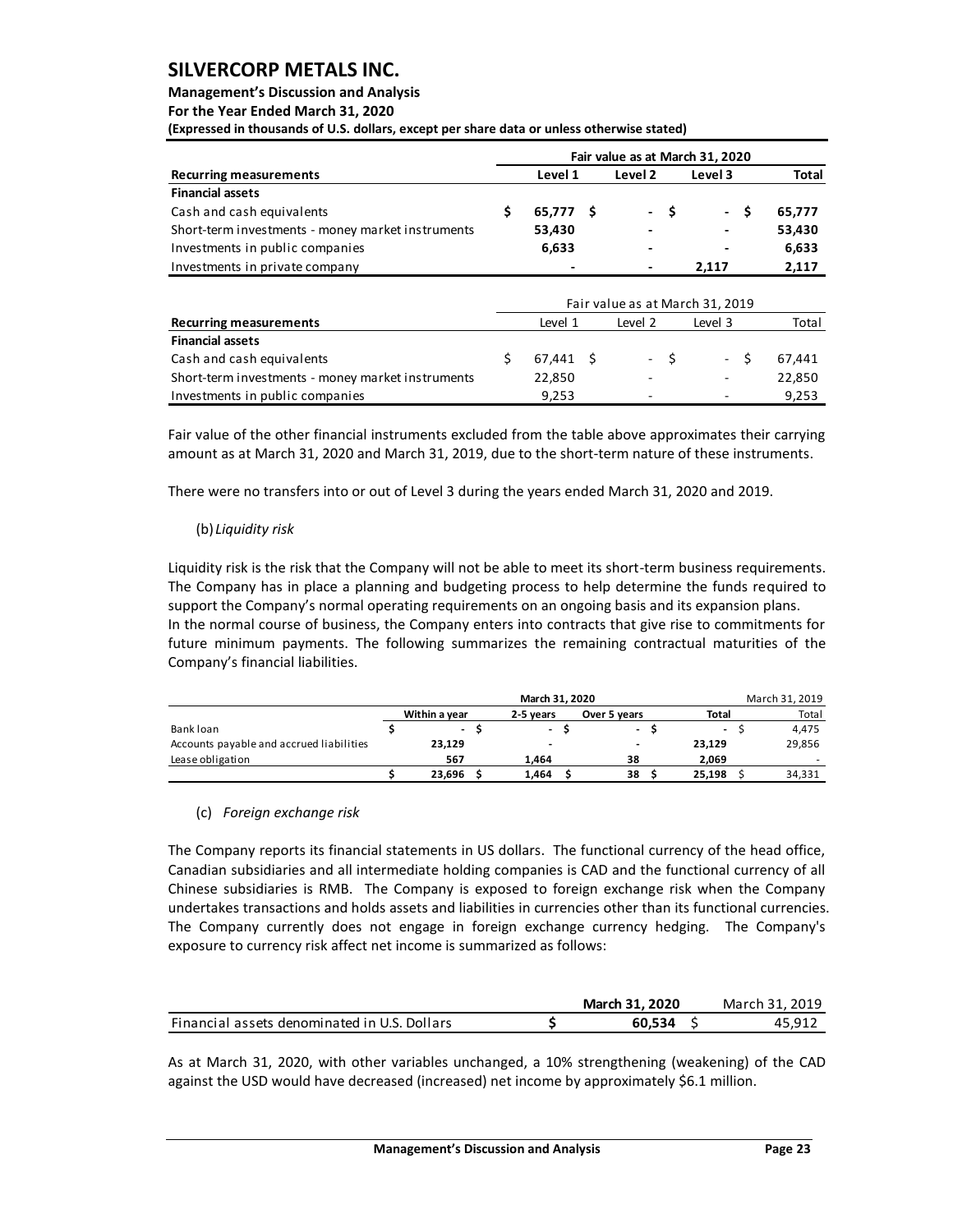### (d)*Interest rate risk*

The Company is exposed to interest rate risk on its cash equivalents, short term investments, and loan to a related party. As at March 31, 2020, all of its interest-bearing cash equivalents and short term investments earn interest at market rates that are fixed to maturity or at variable interest rates with terms of less than one year. The loan to the related party bears an interest rate of 4.35% per annum, which approximates the prevailing commercial lending rates in China as of March 31, 2020. The Company monitors its exposure to changes in interest rates on cash equivalents, short term investments, and loans to the related party. Due to the short term nature of these financial instruments, fluctuations in interest rates would not have a significant impact on the Company's net income.

(e) *Credit risk*

Credit risk is the risk that one party to a financial instrument will fail to discharge an obligation and cause the other party to incur a financial loss. The Company is exposed to credit risk primarily associated to accounts receivable, due from related parties, cash and cash equivalents, and short-term investments. The carrying amount of assets included on the balance sheet represents the maximum credit exposure.

The Company undertakes credit evaluations on counterparties as necessary, requests deposits from customers prior to delivery, and has monitoring processes intended to mitigate credit risks. There were no amounts in trade or other receivables which were past due on March 31, 2020 (at March 31, 2019 - \$nil) for which no provision is recognized.

(f) *Equity price risk*

The Company holds certain marketable securities that will fluctuate in value as a result of trading on Canadian financial markets. As the Company's marketable securities holdings are mainly in mining companies, the value will also fluctuate based on commodity prices. Based upon the Company's portfolio as at March 31, 2020, a 10% increase (decrease) in the market price of the securities held, ignoring any foreign currency effects, would have resulted in an increase (decrease) to comprehensive income of approximately \$663.

## <span id="page-24-0"></span>**11. Off-Balance Sheet Arrangements**

The Company does not have any off-balance sheet arrangements.

## <span id="page-24-1"></span>**12. Transactions with Related Parties**

Related party transactions are made on terms agreed upon with the related parties. The balances with related parties are unsecured. Related party transactions not disclosed elsewhere in this MD&A are as follows:

#### (i) *Due from related parties*

| (i)      | Due from related parties |                               |       |
|----------|--------------------------|-------------------------------|-------|
|          | Due from related parties | March 31, 2020 March 31, 2019 |       |
| NUAG (a) |                          | 94                            | 33    |
|          | Henan Non-ferrous (b)    | 1.425                         | 2,989 |
|          |                          | 1.519                         | 3,022 |

(a) The Company recovers costs for services rendered to NUAG and expenses incurred on behalf of NUAG pursuant to a services and administrative costs reallocation agreement. During the year ended March 31, 2020, the Company recovered \$530 (year ended March 31, 2019 - \$225), from NUAG for services rendered and expenses incurred on behalf of NUAG. The costs recovered from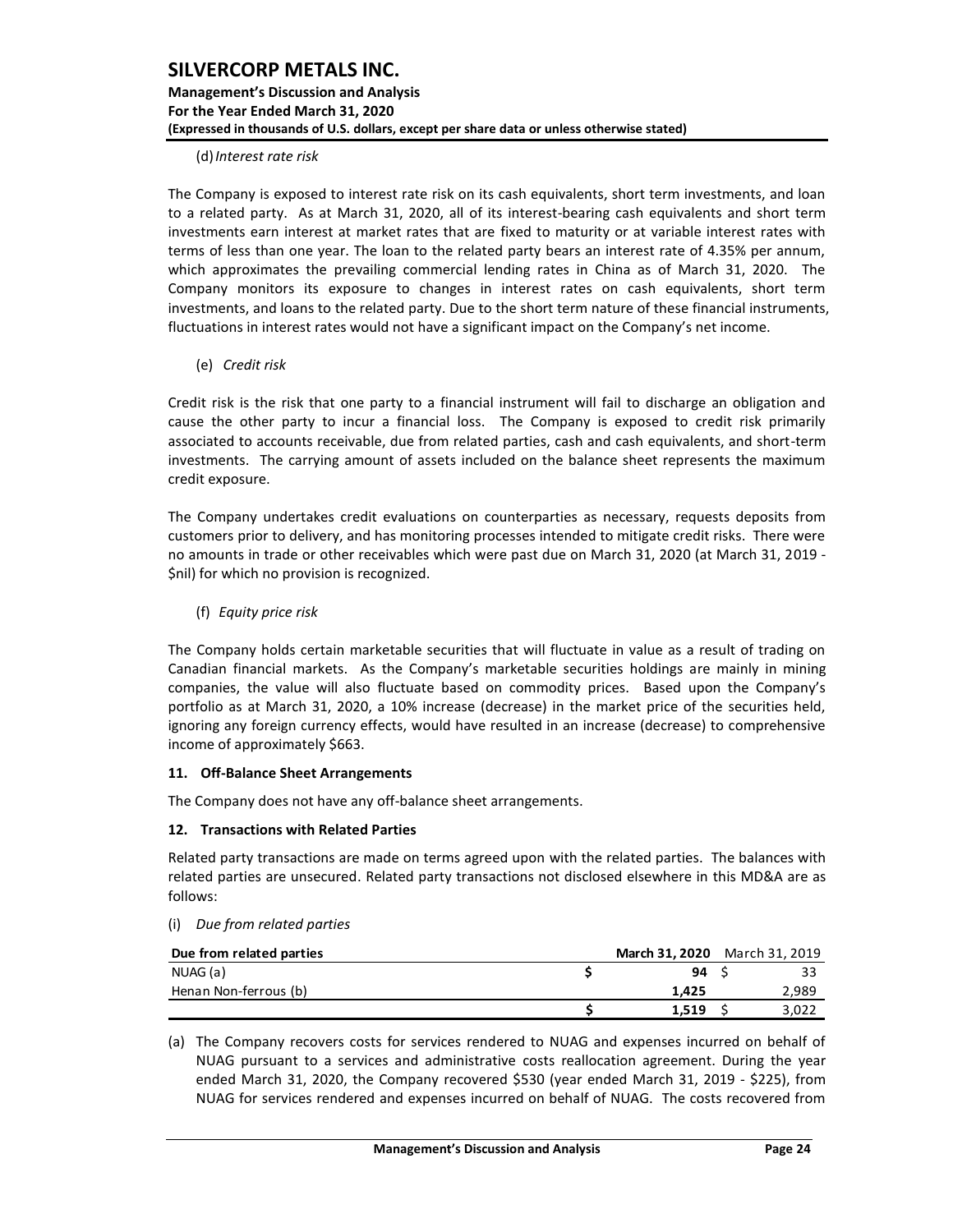## **Management's Discussion and Analysis For the Year Ended March 31, 2020 (Expressed in thousands of U.S. dollars, except per share data or unless otherwise stated)**

NUAG were recorded as a direct reduction of general and administrative expenses on the consolidated statements of income.

(b) In March 2019, Henan Found advanced a loan of \$2,989 (RMB¥20 million) to Henan Non-ferrous. The loan bears an interest rate of 4.35% per annum. In December 2019, the loan, including accumulated interest, of \$2,922 (RMB¥20.7 million) was repaid.

In January 2020, Henan Found advanced a loan of \$1,426 (RMB¥10 million) to Henan Non-ferrous. The loan has a term of four months and bears an interest rate of 4.35% per annum.

(ii) *Compensation of key management personnel*

The remuneration of directors and other members of key management personnel, who are those having authority and responsibility for planning, directing and controlling the activities of the entity, directly or indirectly, for the years ended March 31, 2020 and 2019 were as follows:

|                                                 | Years Ended March 31, |       |
|-------------------------------------------------|-----------------------|-------|
|                                                 | 2020                  | 2019  |
| Directors' fees and bonus                       | 293                   | 256   |
| Salaries and bonus for key management personnel | 2.519                 | 2,498 |
| Share-based compensation                        | 1.487                 | 725   |
|                                                 | 4.299                 | 3.479 |

Share-based compensation was measured at grant date fair value.

### <span id="page-25-0"></span>**13. Alternative Performance (Non-IFRS) Measures**

The following alternative performance measures are used by the Company to manage and evaluate operating performance of the Company's mines and are widely reported in the silver mining industry as benchmarks for performance, but do not have standardized meaning. Accordingly, it is intended to provide additional information and should not be considered in isolation or as a substitute for measures of performance prepared in accordance with IFRS. To facilitate a better understanding of these measures, the following tables provide the reconciliation of these measures to the financial statements for the years ended March 31, 2020 and 2019.

## (a) Adjusted Net Income and Adjusted Earnings per Share

Adjusted net income and adjusted earnings per share are non-IFRS measures that the Company considers to better reflect normalized earnings as it eliminates items that may be volatile from period to period, relate to positions that will settle in future periods. Certain items that become applicable in a period may be adjusted for, with the Company retroactively presenting comparable periods with an adjustment for such items and, conversely, items no longer applicable may be removed from the calculation. The Company adjusts certain items in the periods that they occurred but does not reverse or otherwise unwind the effect of such items in future periods. Neither adjusted net income nor adjusted earnings per share have any standardized meaning prescribed by IFRS and are therefore unlikely to be comparable to similar measure presented by other companies. The following table shows a reconciliation of adjusted net income and loss for three and twelve months ended March 31, 2020 and 2019 to the net income for each period.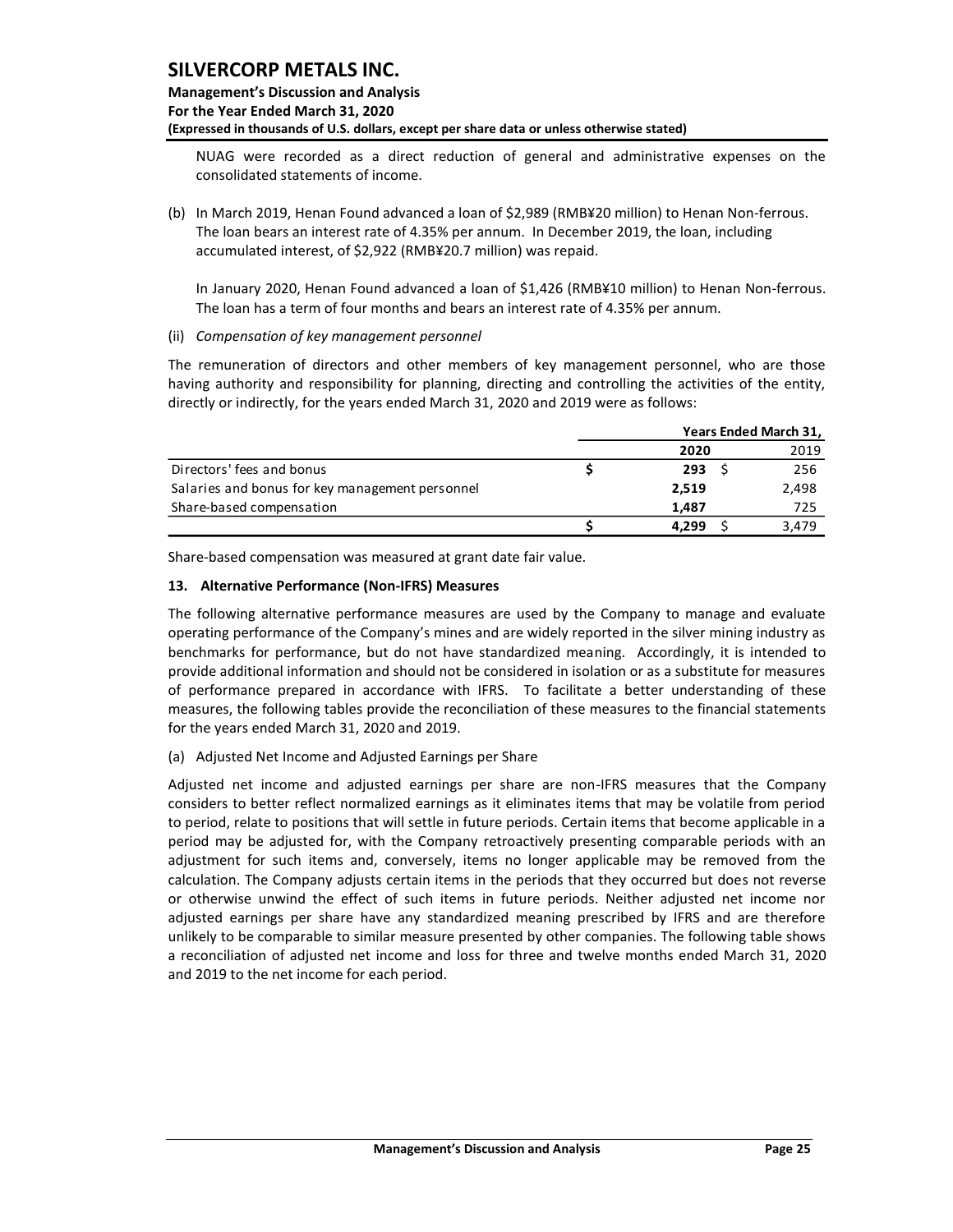## **Management's Discussion and Analysis**

**For the Year Ended March 31, 2020**

**(Expressed in thousands of U.S. dollars, except per share data or unless otherwise stated)** 

|                                                                                    |              |              | Three months ended March 31. |    | Year ended March 31, |             |
|------------------------------------------------------------------------------------|--------------|--------------|------------------------------|----|----------------------|-------------|
| ('000s US\$)                                                                       | 2020         |              | 2019                         |    | 2020                 | 2019        |
| Net income as reported for the period                                              | 3,525        | -Ś           | 15,940 \$                    |    | 45,203 \$            | 52,047      |
| Adjustment to impairment recovery of investment in associate                       |              |              | (1,899)                      |    |                      | (1,899)     |
| Adjustment to impairment recovery of mineral rights and properties                 |              |              | (7, 279)                     |    |                      | (7, 279)    |
| Adjusted net income for the year                                                   | 3,525        | Ś            | 6,762                        | S  | 45,203               | 42,869      |
| Non-controlling interest as reported                                               | 362          |              | 3,833                        |    | 10,929               | 12,323      |
| Adjustments to non-controlling interest                                            |              |              | (1,637)                      |    |                      | (1,637)     |
| Adjusted non-controlling interest                                                  | 362          |              | 2,196                        |    | 10,929               | 10,686      |
| Adjusted net income attributable to equity holders                                 | 3.163        | S            | 4,566                        |    | 34,274               | 32,183      |
| Adjusted earnings per share attributable to the equity shareholders of the Company |              |              |                              |    |                      |             |
| Basic adjusted earning per share                                                   | $0.02 \quad$ |              | 0.03 <sub>5</sub>            |    | $0.20 \,$ \$         | 0.19        |
| Diluted adjusted earning per share                                                 | 0.02         | <sub>S</sub> | 0.03                         | .s | 0.20                 | 0.19        |
| Basic weighted average shares outstanding                                          | 173,326,682  |              | 169,705,269                  |    | 171,713,263          | 168,483,412 |
| Diluted weighted average shares outstanding                                        | 175,381,704  |              | 170.645.002                  |    | 174.079.387          | 170,386,993 |

#### (b) Costs per Ounce of Silver

Cash cost and all-in sustaining cost ("AISC") per ounce of silver, net of by-product credits, are non-IFRS measures. The Company produces by-product metals incidentally to our silver mining activities. We have adopted the practice of calculating a performance measure with the net cost of producing an ounce of silver, our primary payable metal, after deducting revenues gained from incidental by-product production. This performance measure has been commonly used in the mining industry for many years and was developed as a relatively simple way of comparing the net production costs of the primary metal for a specific period against the prevailing market price of such metal.

Cash cost is calculated by deducting revenue from the sales of all metals other than silver and is calculated per ounce of silver sold.

AISC is an extension of the "cash cost" metric and provides a comprehensive measure of the Company's operating performance and ability to generate cash flows. AISC has been calculated based on World Gold Council ("WGC") guidance released in 2013 and undated in 2018. The WGC is not a regulatory organization and does not have the authority to develop accounting standards for disclosure requirements.

AISC is based on the Company's cash costs, net of by-product sales, and further includes corporate general and administrative expense, government fee and other taxes, reclamation cost accretion, lease liability payments, and sustaining capital expenditures. Sustaining capital expenditures are those costs incurred to sustain and maintain existing assets at current productive capacity and constant planned levels of production output. Excluded are non-sustaining capital expenditures, which result in a material increase in the life of assets, materially increase resources or reserves, productive capacity, or future earning potential, or significant improvement in recovery or grade, or which do not relate to the current production activities. The Company believes that this measure represents the total sustainable costs of producing silver from current operations and provides additional information about the Company's operational performance and ability to generate cash flows.

The following table provides a reconciliation of cash cost and AISC per ounce of silver, net of by-product credits.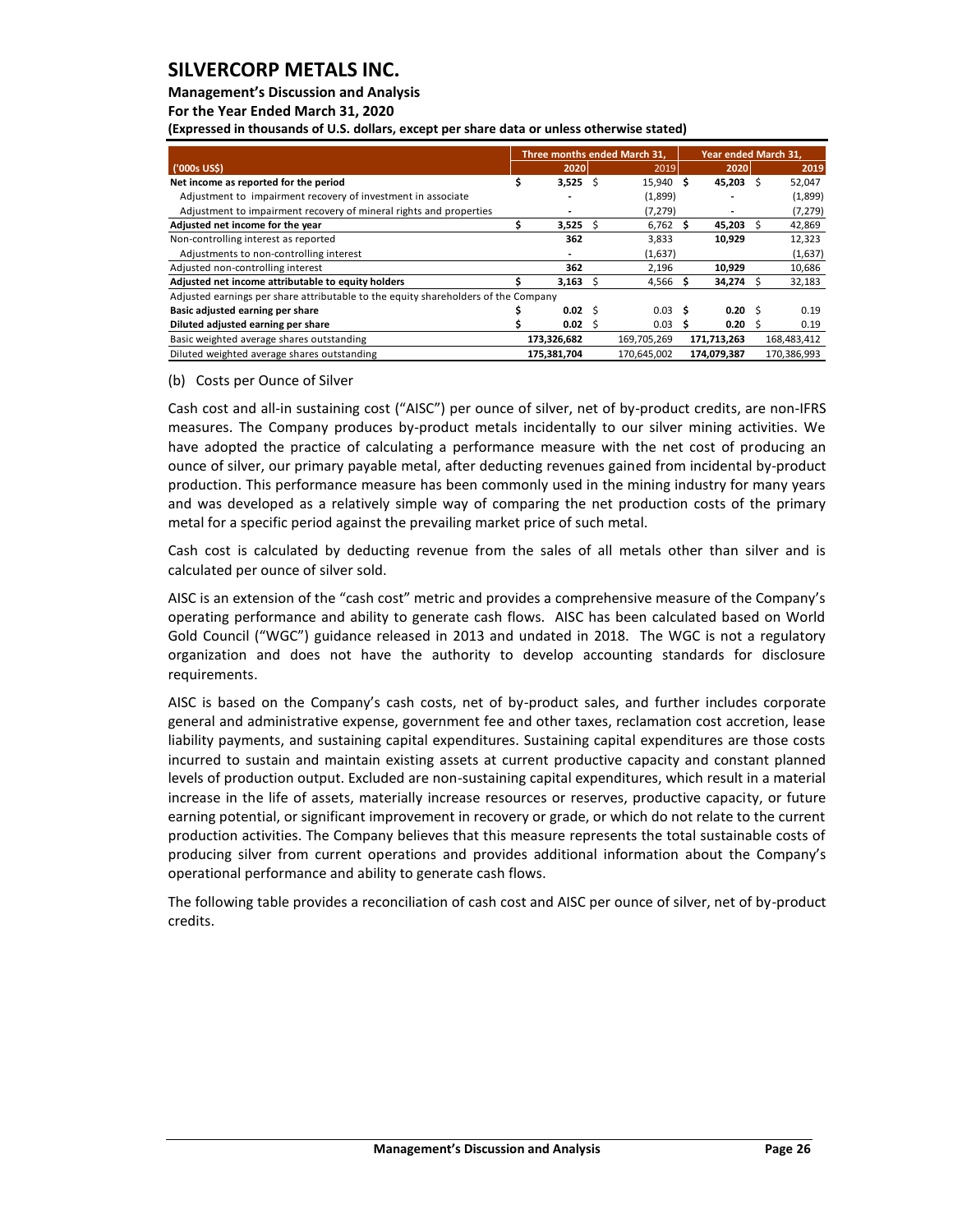### **Management's Discussion and Analysis**

**For the Year Ended March 31, 2020**

**(Expressed in thousands of U.S. dollars, except per share data or unless otherwise stated)** 

|                                                                                                                                     |                  |         |                                       |                                   | Year ended March 31, 2020 |                                     |         |                    |                    |                        |                                   | Year ended March 31, 2019     |              |             |                        |                        |
|-------------------------------------------------------------------------------------------------------------------------------------|------------------|---------|---------------------------------------|-----------------------------------|---------------------------|-------------------------------------|---------|--------------------|--------------------|------------------------|-----------------------------------|-------------------------------|--------------|-------------|------------------------|------------------------|
| (Expressed in thousands of U.S. dollars, except ounce and per ounce<br>amount                                                       |                  |         | <b>Ying Mining</b><br><b>District</b> | <b>GC</b>                         |                           | <b>Other Corporate Consolidated</b> |         |                    | <b>Ying Mining</b> | <b>District</b>        | GC                                | Other                         |              |             | Corporate Consolidated |                        |
| Production costs expensed as reported                                                                                               | $\mathbf{A}$     | \$.     |                                       | 47,236 \$ 14,793<br>s.            | ÷.                        | Š.<br>$\sim$                        | \$.     | 62,029             | \$.                | 47,496 \$              | 14,965                            | $\mathbf{\hat{S}}$<br>÷.      | $\mathsf{s}$ |             | $\mathsf{s}$           | 62.461                 |
| <b>By-product sales</b>                                                                                                             |                  |         |                                       |                                   |                           |                                     |         |                    |                    |                        |                                   |                               |              |             |                        |                        |
| Gold                                                                                                                                |                  |         | (3.911)                               |                                   |                           |                                     |         | (3, 911)           |                    | (3,642)                |                                   |                               |              |             |                        | (3,642)                |
| Lead                                                                                                                                |                  |         | (43, 312)                             | (8,654)                           |                           |                                     |         | (51, 966)          | (55, 739)          |                        | (8, 372)                          |                               |              |             |                        | (64, 111)              |
| Zinc                                                                                                                                |                  |         | (4, 911)                              | (10, 869)                         |                           |                                     |         | (15,780)           |                    | (6, 305)               | (14, 349)                         |                               |              |             |                        | (20, 654)              |
| Other                                                                                                                               |                  |         | (1,683)                               | (617)                             |                           |                                     |         | (2,300)            |                    | (1,095)                | (363)                             |                               |              |             |                        | (1, 458)               |
| <b>Total by-product sales</b>                                                                                                       | B<br>$C = A - B$ |         | (53, 817)                             | (20, 140)                         | ×,<br>٠                   | $\overline{\phantom{a}}$<br>×,      |         | (73, 957)          | (66, 781)          |                        | (23,084)                          | $\overline{\phantom{a}}$<br>× |              | ÷.<br>×,    |                        | (89, 865)<br>(27, 404) |
| Total cash cost, net of by-product credits<br>Add: Mineral resources tax                                                            |                  |         | (6,581)<br>3,718                      | (5, 347)<br>822                   | ×,                        | ×,                                  |         | (11, 928)<br>4,540 | (19, 285)          | 3,993                  | (8, 119)<br>871                   | $\sim$                        |              | ×,          |                        | 4,864                  |
| <b>General and administrative</b>                                                                                                   |                  |         | 6,849                                 | 2,738                             | 469                       | 10,094                              |         | 20,150             |                    | 5,950                  | 1,969                             | 1,647                         |              | 9,475       |                        | 19,041                 |
| Amortization included in general and administrative                                                                                 |                  |         | (753)                                 | (469)                             | (289)                     | (447)                               |         | (1,958)            |                    | (437)                  | (314)                             | (339)                         |              | (162)       |                        | (1, 253)               |
| <b>Exploration and business development</b>                                                                                         |                  |         |                                       |                                   |                           | 679                                 |         | 679                |                    |                        |                                   |                               |              | 386         |                        | 386                    |
| Government fees and other taxes                                                                                                     |                  |         | 1,591                                 | 496                               | $\overline{\mathbf{2}}$   | 26                                  |         | 2,115              |                    | 1,980                  | 621                               | 62                            |              | 36          |                        | 2,699                  |
| <b>Reclamation accretion</b>                                                                                                        |                  |         | 366                                   | 24                                | 32                        |                                     |         | 422                |                    | 400                    | 32                                | 47                            |              |             |                        | 479                    |
| Lease payment                                                                                                                       |                  |         |                                       |                                   |                           | 503                                 |         | 503                |                    |                        |                                   |                               |              |             |                        |                        |
| <b>Sustaining capital expenditures</b>                                                                                              |                  |         | 25,302                                | 2,274                             |                           | 820                                 |         | 28,396             | 22,411             |                        | 1,007                             |                               |              | 275         |                        | 23,693                 |
| All-in sustaining cost, net of by-product credits                                                                                   | F                |         | 30,492                                | 538                               | 214                       | 11,675                              |         | 42,919             | 15,012             |                        | (3,933)                           | 1,417                         |              | 10,010      |                        | 22,505                 |
| Add: Non-sustaining capital expenditures                                                                                            |                  |         | 6,008                                 | 812                               | 88                        | ٠                                   |         | 6,908              |                    | 9,766                  | 495                               | 609                           |              |             |                        | 10,870                 |
| All-in cost, net of by-product credits                                                                                              | G                |         | 36,500                                | 1,350                             | 302                       | 11,675                              |         | 49,827             |                    | 24,778                 | (3, 438)                          | 2,026                         |              | 10,010      |                        | 33,375                 |
| Silver ounces sold ('000s)                                                                                                          | н                |         | 5,558                                 | 699                               |                           |                                     |         | 6,257              |                    | 5,764                  | 626                               |                               |              |             |                        | 6,390                  |
| Cash cost per ounce of silver, net of by-product credits                                                                            | $(B+C)/H$        | Ś       | (1.18)<br>Ś                           | (7.65)<br>S                       |                           | Ś                                   | Ś       | (1.91)             | $\mathsf{S}$       | (3.35)<br>$\mathsf{s}$ | (12.97)                           | ÷,                            | Ś            | ÷.          | Ś                      | (4.29)                 |
| All-in sustaining cost per ounce of silver, net of by-product credits<br>All-in cost per ounce of silver, net of by-product credits | F/H<br>G/H       | \$<br>¢ | 5.49<br>Ś<br>6.57<br>¢                | 0.77<br>Ś<br>1.93<br>Ś            | ÷                         | \$<br>÷.<br>Ś                       | \$<br>¢ | 6.86<br>7.96       | \$<br>Ś            | 2.60<br>Ś<br>4.30<br>Ś | (6.28)<br>(5.49)                  | Ś<br>¢                        | \$<br>¢      |             | \$<br>¢                | 3.52<br>5.22           |
|                                                                                                                                     |                  |         |                                       |                                   |                           |                                     |         |                    |                    |                        |                                   |                               |              |             |                        |                        |
| By-product credits per ounce of silver                                                                                              |                  |         |                                       |                                   |                           |                                     |         |                    |                    |                        |                                   |                               |              |             |                        |                        |
| Gold                                                                                                                                |                  |         | (0.70)                                |                                   |                           |                                     |         | (0.63)             |                    | (0.63)                 |                                   |                               |              |             |                        | (0.57)                 |
| Lead                                                                                                                                |                  |         | (7.79)                                | (12.38)                           |                           |                                     |         | (8.31)             |                    | (9.67)                 | (13.37)                           |                               |              |             |                        | (10.03)                |
| Zinc                                                                                                                                |                  |         | (0.88)                                | (15.55)                           |                           |                                     |         | (2.52)             |                    | (1.09)                 | (22.92)                           |                               |              |             |                        | (3.23)                 |
| Other                                                                                                                               |                  |         | (0.30)                                | (0.88)                            |                           |                                     |         | (0.37)             |                    | (0.19)                 | (0.58)                            |                               |              |             |                        | (0.23)                 |
| Total by-product credits per ounce of silver                                                                                        |                  | \$      | (9.67)                                | (28.81)<br>\$.                    |                           | \$                                  | Ś       | (11.83)            |                    | (11.58)                | (36.87)                           |                               |              |             | Ś                      | (14.06)                |
|                                                                                                                                     |                  |         |                                       |                                   |                           |                                     |         |                    |                    |                        |                                   |                               |              |             |                        |                        |
|                                                                                                                                     |                  |         |                                       |                                   |                           |                                     |         |                    |                    |                        |                                   |                               |              |             |                        |                        |
|                                                                                                                                     |                  |         |                                       | Three months ended March 31, 2020 |                           |                                     |         |                    |                    |                        | Three months ended March 31, 2019 |                               |              |             |                        |                        |
| (Expressed in thousands of U.S. dollars, except ounce and per ounce                                                                 |                  |         | <b>Ying Mining</b>                    |                                   |                           |                                     |         |                    | <b>Ying Mining</b> |                        |                                   |                               |              |             |                        |                        |
| amount)                                                                                                                             |                  |         | <b>District</b>                       | GC.                               | Other                     | <b>Corporate Consolidated</b>       |         |                    |                    | <b>District</b>        | GC                                | Other                         |              |             | Corporate Consolidated |                        |
| Production costs expensed as reported                                                                                               | Α                | \$      | 6,924                                 | \$<br>1,420<br>\$.                |                           | \$                                  | \$      | 8,344              | \$                 | 9,003                  | 4,002                             | \$                            | \$           |             | \$                     | 13,005                 |
| <b>By-product sales</b>                                                                                                             |                  |         |                                       |                                   |                           |                                     |         |                    |                    |                        |                                   |                               |              |             |                        |                        |
| Gold<br>Lead                                                                                                                        |                  |         | (625)                                 |                                   |                           |                                     |         | (625)              |                    | (759)                  |                                   |                               |              |             |                        | (759)                  |
| Zinc                                                                                                                                |                  |         | (5, 562)                              | (892)                             |                           |                                     |         | (6, 454)           |                    | (9, 318)               | (2, 102)                          |                               |              |             |                        | (11, 420)              |
| Other                                                                                                                               |                  |         | (452)<br>(74)                         | (1,094)<br>(327)                  |                           |                                     |         | (1, 546)<br>(401)  |                    | (2,028)<br>(344)       | (3, 501)<br>(168)                 |                               |              |             |                        | (5, 529)<br>(512)      |
| <b>Total by-product sales</b>                                                                                                       | R                |         | (6, 713)                              | (2, 313)                          | ×.                        | ÷.                                  |         | (9,026)            |                    | (12, 449)              | (5, 771)                          | ÷,                            |              | ÷           |                        | (18, 220)              |
| Total cash cost, net of by-product credits                                                                                          | $C = A - B$      |         | 211                                   | (893)                             |                           |                                     |         | (682)              |                    | (3, 446)               | (1,769)                           |                               |              |             |                        | (5, 215)               |
| Add: Mineral resources tax                                                                                                          |                  |         | 463                                   | 96                                |                           |                                     |         | 559                |                    | 782                    | 220                               |                               |              |             |                        | 1.002                  |
| General and administrative                                                                                                          |                  |         | 2,306                                 | 978                               | 84                        | 2,590                               |         | 5,958              |                    | 1,500                  | 466                               | 311                           |              | 2,623       |                        | 4,900                  |
| Amortization included in general and administrative                                                                                 |                  |         | (420)                                 | (228)                             | (65)                      | (122)                               |         | (835)              |                    | (111)                  | (79)                              | (107)                         |              | (43)        |                        | (340)                  |
| <b>Exploration and business development</b>                                                                                         |                  |         |                                       | ÷                                 | ÷.                        | 274                                 |         | 274                |                    | ٠                      | ÷                                 |                               |              | 111         |                        | 111                    |
| Government fees and other taxes                                                                                                     |                  |         | 216                                   | 21                                |                           | $\mathbf{1}$                        |         | 238                |                    | 385                    | 91                                | 29                            |              |             |                        | 505                    |
| <b>Reclamation accretion</b>                                                                                                        |                  |         | 91                                    | 6                                 | 8                         |                                     |         | 105                |                    | 101                    | $\mathbf{8}$                      | 12                            |              |             |                        | 121                    |
| Lease payment                                                                                                                       |                  |         |                                       |                                   | í,                        | 134                                 |         | 134                |                    | J.                     |                                   |                               |              |             |                        |                        |
| <b>Sustaining capital expenditures</b>                                                                                              |                  |         | 5,569                                 | 760                               |                           | 52                                  |         | 6,381              |                    | 4,531                  | 202                               |                               |              | 77          |                        | 4,810                  |
| All-in sustaining cost, net of by-product credits                                                                                   | F                |         | 8,436                                 | 740                               | 27                        | 2.929                               |         | 12,132             |                    | 3,742                  | (860)                             | 245                           |              | 2,768       |                        | 5,894                  |
| Add: Non-sustaining capital expenditures                                                                                            |                  |         | 649                                   | 115                               | $\mathbf{1}$              |                                     |         | 765                |                    | 5,831                  | 90                                | 127                           |              |             |                        | 6,048                  |
| All-in cost, net of by-product credits<br>Silver ounces sold ('000s)                                                                | G<br>н           |         | 9,085<br>711                          | 855<br>89                         | 28<br>ä,                  | 2,929<br>×,                         |         | 12,897<br>800      |                    | 9,573<br>1,141         | (770)<br>173                      | 372<br>×,                     |              | 2,768<br>÷. |                        | 11,942<br>1,314        |
| Cash cost per ounce of silver, net of by-product credits                                                                            | $(B+C)/H$        | Ś       | 0.30                                  | \$<br>(10.03)<br>\$               |                           | Ś<br>÷.                             | Ś       | (0.85)             | \$                 | (3.02)                 | (10.23)                           | Ŝ<br>×,                       | Ŝ            |             | Ś                      | (3.97)                 |
| All-in sustaining cost per ounce of silver, net of by-product credits                                                               | F/H              | \$      | 11.86<br>Ś                            | 8.31<br>Ś                         | ä,                        | \$                                  | \$      | 15.17              | \$                 | 3.28                   | (4.97)                            | Ś<br>×,                       | \$           |             | Ś                      | 4.49                   |
| All-in cost per ounce of silver, net of by-product credits                                                                          | G/H              | Ś       | 12.78                                 | Ś<br>9.61                         | ×,                        | Ś<br>$\overline{\phantom{a}}$       | Ś       | 16.12              | Ś                  | 8.39                   | (4.45)                            | ä,                            | Ś            | $\sim$      | Ś                      | 9.09                   |
|                                                                                                                                     |                  |         |                                       |                                   |                           |                                     |         |                    |                    |                        |                                   |                               |              |             |                        |                        |
| By-product credits per ounce of silver                                                                                              |                  |         |                                       |                                   |                           |                                     |         |                    |                    |                        |                                   |                               |              |             |                        |                        |
| Gold                                                                                                                                |                  |         | (0.88)                                |                                   |                           |                                     |         | (0.78)             |                    | (0.67)                 |                                   |                               |              |             |                        | (0.58)                 |
| Lead<br>Zinc                                                                                                                        |                  |         | (7.82)<br>(0.64)                      | (10.02)<br>(12.29)                |                           |                                     |         | (8.07)<br>(1.93)   |                    | (8.17)<br>(1.78)       | (12.15)<br>(20.24)                |                               |              |             |                        | (8.69)<br>(4.21)       |
| Other                                                                                                                               |                  |         | (0.10)                                | (3.67)                            |                           |                                     |         | (0.50)             |                    | (0.30)                 | (0.97)                            |                               |              |             |                        | (0.39)                 |

#### (c) Costs per Tonne of Ore Processed

The Company uses cost per tonne of ore processed to manage and evaluate operating performance at each of its mines. Cost per tonne of ore processed is calculated based on total production costs on a sales basis, adjusted for changes in inventory, to arrive at total production costs that relate to ore production during the period. These total production costs are then further divided into mining cost, shipping cost, and milling cost. Cost per tonne of ore processed is the total of per tonne mining cost, per tonne shipping cost, and per tonne milling cost.

All-in sustaining production cost per tonne is an extension of the cash production cost per tonne and provides a comprehensive measure of the Company's operating performance and ability to generate cash flows. All-in sustaining production cost per tonne is based on the Company's cash production cost, and further includes corporate general and administrative expense, government fee and other taxes, reclamation cost accretion, lease liability payments, and sustaining capital expenditures. The Company believes that this measure represents the total sustainable costs of processing ore from current operations and provides additional information about the Company's operational performance and ability to generate cash flows.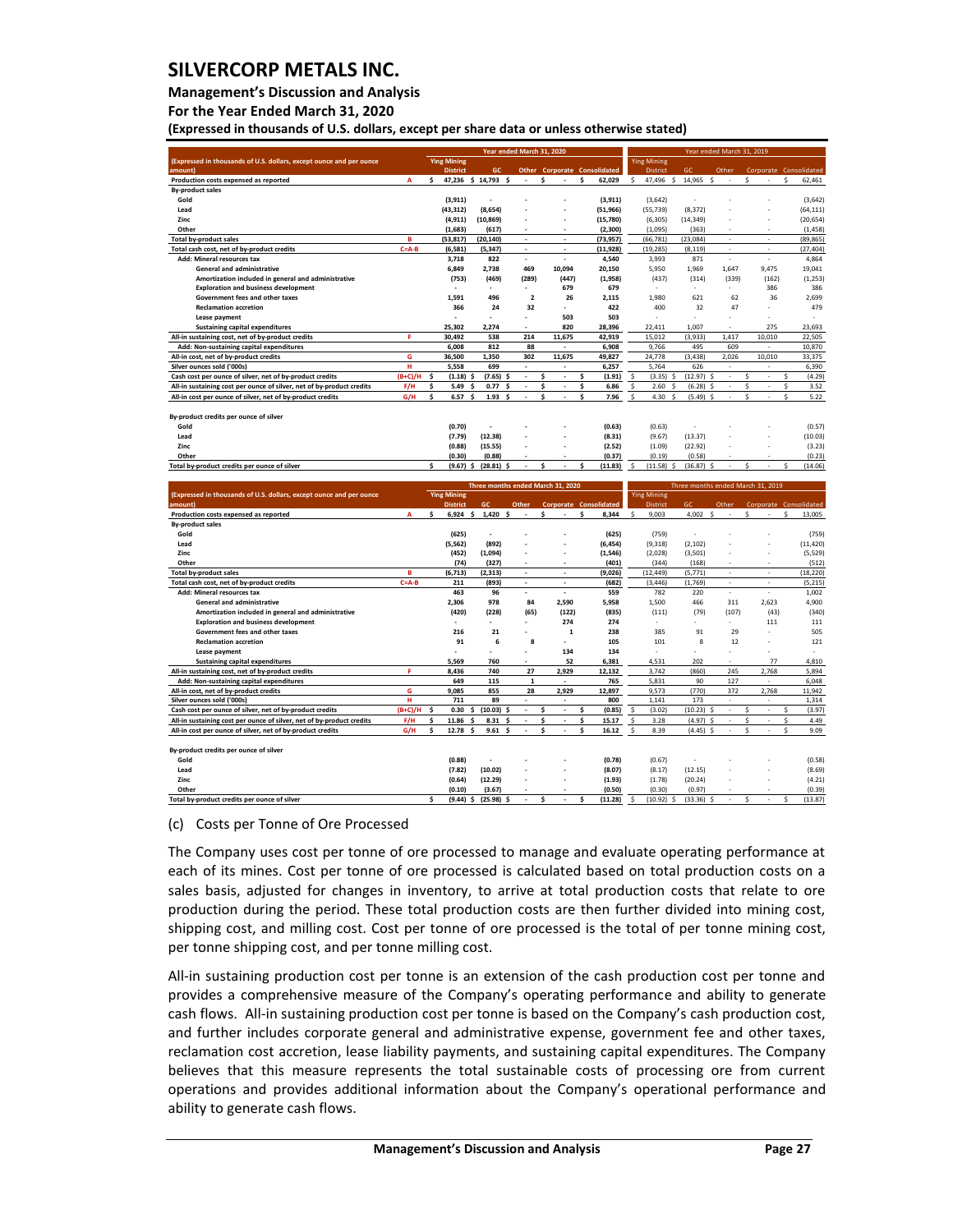### **Management's Discussion and Analysis**

**For the Year Ended March 31, 2020**

**(Expressed in thousands of U.S. dollars, except per share data or unless otherwise stated)** 

The following table provides a reconciliation of production cost and all-in sustaining production cost per tonne of ore processed.

|                                                        |                     |     |                    |    | Year ended March 31, 2020 |    |                |    |        |   |                               |     |                    |              | Year ended March 31, 2019 |      |                          |                    |                          |                     |                               |
|--------------------------------------------------------|---------------------|-----|--------------------|----|---------------------------|----|----------------|----|--------|---|-------------------------------|-----|--------------------|--------------|---------------------------|------|--------------------------|--------------------|--------------------------|---------------------|-------------------------------|
| (Expressed in thousands of U.S. dollars, except ounce  |                     |     | <b>Ying Mining</b> |    |                           |    |                |    |        |   |                               |     | <b>Ying Mining</b> |              |                           |      |                          |                    |                          |                     |                               |
| and per ounce amount)                                  |                     |     | <b>District</b>    |    | <b>GC</b>                 |    | Other          |    |        |   | <b>Corporate Consolidated</b> |     | <b>District</b>    |              | GC                        |      | Other                    |                    |                          |                     | <b>Corporate Consolidated</b> |
| Production costs expensed as reported                  |                     | \$. | 47.236 S           |    | 14.793                    | Ŝ  |                | Ś  |        | Ś | 62.029                        | \$. | 47,496             | s.           | 14.965 \$                 |      |                          | Ś                  |                          | \$                  | 62.461                        |
| Depreciation and amortization                          |                     |     | 17,835             |    | 2.880                     |    |                |    |        |   | 20,715                        |     | 16,857             |              | 3,140                     |      |                          |                    |                          |                     | 19,997                        |
| Changes in stockpile and concentrate inventory         |                     |     |                    |    |                           |    |                |    |        |   |                               |     |                    |              |                           |      |                          |                    |                          |                     |                               |
| Less: stockpile and concentrate inventory - Beginning  |                     |     | (5, 947)           |    | (213)                     |    | (834)          |    |        |   | (6,994)                       |     | (5, 353)           |              | (340)                     |      | (891)                    |                    |                          |                     | (6,584)                       |
| Add: stockpile and concentrate inventory - Ending      |                     |     | 4.474              |    | 241                       |    | 790            |    |        |   | 5.505                         |     | 5.947              |              | 213                       |      | 834                      |                    |                          |                     | 6,994                         |
| Adjustment for foreign exchange movement               |                     |     | 191                |    | 156                       |    | 44             |    | ٠      |   | 391                           |     | 322                |              | 20                        |      | 57                       |                    | $\overline{\phantom{a}}$ |                     | 399                           |
|                                                        |                     |     | (1, 282)           |    | 184                       |    | ٠              |    | ٠      |   | (1,098)                       |     | 916                |              | (107)                     |      | ٠                        |                    | $\overline{\phantom{a}}$ |                     | 809                           |
| <b>Total production cost</b>                           |                     | Ŝ.  | 63,789             | -S | 17,857 \$                 |    |                | Ś  |        | Ś | 81,646                        | Ś   | 65,269             | Ŝ.           | 17,998 \$                 |      | $\overline{\phantom{a}}$ |                    |                          | Ś.                  | 83,267                        |
| Depreciation and amortization charged to mining costs  | A                   |     | 16,517             |    | 2,398                     |    |                |    | ٠      |   | 18,915                        |     | 15,438             |              | 2,361                     |      | ٠                        |                    | ٠                        |                     | 17,799                        |
| Depreciation and amortization charged to milling costs | в                   |     | 1,128              |    | 486                       |    |                |    | ٠      |   | 1,614                         |     | 1,333              |              | 756                       |      |                          |                    | ×.                       |                     | 2,089                         |
| Total non-cash production cost                         |                     | Ś.  | 17,645             | .s | 2,884                     | Ŝ  |                | Ś  | ×      | Ś | 20,529                        | \$  | 16,771             | $\mathsf{s}$ | 3,117                     | Ŝ.   | ٠                        | $\dot{\mathbf{S}}$ |                          | $\ddot{\mathbf{s}}$ | 19,888                        |
| Cash mining cost                                       | Ċ                   |     | 37,688             |    | 10.947                    |    |                |    | ä,     |   | 48,635                        |     | 39,468             |              | 10,723                    |      |                          |                    | ٠                        |                     | 50,191                        |
| Shipping cost                                          | D                   |     | 2,346              |    |                           |    |                |    |        |   | 2,346                         |     | 2,565              |              |                           |      |                          |                    |                          |                     | 2,565                         |
| Cash milling cost                                      | F                   |     | 6,111              |    | 4.025                     |    |                |    | ٠      |   | 10,136                        |     | 6.464              |              | 4.158                     |      |                          |                    | ٠                        |                     | 10,622                        |
| <b>Total cash production cost</b>                      |                     | \$. | 46,145             | Ś  | 14,972 \$                 |    |                | Ś  |        | Ś | 61,117                        | \$. | 48,497             | \$           | 14,881 \$                 |      | ٠                        | Ś                  |                          | \$.                 | 63,378                        |
| <b>General and administrative</b>                      |                     |     | 6,849              |    | 2,738                     |    | 469            |    | 10,094 |   | 20,150                        |     | 5,950              |              | 1,969                     |      | 1,647                    |                    | 9,475                    |                     | 19,041                        |
| <b>Exploration and business development</b>            |                     |     | ٠                  |    | ٠                         |    | ٠              |    | 679    |   | 679                           |     | ٠                  |              | ٠                         |      | ٠                        |                    | 386                      |                     | 386                           |
| Amortization included in general and administrative    |                     |     | (753)              |    | (469)                     |    | (289)          |    | (447)  |   | (1,958)                       |     | (437)              |              | (314)                     |      | (339)                    |                    | (162)                    |                     | (1, 253)                      |
| Government fees and other taxes                        |                     |     | 1.591              |    | 496                       |    | $\overline{2}$ |    | 26     |   | 2.115                         |     | 1.980              |              | 621                       |      | 62                       |                    | 36                       |                     | 2,699                         |
| <b>Reclamation accretion</b>                           |                     |     | 366                |    | 24                        |    | 32             |    |        |   | 422                           |     | 400                |              | 32                        |      | 47                       |                    |                          |                     | 479                           |
| Lease payment                                          |                     |     |                    |    |                           |    |                |    | 503    |   | 503                           |     | ٠                  |              |                           |      |                          |                    |                          |                     |                               |
| <b>Sustaining capital expenditures</b>                 |                     |     | 25,302             |    | 2.274                     |    |                |    | 820    |   | 28,396                        |     | 22.411             |              | 1.007                     |      |                          |                    | 275                      |                     | 23.693                        |
| All-in sustaining production cost                      | F                   | \$. | 79,500             | S  | 20.035                    | Ŝ  | 214            | Ŝ. | 11.675 | Ŝ | 111.424                       | s.  | 78.801             | Ś.           | 18.196                    | Š.   | 1.417                    | Ś                  | 10.010                   | \$.                 | 108.423                       |
| Non-sustaining capital expenditures                    |                     |     | 6.008              |    | 812                       |    | 88             |    |        |   | 6.908                         |     | 9.766              |              | 495                       |      | 609                      |                    |                          | Ś                   | 10.870                        |
| All in production cost                                 | G                   | \$. | 85.508             |    | 20.847                    | .s | 302            | Ŝ  | 11.675 |   | 118.332                       | Ś.  | 88.567             | Ś.           | 18.691                    | Š.   | 2.026                    | Ś.                 | 10.010                   |                     | 119.293                       |
| Ore mined ('000s)                                      | $\mathbf{H}$        |     | 598.197            |    | 287.633                   |    |                |    |        |   | 885.830                       |     | 622.576            |              | 284.218                   |      |                          |                    |                          |                     | 906.794                       |
| Ore shipped ('000s)                                    |                     |     | 598.327            |    | 287.633                   |    |                |    |        |   | 885.960                       |     | 607.134            |              | 284.218                   |      |                          |                    |                          |                     | 891.352                       |
| Ore milled ('000s)                                     | п                   |     | 601.605            |    | 290.610                   |    |                |    |        |   | 892.215                       |     | 619.851            |              | 288.995                   |      |                          |                    |                          |                     | 908.846                       |
| <b>Per tonne Production cost</b>                       |                     |     |                    |    |                           |    |                |    |        |   |                               |     |                    |              |                           |      |                          |                    |                          |                     |                               |
| Non-cash mining cost (\$/tonne)                        | $K = A/H$           |     | 27.61              |    | 8.34                      |    |                |    |        |   | 21.35                         |     | 24.80              |              | 8.31                      |      |                          |                    |                          |                     | 19.63                         |
| Non-cash milling cost (\$/tonne)                       | $L=B/J$             |     | 1.87               |    | 1.67                      |    |                |    |        |   | 1.81                          |     | 2.15               |              | 2.62                      |      |                          |                    |                          |                     | 2.30                          |
| Non-cash production cost (\$/tonne)                    | $M=K+L$             | Ś.  | 29.48S             |    | 10.01 <sub>5</sub>        |    | ×              | Ś  | ÷      | Ś | 23.16                         | \$. | 26.95              | s.           | $10.93 \quad $$           |      | $\overline{\phantom{a}}$ | Ś                  | ×.                       | Ś                   | 21.93                         |
| Cash mining cost (\$/tonne)                            | $N = C/H$           |     | 63.00              |    | 38.06                     |    |                |    |        |   | 54.90                         |     | 63.39              |              | 37.73                     |      |                          |                    |                          |                     | 55.35                         |
| Shipping costs (\$/tonne)                              | $O = D/I$           |     | 3.92               |    |                           |    |                |    |        |   | 2.65                          |     | 4.22               |              |                           |      |                          |                    |                          |                     | 2.88                          |
| Cash milling costs (\$/tonne)                          | $P = E/J$           |     | 10.16              |    | 13.85                     |    |                |    | ٠      |   | 11.36                         |     | 10.43              |              | 14.39                     |      | $\overline{\phantom{a}}$ |                    | ٠                        |                     | 11.69                         |
| Cash production costs (\$/tonne)                       | $Q = N + O + P$     | \$. | 77.08              | S  | 51.91                     |    |                | Ś  |        | Ś | 68.91                         | \$  | 78.04              | Ś.           | $52.12$ \$                |      | ٠                        | Ś                  |                          | Ś                   | 69.92                         |
| All-in sustaining production costs (\$/tonne)          | P=(F-C-D-E)/J+Q \$  |     | 132.52 S           |    | 69.33                     | -Ś |                | Ś  | ٠      | Ś | 125.29                        | \$  | 126.93             | Ś            | 63.59                     | - \$ |                          | Ś                  |                          | Ś                   | 119.48                        |
| All in costs (\$/tonne)                                | $S = P + (G - F)/J$ | Ś   | 142.51             | Ś  | 72.13                     | Ś  |                | Ś  |        | Ś | 133.04                        | Ś   | 142.68             | Ś            | 65.30                     | Ŝ    |                          | ¢                  |                          | Ś                   | 131.44                        |

|                                                        |                     | Three months ended March 31, 2020 |                    |     |            |     |             |    | Three months ended March 31, 2019 |    |                               |              |                    |                    |                    |                    |        |          |       |                     |                              |
|--------------------------------------------------------|---------------------|-----------------------------------|--------------------|-----|------------|-----|-------------|----|-----------------------------------|----|-------------------------------|--------------|--------------------|--------------------|--------------------|--------------------|--------|----------|-------|---------------------|------------------------------|
| (Expressed in thousands of U.S. dollars, except ounce  |                     |                                   | <b>Ying Mining</b> |     |            |     |             |    |                                   |    |                               |              | <b>Ying Mining</b> |                    |                    |                    |        |          |       |                     |                              |
| and per ounce amount)                                  |                     |                                   | <b>District</b>    |     | <b>GC</b>  |     | Other       |    |                                   |    | <b>Corporate Consolidated</b> |              | <b>District</b>    |                    | GC.                |                    |        |          |       |                     | Other Corporate Consolidated |
| Production costs expensed as reported                  |                     | Ś                                 | 6.924S             |     | 1.420      | Ś.  |             | ¢  |                                   | Ś  | 8.344                         | Ś            | 9.003              | Ŝ                  | 4.002 S            |                    |        | Ś        |       | \$.                 | 13.005                       |
| Depreciation and amortization as reported              |                     |                                   | 2,712              |     | 434        |     |             |    |                                   |    | 3,146                         |              | 3.749              |                    | 852                |                    |        |          |       |                     | 4,601                        |
| Change in stockpile and concentrate inventory          |                     |                                   |                    |     |            |     |             |    |                                   |    |                               |              |                    |                    |                    |                    |        |          |       |                     |                              |
| Less: stockpile and concentrate inventory - Beginning  |                     |                                   | (6, 158)           |     | (322)      |     | (805)       |    |                                   |    | (7, 285)                      |              | (6,033)            |                    | (1.358)            |                    | (814)  |          |       |                     | (8, 205)                     |
| Add: stockpile and concentrate inventory - Ending      |                     |                                   | 4,474              |     | 241        |     | 790         |    |                                   |    | 5,505                         |              | 5,947              |                    | 213                |                    | 834    |          |       |                     | 6,994                        |
| Adjustment for foreign exchange movement               |                     |                                   | 95                 |     | 148        |     | 15          |    |                                   |    | 258                           |              | (145)              |                    | (38)               |                    | (20)   |          | ٠     |                     | (203)                        |
|                                                        |                     |                                   | (1, 589)           |     | 67         |     | ٠           |    |                                   |    | (1, 522)                      |              | (231)              |                    | (1, 183)           |                    |        |          | ٠     |                     | (1, 414)                     |
| <b>Total production cost</b>                           |                     | Ś.                                | 8,047              | S   | 1.921      | Ŝ   | ٠           | Ś  |                                   | Ś  | 8,446                         | Ś            | 12,521 \$          |                    | $3,671$ \$         |                    | ٠      |          |       | Ś.                  | 16,192                       |
| Depreciation and amortization charged to mining costs  | A                   |                                   | 2,060              |     | 354        |     |             |    |                                   |    | 2.414                         |              | 3.178              |                    | 481                |                    |        |          |       |                     | 3.659                        |
| Depreciation and amortization charged to milling costs | B                   |                                   | 192                |     | 71         |     |             |    |                                   |    | 263                           |              | 319                |                    | 168                |                    |        |          |       |                     | 487                          |
| Total non-cash production cost                         |                     | Ś                                 | 2.252              | \$. | 425        | Ś   | ٠           | Ś  |                                   | Ś  | 2,677                         | $\mathsf{s}$ | 3.497              | $\mathbf{\hat{S}}$ | 649                | $\dot{\mathbf{S}}$ | $\sim$ |          |       | $\ddot{\mathbf{s}}$ | 4,146                        |
| Cash mining cost                                       | c                   |                                   | 4,725              |     | 952        |     |             |    |                                   |    | 5.677                         |              | 7.244              |                    | 2.044              |                    |        |          | ۷     |                     | 9.288                        |
| Shipping cost                                          | D                   |                                   | 272                |     |            |     |             |    |                                   |    | 272                           |              | 436                |                    | ä,                 |                    |        |          |       |                     | 436                          |
| Cash milling cost                                      | Е                   |                                   | 798                |     | 544        |     |             |    |                                   |    | 1,342                         |              | 1.345              |                    | 979                |                    |        |          | ٠     |                     | 2.324                        |
| <b>Total cash production cost</b>                      |                     | Ś                                 | 5,795              | Ś   | 1,496      | - Ś | ٠           | \$ |                                   | Ś  | 7,291                         | \$           | 9.025              | -\$                | 3,023              | - \$               | i.     | Ś        | ٠     | Ś.                  | 12,048                       |
| General and administrative                             |                     |                                   | 2,306              |     | 978        |     | 84          |    | 2,590                             |    | 5,958                         |              | 1,500              |                    | 466                |                    | 311    |          | 2,623 |                     | 4,900                        |
| <b>Exploration and business development</b>            |                     |                                   |                    |     |            |     |             |    | 274                               |    | 274                           |              | ÷                  |                    | ÷                  |                    | i.     |          | 111   |                     | 111                          |
| Amortization included in general and administrative    |                     |                                   | (420)              |     | (228)      |     | (65)        |    | (122)                             |    | (835)                         |              | (111)              |                    | (79)               |                    | (107)  |          | (43)  |                     | (340)                        |
| Government fees and other taxes                        |                     |                                   | 216                |     | 21         |     | ٠           |    | $\mathbf{1}$                      |    | 238                           |              | 385                |                    | 91                 |                    | 29     |          |       |                     | 505                          |
| <b>Reclamation accretion</b>                           |                     |                                   | 91                 |     | 6          |     | 8           |    |                                   |    | 105                           |              | 101                |                    | 8                  |                    | 12     |          |       |                     | 121                          |
| Lease payment                                          |                     |                                   |                    |     |            |     |             |    | 134                               |    | 134                           |              |                    |                    |                    |                    |        |          |       |                     | ÷.                           |
| <b>Sustaining capital expenditures</b>                 |                     |                                   | 5,569              |     | 760        |     |             |    | 52                                |    | 6,381                         |              | 4,531              |                    | 202                |                    |        |          | 77    |                     | 4,810                        |
| All-in sustaining production cost                      | F                   | Ś                                 | 13,557             |     | 3,033      | Ŝ.  | 27          | Ś  | 2.929                             | Ś  | 19,546                        | \$           | 15,431             | Ś                  | 3,711              | s.                 | 245    | \$.      | 2,768 | $\mathsf{s}$        | 22,155                       |
| Non-sustaining capital expenditures                    |                     |                                   | 649                |     | 115        |     | $\mathbf 1$ |    | ×                                 |    | 765                           |              | 5.831              |                    | 90                 |                    | 127    |          | ٠     |                     | 6,048                        |
| All in production cost                                 | G                   | Ś                                 | 14.206             |     | 3.148      | .s  | 28          | Ś  | 2.929                             | Ŝ. | 20.311                        | \$           | 21.262             | Š.                 | 3.801              | $\dot{\mathbf{S}}$ | 372    | <b>S</b> | 2.768 | .s                  | 28.203                       |
| Ore mined ('000s)                                      | н                   |                                   | 69.379             |     | 37.216     |     |             |    |                                   |    | 106.595                       |              | 111.032            |                    | 50.368             |                    |        |          |       |                     | 161.400                      |
| Ore shipped ('000s)                                    |                     |                                   | 68.737             |     | 37.216     |     |             |    |                                   |    | 105.953                       |              | 109.793            |                    | 50.368             |                    |        |          |       |                     | 160.161                      |
| Ore milled ('000s)                                     |                     |                                   | 69.188             |     | 33.243     |     |             |    |                                   |    | 102.431                       |              | 107.039            |                    | 52.865             |                    |        |          |       |                     | 159.904                      |
| <b>Per tonne Production cost</b>                       |                     |                                   |                    |     |            |     |             |    |                                   |    |                               |              |                    |                    |                    |                    |        |          |       |                     |                              |
| Non-cash mining cost (\$/tonne)                        | $K = A/H$           |                                   | 29.69              |     | 9.51       |     |             |    |                                   |    | 22.65                         |              | 28.62              |                    | 9.55               |                    |        |          |       |                     | 22.67                        |
| Non-cash milling cost (\$/tonne)                       | $L = B/J$           |                                   | 2.78               |     | 2.14       |     |             |    |                                   |    | 2.57                          |              | 2.98               |                    | 3.18               |                    |        |          |       |                     | 3.05                         |
| Non-cash production cost (\$/tonne)                    | $M = K + L$         | Ś.                                | 32.47              | -S  | $11.65$ \$ |     | ٠           | Ś  |                                   | Ś  | 25.22                         | \$.          | 31.60              | Ś                  | 12.73 <sup>5</sup> |                    | ٠      | ¢        |       | Ś.                  | 25.72                        |
| Cash mining cost (\$/tonne)                            | $N = C/H$           |                                   | 68.10              |     | 25.58      |     |             |    |                                   |    | 53.26                         |              | 65.24              |                    | 40.58              |                    |        |          |       |                     | 57.55                        |
| Shipping costs (\$/tonne)                              | $O = D/I$           |                                   | 3.96               |     |            |     |             |    |                                   |    | 2.57                          |              | 3.97               |                    |                    |                    |        |          |       |                     | 2.72                         |
| Cash milling costs (\$/tonne)                          | $P = E/J$           |                                   | 11.53              |     | 16.36      |     |             |    | ×                                 |    | 13.10                         |              | 12.57              |                    | 18.52              |                    |        |          |       |                     | 14.53                        |
| Cash production costs (\$/tonne)                       | $Q=N+O+P$           | Ś                                 | 83.59              |     | 41.94      | s.  |             | Ś  |                                   | Ś  | 68.93                         | \$           | 81.78              | Ŝ.                 | 59.10              | -Ś                 |        | Ś        | ÷.    | Ś                   | 74.80                        |
| All-in sustaining production costs (\$/tonne)          | P=(F-C-D-E)/J+Q \$  |                                   | 195.78             |     | 88.18      | Ŝ   |             | Ś  |                                   | Ś  | 188.57                        | \$           | 141.63             | Š.                 | $72.11$ \$         |                    | ٠      | Ś        | ٠     | $\mathsf{s}$        | 138.01                       |
| All in costs (\$/tonne)                                | $S = P + (G - F)/J$ | Ś                                 | 205.16 \$          |     | 91.63      | Ŝ.  |             | Ś  |                                   | Ś  | 196.04                        | Ś            | 196.10             | Ŝ                  | 73.82              | s.                 |        | Ś        |       | Ś                   | 175.83                       |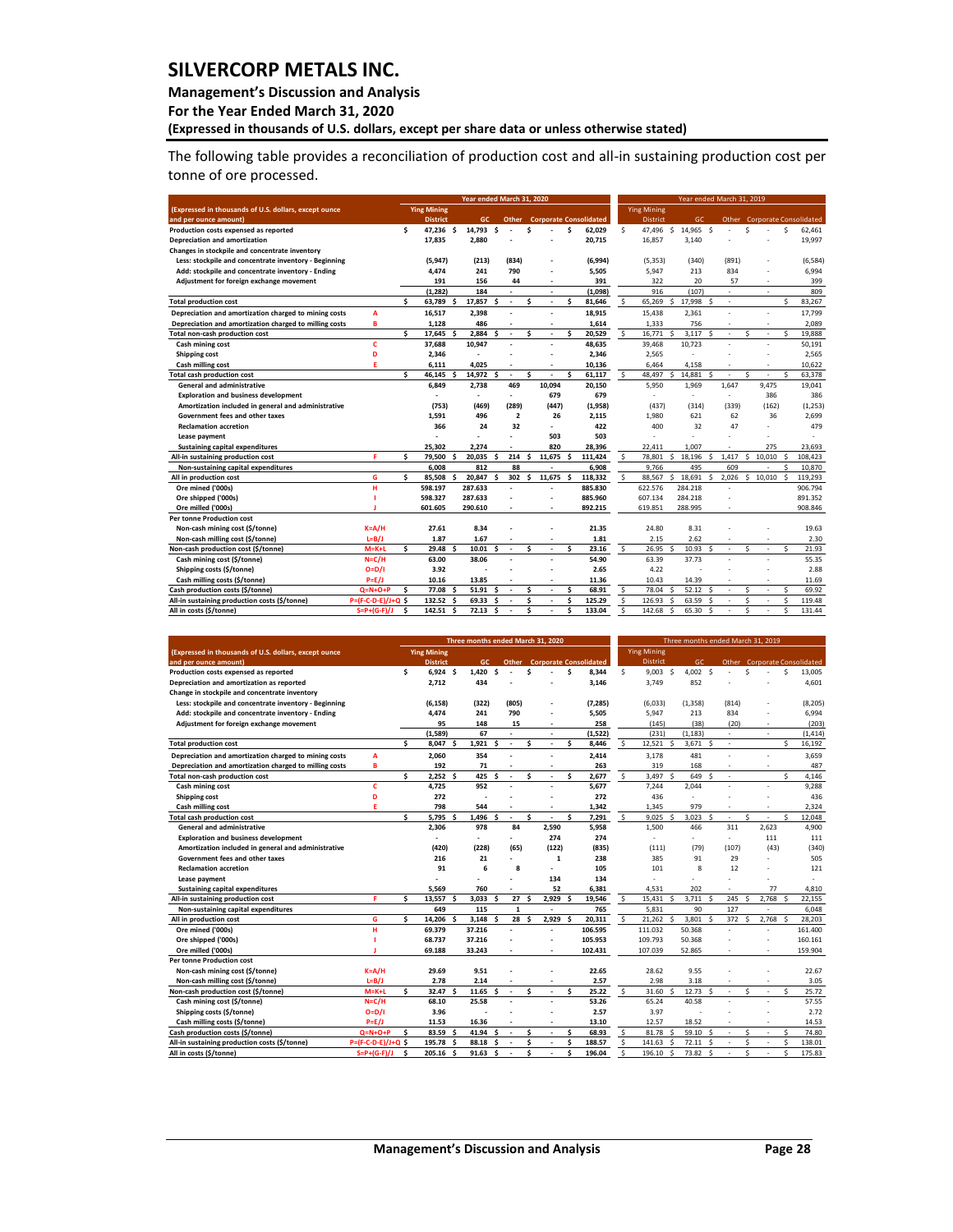**Management's Discussion and Analysis For the Year Ended March 31, 2020 (Expressed in thousands of U.S. dollars, except per share data or unless otherwise stated)** 

### <span id="page-29-0"></span>**14. Critical Accounting Policies, Judgments, and Estimates**

The preparation of financial statements in conformity with IFRS requires management to make estimates and assumptions that affect the amounts reported on the consolidated financial statements. These critical accounting estimates represent management estimates and judgements that are uncertain and any changes in these estimates could materially impact the Company's consolidated financial statements. Management continuously reviews its estimates and assumptions using the most current information available. The Company's critical accounting policies, judgements and estimates are described in Note 2 of the audited consolidated financial statements for the year ended March 31, 2020.

### <span id="page-29-1"></span>**15. New Accounting Standards**

### **(a) Adoption of new accounting standards**

### *IFRS 16 – Lease*

IFRS 16 – *Leases* ("IFRS 16") was issued by the IASB and will replace IAS 17 - *Leases* ("IAS 17") and IFRIC 4 - *Determining whether an arrangement contains a lease* ("IFRIC 4"). IFRS 16 applies a control model to the identification of leases, distinguishing between a lease and a non-lease component on the basis of whether the customer controls the specific asset. Control is considered to exist if the customer has the right to obtain substantially all of the economic benefits from the use of an identified asset and the right to direct the use of that asset. For those contracts that are or contain a lease, IFRS 16 introduces significant changes to the accounting for such contracts, introducing a single on-balance sheet accounting model that is similar to current finance lease accounting, with limited exceptions for shortterm leases or leases of low value assets. Lessor accounting, apart from a specific exception in respect of sublease, remains similar to current accounting practice. The standard is effective for annual periods beginning on or after January 1, 2019.

The Company applied IFRS 16 on April 1, 2019 retrospectively, with the cumulative effect of initially applying the standard as an adjustment to retained earnings and no restatement of comparative information. The Company has elected to apply the available exemptions as permitted by IFRS 16 to recognize a lease expense on a straight basis for short term leases (lease term of 12 months or less) and low value assets. The Company has also elected to apply the practical expedient whereby leases whose term ends within 12 months of the date of initial application would be accounted for in the same way as short-term lease.

#### **Policy applicable from April 1, 2019**

#### Lease Definition

At inception of a contract, the Company assesses whether the contract is, or contains, a lease. A contract is, or contains, a lease if it conveys the right to control the use of an identified asset for a period of time in exchange for consideration. An identified asset may be implicitly or explicitly specified in a contract, but must be physically distinct, and must not have the ability for substitution by a lessor. A lessee has the right to control an identified asset if it obtains substantially all of its economic benefits and either pre-determines or directs how and for what purposes the asset is used.

## Measurement of Right of Use ("ROU") Assets and Lease Obligations

At the commencement of a lease, the Company, if acting in capacity as a lessee, recognizes an ROU asset and a lease obligation. The ROU asset is initially measured at cost, which comprises the initial amount of the lease obligation adjusted for any lease payments made at, or before, the commencement date, plus any initial direct costs incurred, less any lease incentives received.

The ROU asset is subsequently amortized on a straight-line basis over the shorter of the term of the lease, or the useful life of the asset determined on the same basis as the Company's plant and equipment. The ROU asset is periodically adjusted for certain remeasurements of the lease obligation,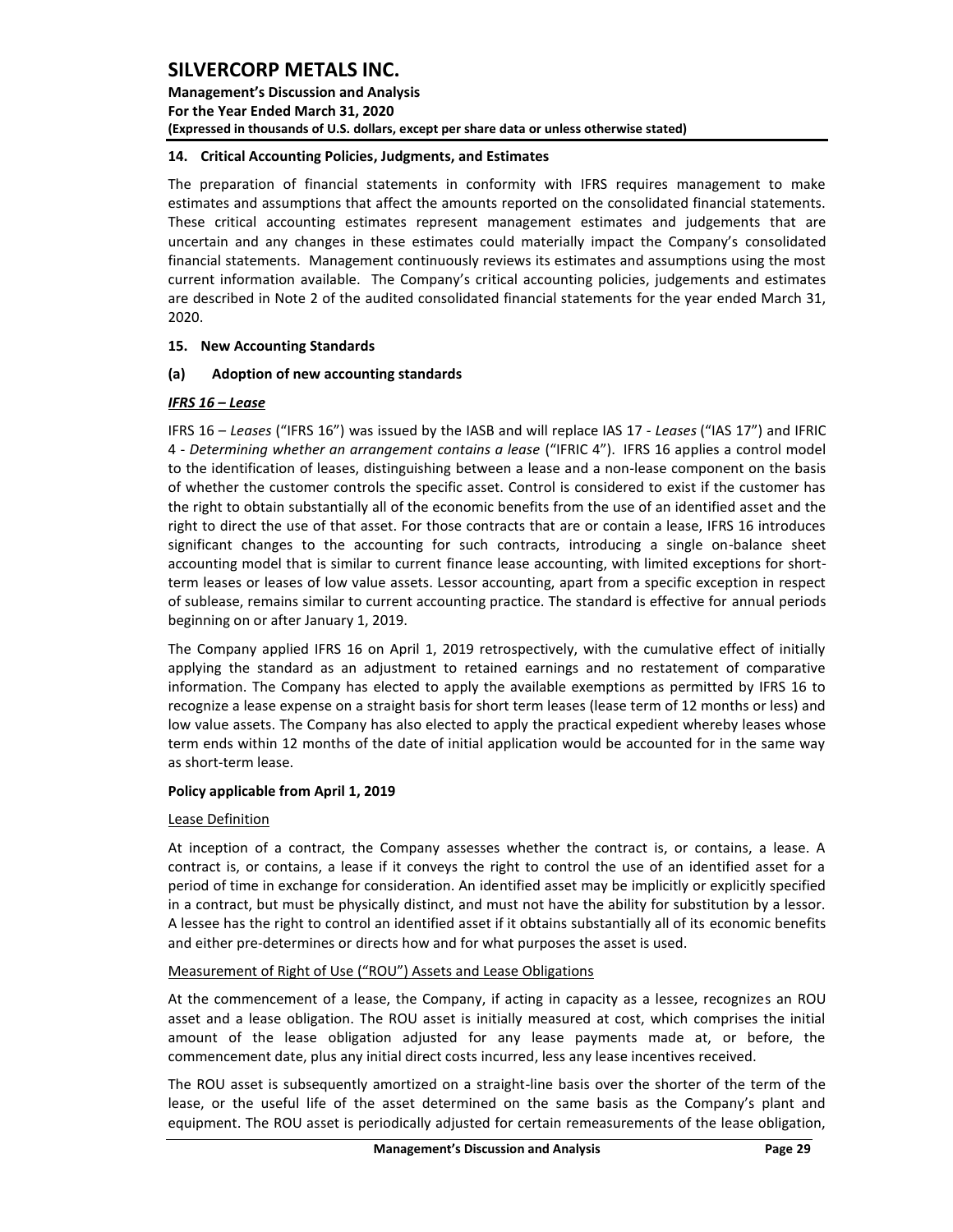## **Management's Discussion and Analysis For the Year Ended March 31, 2020 (Expressed in thousands of U.S. dollars, except per share data or unless otherwise stated)**

and reduced by impairment losses, if any. If an ROU asset is subsequently leased to a third party (a "sublease") and the sublease is classified as a finance lease, the carrying value of the ROU asset to the extent of the sublease is derecognized. Any difference between the ROU asset and the lease receivable arising from the sublease is recognized as profit or loss.

The lease obligation is initially measured at the present value of the lease payments remaining at the lease commencement date, discounted using the Company's incremental borrowing rate. Lease payments included in the measurement of the lease obligation, when applicable, may comprise of fixed payments, variable payments that depend on an index or rate, amounts expected to be payable under a residual value guarantee and the exercise price under a purchase, extension or termination option that the Company is reasonably certain to exercise.

The lease obligation is subsequently measured at amortized cost using the effective interest method. It is remeasured when there is a change in future lease payments arising from a change in an index or rate, if there is a change in the Company's estimate of the amount expected to be payable under a residual value guarantee, or if the Company changes its assessment of whether it will exercise a purchase, extension or termination option. When the lease obligation is remeasured, a corresponding adjustment is made to the carrying amount of the ROU asset.

### Measurement of Lease Receivable

At the commencement of a lease, the Company, if acting in capacity as a lessor, will classify the lease as finance lease and recognize a lease receivable at an amount equal to the net investment in the lease if it transfers substantially all the risks and rewards incidental to ownership of an underlying asset or if the lease is a sublease, by reference to the ROU asset arising from the original lease (the "head lease"). A lease is classified as an operating lease if it does not transfer substantially all the risks and rewards incidental to ownership of an underlying asset or the lease is a short-term lease. Cash received from an operating lease is included in other income in the Company's consolidated statement of income on a straight-line basis over the period the lease.

The lease receivable is initially measured at the present value of the lease payments remaining at the lease commencement date, discounting the interest rate implicated in the lease or the Company's incremental borrowing rate if the lease is a sublease. The lease receivable is subsequently measured at amortized cost using the effective interest rate method, and reduced by the amount received and impairment losses, if any.

#### Recognition Exemptions

The Company has elected not to recognize the ROU asset and lease obligations for short-term leases that have a lease term of 12 months or less or for lease of low-value assets. Payments associated with these leases are recognized as general and administrative expense on a straight-line basis over the lease term in the Company's consolidated statement of income.

#### Adjustments upon Adoption

Upon adoption of IFRS 16 on April 1, 2019, the Company recognized lease receivable, ROU asset, and lease obligation of \$447, \$360, and \$1,463, respectively, related to the Company's office lease agreement and sublease agreements. The Company also recognized cumulative adjustments to retained earnings and accumulated other comprehensive income of \$(823) and \$167, respectively.

## **(b) Accounting standards not yet effective**

New accounting standards and interpretations have been published that are not mandatory for the current period and have not been early adopted. These standards are not expected to have a material impact on the Company in the current or future reporting periods.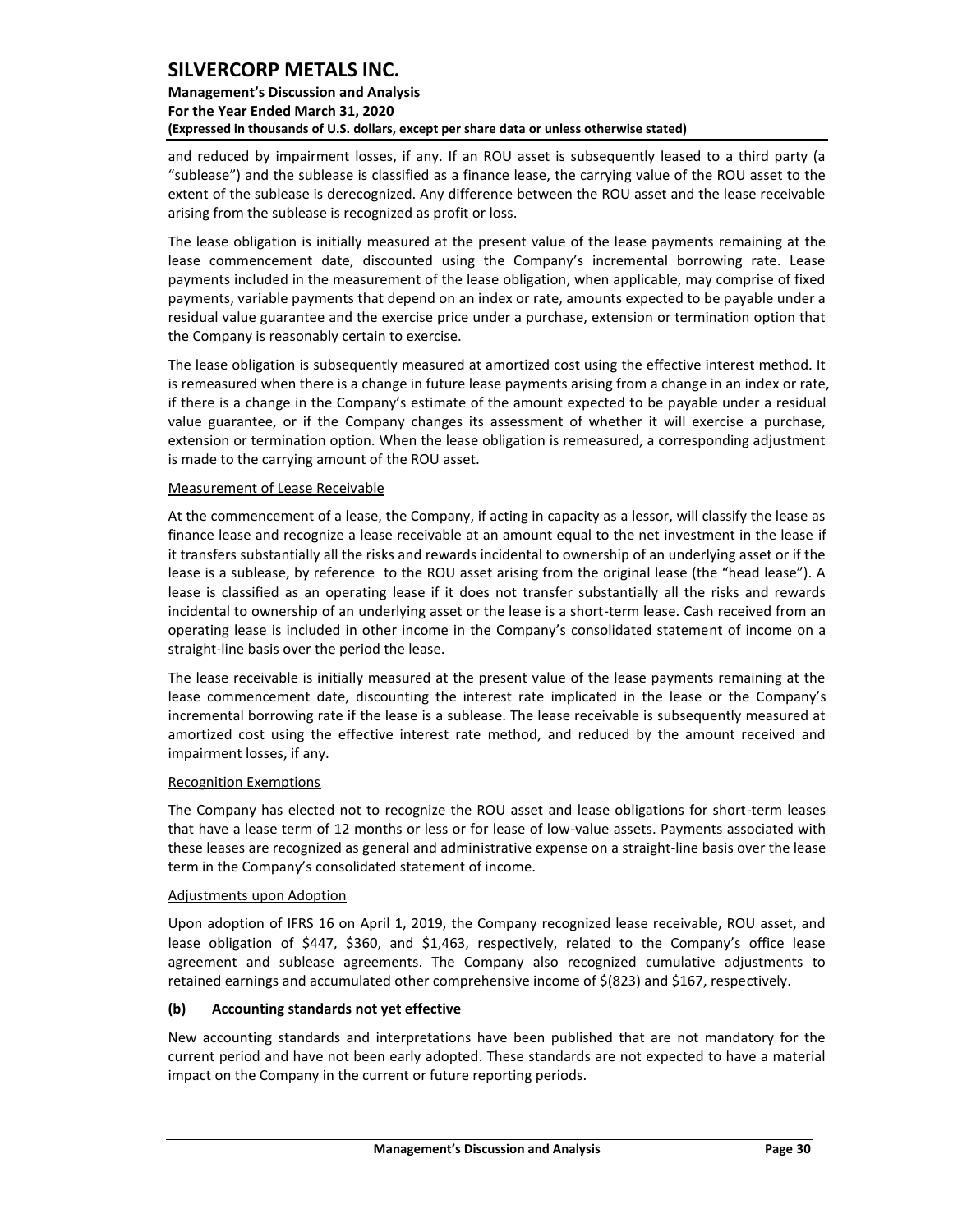**Management's Discussion and Analysis For the Year Ended March 31, 2020 (Expressed in thousands of U.S. dollars, except per share data or unless otherwise stated)** 

### <span id="page-31-0"></span>**16. Other MD&A Requirements**

Additional information relating to the Company:

- (a) may be found on SEDAR at www.sedar.com;
- (b) may be found at the Company's website www.silvercorp.ca;
- (c) may be found in the Company's Annual Information Form; and,
- (d) is also provided in the Company's annual audited consolidated financial statements as of March 31, 2020.

### <span id="page-31-1"></span>**17. Outstanding Share Data**

As at the date of this MD&A, the following securities were outstanding:

(a) Share Capital

Authorized - unlimited number of common shares without par value

Issued and outstanding – **173,885,709** common shares with a recorded value of **\$244.1 million** 

Shares subject to escrow or pooling agreements - \$nil.

#### (b) Options

As at the date of this MD&A, the outstanding options comprise the following:

| <b>Number of Options</b> | <b>Exercise Price (CAD\$)</b> | <b>Expiry Date</b> |
|--------------------------|-------------------------------|--------------------|
| 201,260                  | \$1.43                        | 6/2/2020           |
| 565,000                  | \$2.60                        | 11/16/2021         |
| 526,250                  | \$3.23                        | 3/12/2021          |
| 402,500                  | \$3.36                        | 10/2/2020          |
| 667,500                  | \$3.40                        | 8/24/2021          |
| 2,362,510                |                               |                    |

(c) Restricted Share Units (RSUs)

Outstanding – 669,749 RSUs with grant date closing price of CAD\$4.94 per share.

## <span id="page-31-2"></span>**18. Risks and Uncertainties**

The Company is exposed to many risks in conducting its business, including but not limited to: metal price risk as the Company derives its revenue from the sale of silver, lead, zinc, and gold; credit risk in the normal course of dealing with other companies and financial institutions; foreign exchange risk as the Company reports its financial statements in USD whereas the Company operates in jurisdictions that utilize other currencies; equity price risk and interest rate risk as the Company has investments in marketable securities that are traded in the open market or earn interest at market rates that are fixed to maturity or at variable interest rates; inherent risk of uncertainties in estimating mineral reserves and mineral resources; political risks; economic and social risks related to conducting business in foreign jurisdictions such as China; environmental risks; risks related to its relations with employees and local communities where the Company operates, and emerging risks relating to the spread of COVID-19, which has to date resulted in profound health and economic impacts globally and which presents future risks and uncertainties that are largely unknown at this time. **Exercise Price (CADS) Exercise Price (CADS) Exercise Price (CADS) Exercise 2.625 Exercise 3.43 10/2/2020**<br> **Exercise 3.625 Exercise 3.43 Exercise 3.43 Exercise 3.43 Exercise 3.44 Exercise 3.44 Exerci** 

Management and the Board of Directors continuously assess risks that the Company is exposed to, and attempt to mitigate these risks where practical through a range of risk management strategies.

These and other risks are described in the Company's Annual Information Form, NI 43-101 technical reports, Form 40-F, and Audited Consolidated Financial Statements, which are available on SEDAR at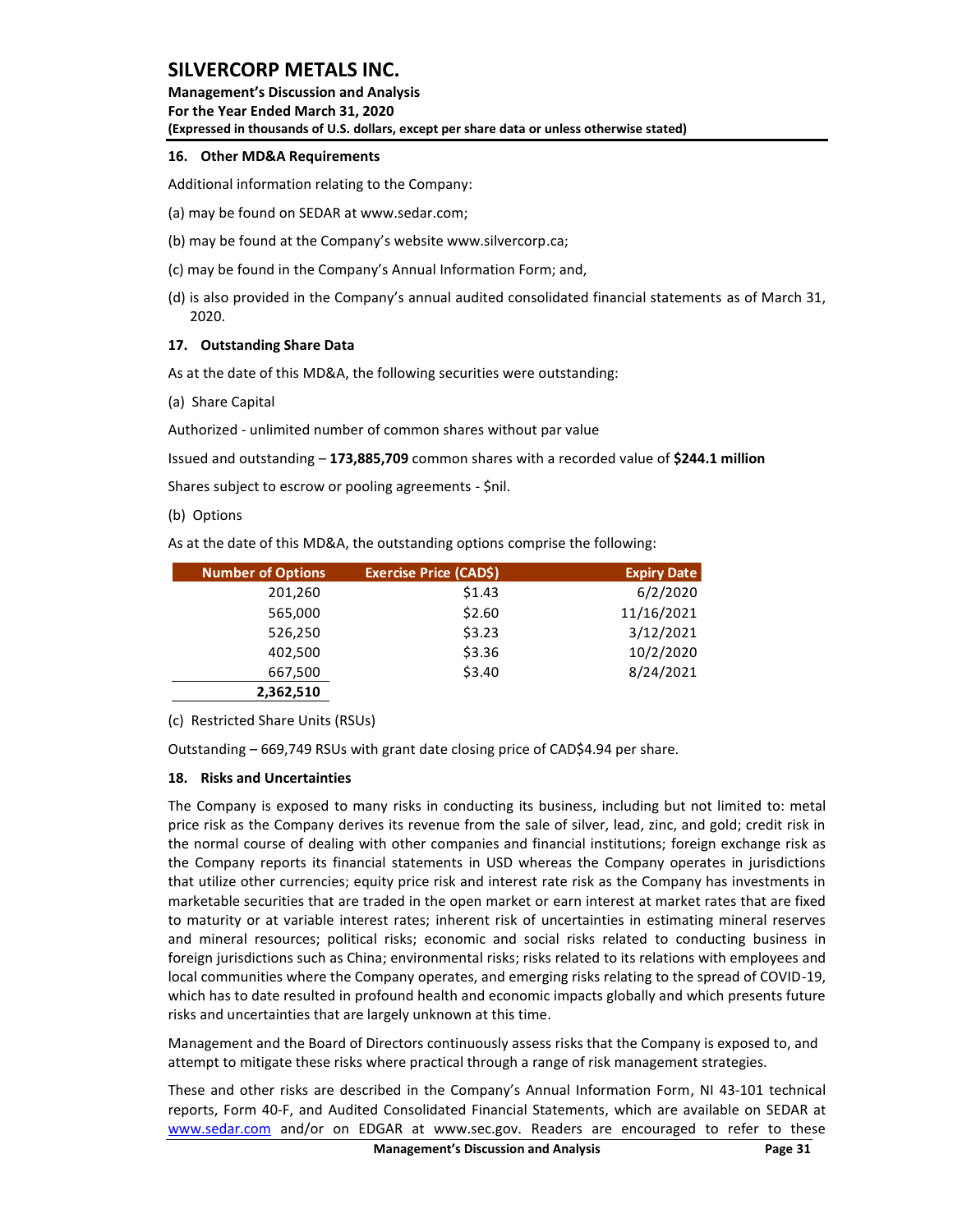## **Management's Discussion and Analysis For the Year Ended March 31, 2020 (Expressed in thousands of U.S. dollars, except per share data or unless otherwise stated)**

documents for a more detailed description of some of the risks and uncertainties inherent to Silvercorp's business.

• COVID-19

The Company's business, operations and financial condition could be materially adversely affected by the outbreak of pandemics or other health crises, such as the outbreak of COVID-19 that was designated as a pandemic by the World Health Organization on March 11, 2020. The international response to the spread of COVID-19 has led to significant restrictions on travel, temporary business closures, quarantines, global stock market volatility, and a general reduction in consumer activity. Such public health crises can result in operating, supply chain and project development delays and disruptions, global stock market and financial market volatility, declining trade and market sentiment, reduced movement of people and labour shortages, and travel and shipping disruption and shutdowns, including as a result of government regulation and prevention measures, or a fear of any of the foregoing, all of which could affect commodity prices, interest rates, credit risk and inflation. In addition, the current COVID-19 pandemic, and any future emergence and spread of similar pathogens could have an adverse impact on global economic conditions which may adversely impact the Company's operations, and the operations of suppliers, contractors and service providers.

The Company may experience business interruptions, including suspended (whether government mandated or otherwise) or reduced operations relating to COVID-19 and other such events outside of the Company's control, which could have a material adverse impact on its business, operations and operating results, financial condition and liquidity.

As at the date of this MD&A, the duration of the business disruptions internationally and related financial impact of COVID-19 cannot be reasonably estimated. It is unknown whether and how the Company may be affected if the pandemic persists for an extended period of time.

The Company's exposure to such public health crises also includes risks to employee health and safety. Should an employee, contractor, community member or visitor become infected with a serious illness that has the potential to spread rapidly, this could place the Company's workforce at risk.

• Metal Price Risk

The Company's sales prices for lead and zinc pounds are fixed against the Shanghai Metals Exchange as quoted at [www.shmet.com;](http://www.shmet.com/) gold ounces are fixed against the Shanghai Gold Exchange as quoted at www.sge.com.cn and silver ounces are fixed against the Shanghai White Platinum & Silver Exchange as quoted at www.ex-silver.com.

The Company's revenues, if any, are expected to be in large part derived from the mining and sale of silver, lead, zinc, and gold contained in metal concentrates. The prices of those commodities have fluctuated widely, particularly in recent years, and are affected by numerous factors beyond the Company's control including international and regional economic and political conditions; expectations of inflation; currency exchange fluctuations; interest rates; global or regional supply and demand for jewellery and industrial products containing silver and other metals; sale of silver and other metals by central banks and other holders, speculators and producers of silver and other metals; availability and cost of metal substitutes; and increased production due to new mine developments and improved mining and production methods. The price of base and precious metals may have a significant influence on the market price of the Company's shares and the value of its projects. The effect of these factors on the price of base and precious metals, and therefore the viability of the Company's exploration projects and mining operations, cannot be accurately predicted.

If silver and other metals prices were to decline significantly or for an extended period of time, the Company may be unable to continue operations, develop its projects, or fulfil obligations under agreements with the Company's joint venture partners or under its permits or licenses.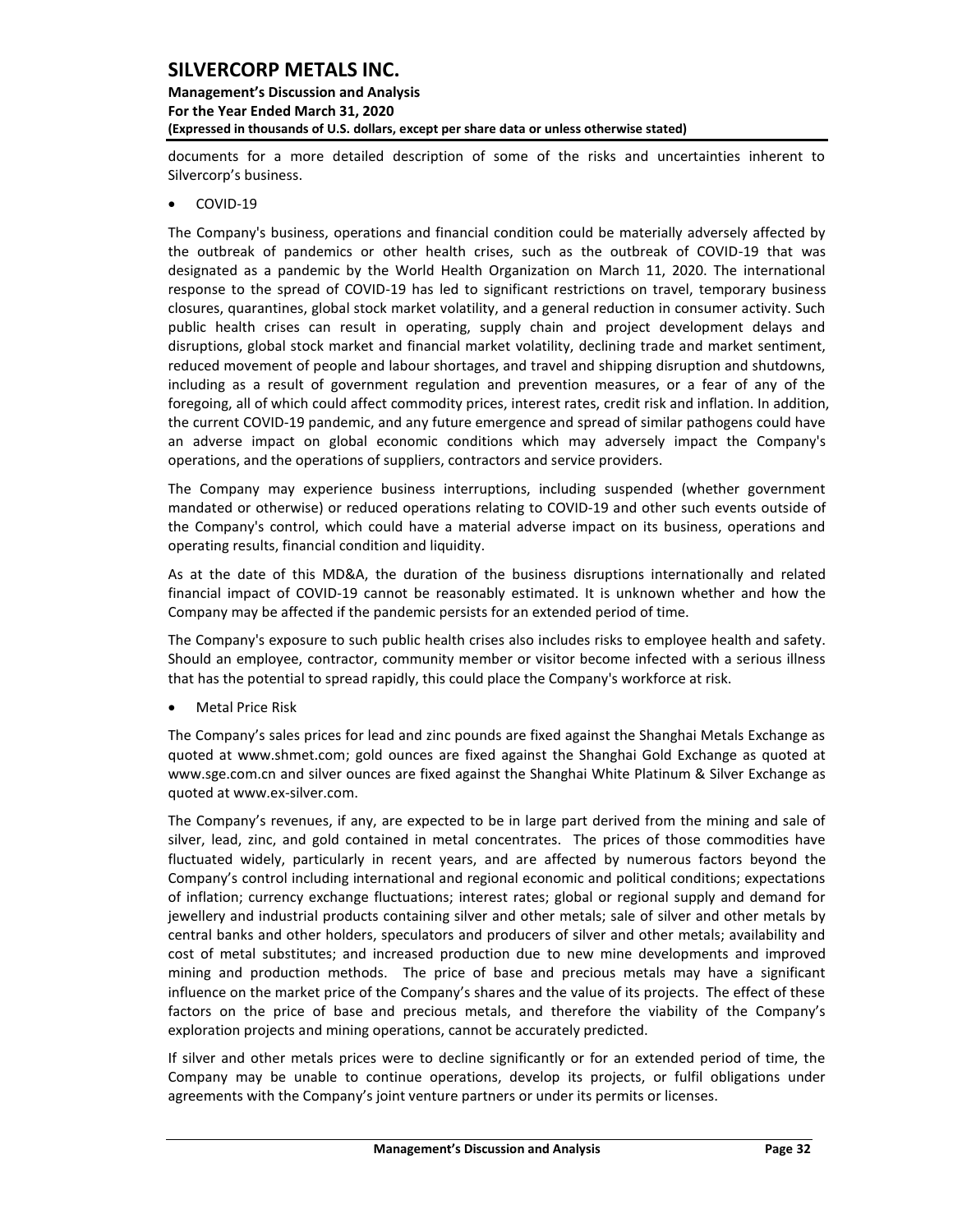## **Management's Discussion and Analysis For the Year Ended March 31, 2020 (Expressed in thousands of U.S. dollars, except per share data or unless otherwise stated)**

• Permits and licenses

All mineral resources and mineral reserves of the Company's subsidiaries are owned by their respective governments, and mineral exploration and mining activities may only be conducted by entities that have obtained or renewed exploration or mining permits and licenses in accordance with the relevant mining laws and regulations. No guarantee can be given that the necessary exploration and mining permits and licenses will be issued to the Company or, if they are issued, that they will be renewed, or if renewed under reasonable operational and/or financial terms, or in a timely manner, or that the Company will be in a position to comply with all conditions that are imposed.

Nearly all mining projects require government approval. There can be no certainty that approvals necessary to develop and operate mines on the Company's properties will be granted or renewed in a timely and/or economical manner, or at all.

• Title to properties

With respect to the Company's Chinese properties, while the Company has investigated title to all of its mineral claims and to the best of its knowledge, title to all of its properties is in good standing, the properties may be subject to prior unregistered agreements or transfers and title may be affected by undetected defects. There may be valid challenges to the title of the Company's properties which, if successful, could impair development and/or operations. The Company cannot give any assurance that title to its properties will not be challenged. Title insurance is generally not available for mineral properties and the Company's ability to ensure that it has obtained secure claims to individual mineral properties or mining concessions may be severely constrained. The Company's mineral properties in China have not been surveyed, and the precise location and extent thereof may be in doubt.

• Operations and political conditions

All the properties in which the Company has an interest are located in China, which has different regulatory and legal standards than those in North America. Even when the Company's mineral properties are proven to host economic reserves of metals, factors such as political instability, terrorism, opposition and harassment from local miners, or governmental expropriation or regulation may prevent or restrict mining of any such deposits or repatriation of profits.

All the Company's operations are located in China. These operations are subject to the risks normally associated with conducting business in China. Some of these risks are more prevalent in countries which are less developed or have emerging economies, including uncertain political and economic environments, as well as risks of war and civil disturbances or other risks which may limit or disrupt a project, restrict the movement of funds or result in the deprivation of contractual rights or the taking of property by nationalization or expropriation without fair compensation, risk of adverse changes in laws or policies, increases in foreign taxation or royalty obligations, license fees, permit fees, delays in obtaining or the inability to obtain necessary governmental permits, limitations on ownership and repatriation of earnings, and foreign exchange controls and currency devaluations.

In addition, the Company may face import and export regulations, including export restrictions, disadvantages of competing against companies from countries that are not subject to similar laws, restrictions on the ability to pay dividends offshore, and risk of loss due to disease and other potential endemic health issues. Although the Company is not currently experiencing any significant or extraordinary problems in China arising from such risks, there can be no assurance that such problems will not arise in the future. The Company currently does not carry political risk insurance coverage.

The Company's interests in its mineral properties are held through joint venture companies established under and governed by the laws of China. The Company's joint venture partners in China include statesector entities and, like other state-sector entities, their actions and priorities may be dictated by government policies instead of purely commercial considerations. Additionally, companies with a foreign ownership component operating in China may be required to work within a framework which is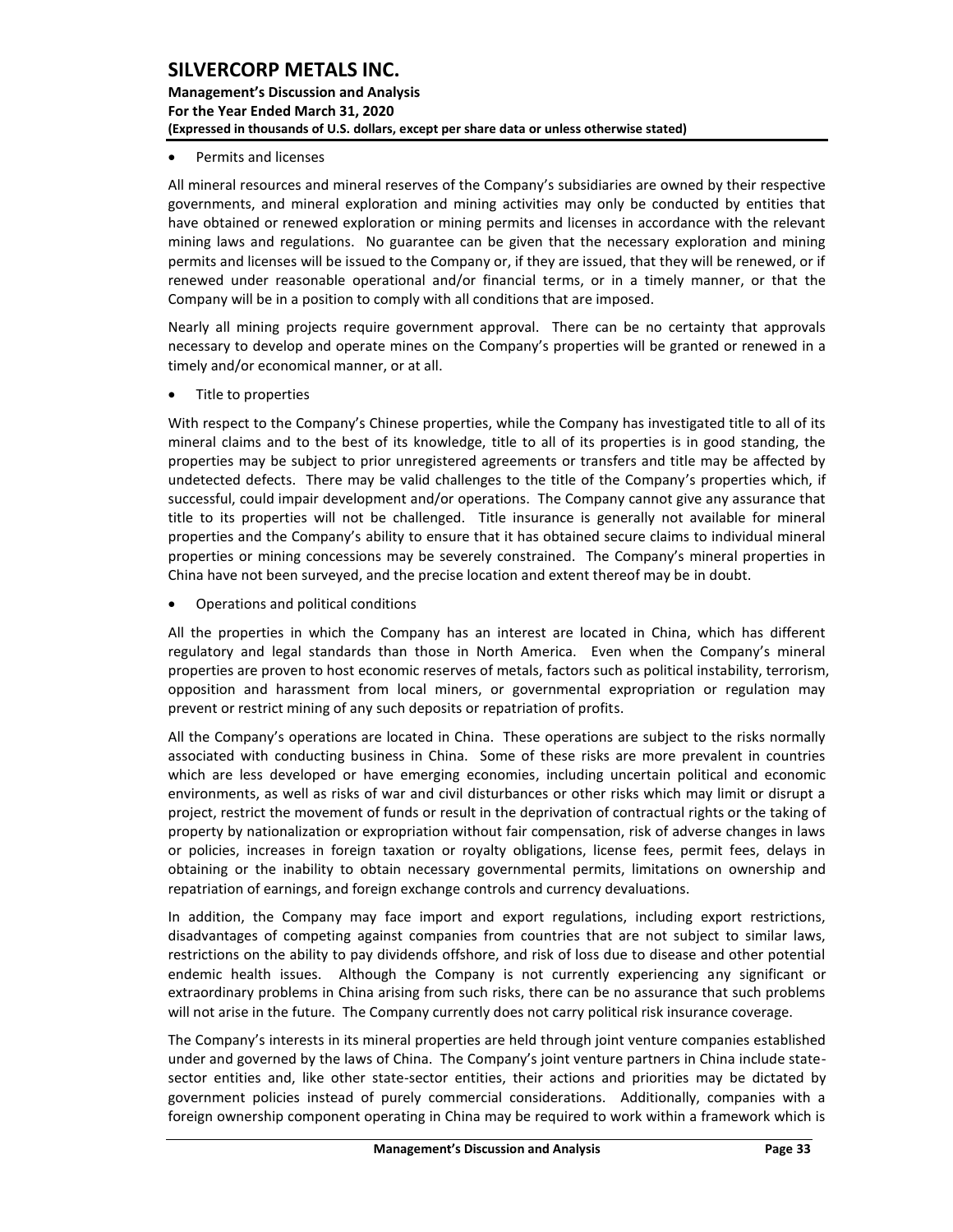## **Management's Discussion and Analysis For the Year Ended March 31, 2020 (Expressed in thousands of U.S. dollars, except per share data or unless otherwise stated)**

different from that imposed on domestic Chinese companies. The Chinese government currently allows foreign investment in certain mining projects under central government guidelines. There can be no assurance that these guidelines will not change in the future.

• Regulatory environment in China

The Company conducts its operations in China. The laws of China differ significantly from those of Canada and all such laws are subject to change. Mining is subject to potential risks and liabilities associated with pollution of the environment and disposal of waste products occurring as a result of mineral exploration and production.

Failure to comply with applicable laws and regulations may result in enforcement actions and may also include corrective measures requiring capital expenditures, installation of additional equipment or remedial actions. Parties engaged in mining operations may be required to compensate those suffering loss or damage by reason of mining activities and may have civil or criminal fines or penalties imposed for violations of applicable laws and regulations.

New laws and regulations, amendments to existing laws and regulations, administrative interpretation of existing laws and regulations, or more stringent enforcement of existing laws and regulations could have a material adverse impact on future cash flow, results of operations and the financial condition of the Company.

• Environmental risks

The Company's activities are subject to extensive laws and regulations governing environmental protection and employee health and safety, including environmental laws and regulations in China. These laws address emissions into the air, discharges into water, management of waste, management of hazardous substances, protection of natural resources, antiquities and endangered species, and reclamation of lands disturbed by mining operations.

There are also laws and regulations prescribing reclamation activities on some mining properties. Environmental legislation in many countries, including China, is evolving and the trend has been toward stricter standards and enforcement, increased fines and penalties for non-compliance, more stringent environmental assessments of proposed projects and increasing responsibility for companies and their officers, directors and employees. Compliance with environmental laws and regulations may require significant capital outlays on behalf of the Company and may cause material changes or delays in the Company's intended activities. There can be no assurance that the Company has been or will be at all times in complete compliance with current and future environmental and health and safety laws and permits will not materially adversely affect the Company's business, results of operations or financial condition. It is possible that future changes in these laws or regulations could have a significant adverse impact on some portion of the Company's business, causing the Company to re-evaluate those activities at that time. The Company's compliance with environmental laws and regulations entail uncertain cost.

• Risks and hazards of mining operations

Mining is inherently dangerous and the Company's operations are subject to a number of risks and hazards including, without limitation:

- (i) environmental hazards;
- (ii) discharge of pollutants or hazardous chemicals;
- (iii) industrial accidents;
- (iv) failure of processing and mining equipment;
- (v) labour disputes;
- (vi) supply problems and delays;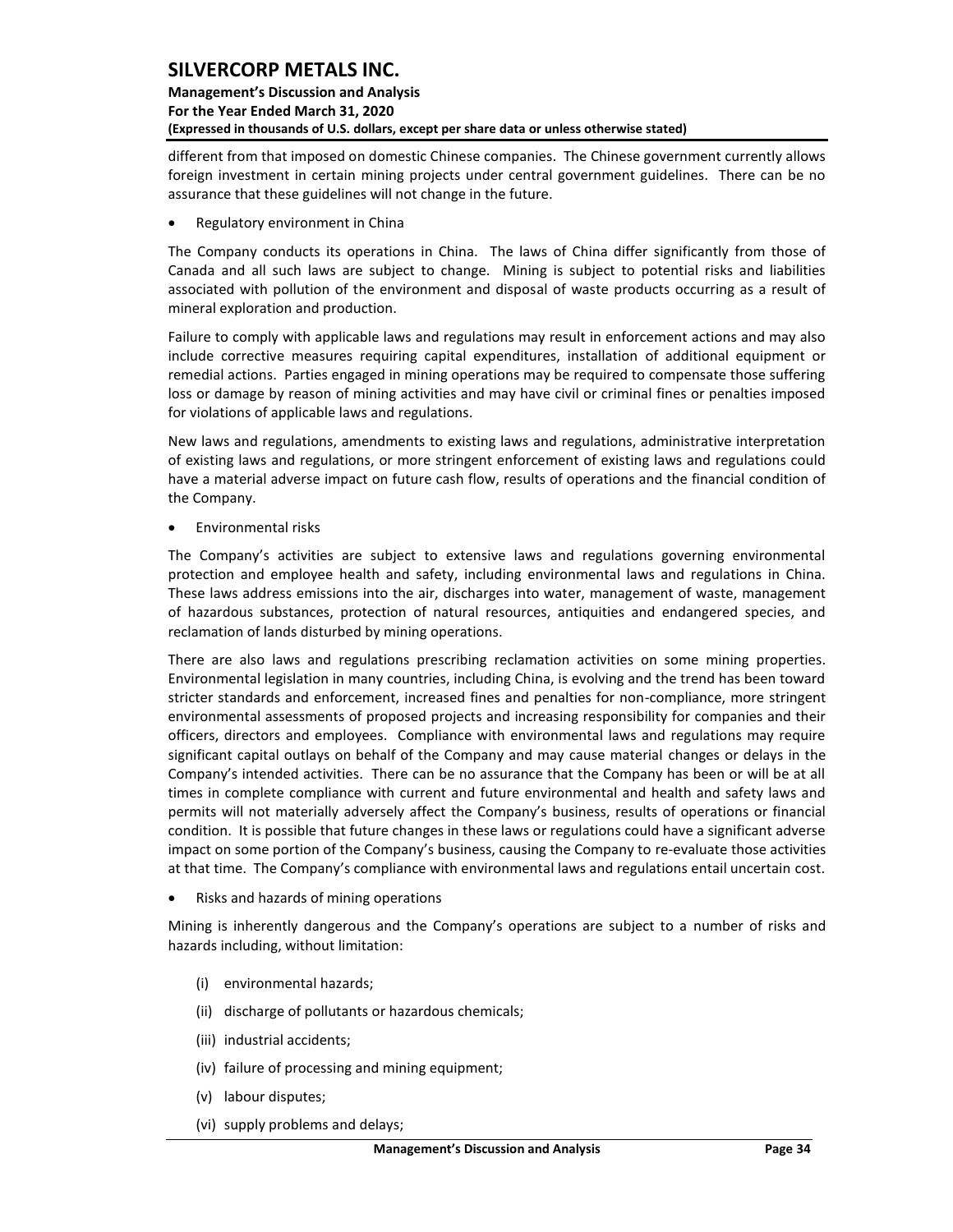## **Management's Discussion and Analysis For the Year Ended March 31, 2020 (Expressed in thousands of U.S. dollars, except per share data or unless otherwise stated)**

- (vii) encountering unusual or unexpected geologic formations or other geological or grade problems;
- (viii)encountering unanticipated ground or water conditions;
- (ix) cave-ins, pit wall failures, flooding, rock bursts and fire;
- (x) periodic interruptions due to inclement or hazardous weather conditions;
- (xi) equipment breakdown;
- (xii) other unanticipated difficulties or interruptions in development, construction or production;
- (xiii) other acts of God or unfavourable operating conditions; and
- (xiv)health and safety risks associated with spread of COVID-19 pandemic, and any future emergence and spread of similar pathogens.

Such risks could result in damage to, or destruction of, mineral properties or processing facilities, personal injury or death, loss of key employees, environmental damage, delays in mining, monetary losses and possible legal liability. Satisfying such liabilities may be very costly and could have a material adverse effect on the Company's future cash flow, results of operations and financial condition.

• Cybersecurity Risks

The Company is subject to cybersecurity risks including unauthorized access to privileged information, destroy data or disable, degrade or sabotage our systems, including through the introduction of computer viruses. Although we take steps to secure our configurations and manage our information system, including our computer systems, internet sites, emails and other telecommunications, and financial/geological data, there can be no assurance that measures we take to ensure the integrity of our systems will provide protection, especially because cyberattack techniques used change frequently or are not recognized until successful. The Company has not experienced any material cybersecurity incident in the past, but there can be no assurance that the Company would not experience in the future. If our systems are compromised, do not operate properly or are disable, we could suffer financial loss, disruption of business, loss of geology data which could affect our ability to conduct effective mine planning and accurate mineral resources estimates, loss of financial data which could affect our ability to provide accurate and timely financial reporting.

• General Economic Conditions

General economic conditions may adversely affect our growth, profitability and ability to obtain financing. Events in global financial markets in the past several years have had a profound impact on the global economy. Many industries, including the silver and gold mining industry, have been and continue to be impacted by these market conditions. Some of the key impacts of the current financial market turmoil include contraction in credit markets resulting in a widening of credit risk, devaluations, high volatility in global equity, commodity, foreign exchange and precious metal markets and a lack of market confidence and liquidity. A continued or worsened slowdown in the financial markets or other economic conditions, including but not limited to, consumer spending, employment rates, business conditions, inflation, fuel and energy costs, consumer debt levels, lack of available credit, the state of the financial markets, interest rates and tax rates, may adversely affect our growth, profitability and ability to obtain financing. A number of issues related to economic conditions could have a material adverse effect on our business, financial condition and results of operations, including:

- (i) significant disruption to the global economic conditions caused by COVID-19 as discussed above;
- (ii) contraction in credit markets could impact the cost and availability of financing and our overall liquidity;
- (iii) the volatility of silver, gold and other metal prices would impact our revenues, profits, losses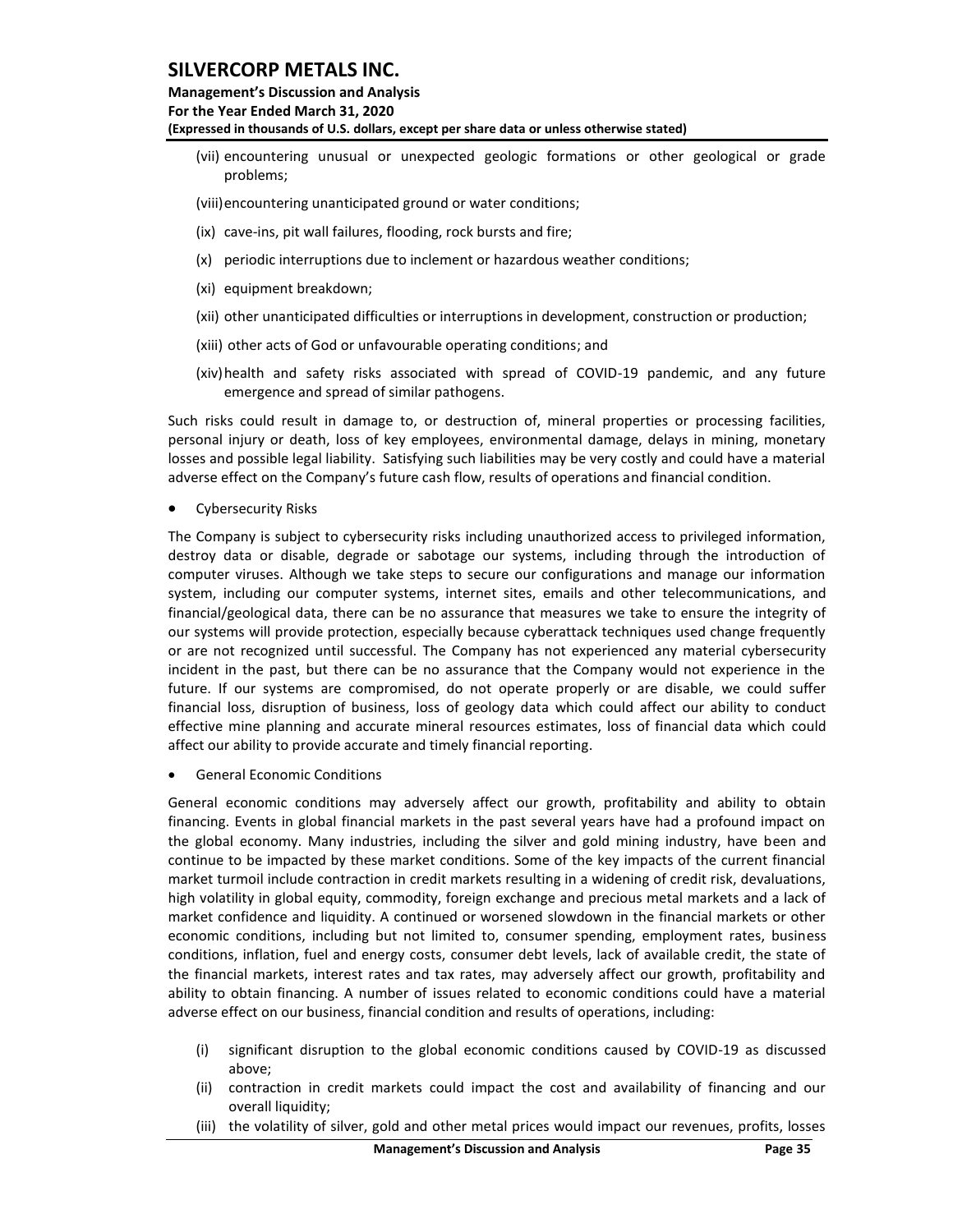**Management's Discussion and Analysis For the Year Ended March 31, 2020 (Expressed in thousands of U.S. dollars, except per share data or unless otherwise stated)** 

### and cash flow;

- (iv) recessionary pressures could adversely impact demand for our production;
- (v) volatile energy, commodity and consumables prices and currency exchange rates could impact our production costs; and
- (vi) the devaluation and volatility of global stock markets could impact the valuation of our equity and other securities.

### <span id="page-36-0"></span>**19. Corporate Governance, Safety, Environment ad Social Responsibility**

### (a) **Governance**

Our Board oversees the direction and strategy of the business and the affairs of the Company. The Board is comprised of five directors, and as at March 31, 2020 and the date of this MD&A, four of them are independent, and one is female. The Board's wealth of experience allows it to effectively oversee the development of corporate strategies and the key risks of the business, provide management with long-term direction, consider and approve major decisions, oversee the business generally and evaluate corporate performance. The Corporate Governance and Nominating Committee, appointed by the Board, oversee the effective functioning of the Board and the implementation of governance best practices.

We believe that good corporate governance is essential to the effective performance of the Company and plays a significant role in protecting the interests of all stakeholders while helping to maximize value.

### (b) **Health, Safety, and Environment**

The Company highly values ecological and environmental protection, as well as ensuring a safe workplace for all employees and contractors, at all of our sites. These corporate philosophies tie directly into the emphasis on efficient process design and management across all aspects of the operation. Significant, ongoing efforts are made to identify and minimize risks, as well as streamline the collection, monitoring and reporting of data. A social media platform that was developed in-house in 2014, the "Enterprise-Blog", is an instrumental tool used to ensure all mandatory procedures are being performed. In addition, an on-line, real time, monitoring and GPS system was established to further the goal of creating an "intelligent mine".

The Company has remained focused on sustainable development since its inception and is dedicated to fulfilling our environmental goals and responsibilities for the communities where it operates. Silvercorp is committed to building green mines and employing the latest design, construction and management practice to ensure our mining environment undergoes timely rehabilitation. In Fiscal 2020, the Company reforested more than 9.1 hectares through land reclamation and environmental restoration projects.

As part of our objective to minimize the impact our operations have on the environment, Silvercorp strives to reduce its energy and water consumption.

The Company is dedicated to minimizing the potential health and safety risks faced by employees and contractors. Training for new workers and ongoing training programs are a priory and Silvercorp continuously reviews and refines all standard procedures at our mines and milling facilities to identify any potential risks associated with each step of the operations.

Moreover, to response to health risks associated with the spread of COVID-19, the Company has implemented a number of health and safety measures designed to protect employees at its operations since Q4 Fiscal 2020.

#### (c) **Social Responsibility and Economic Value**

The Company is committed to creating sustainable value in the communities where our people work and live. Guided by research conducted by our local offices, the Company participates in, and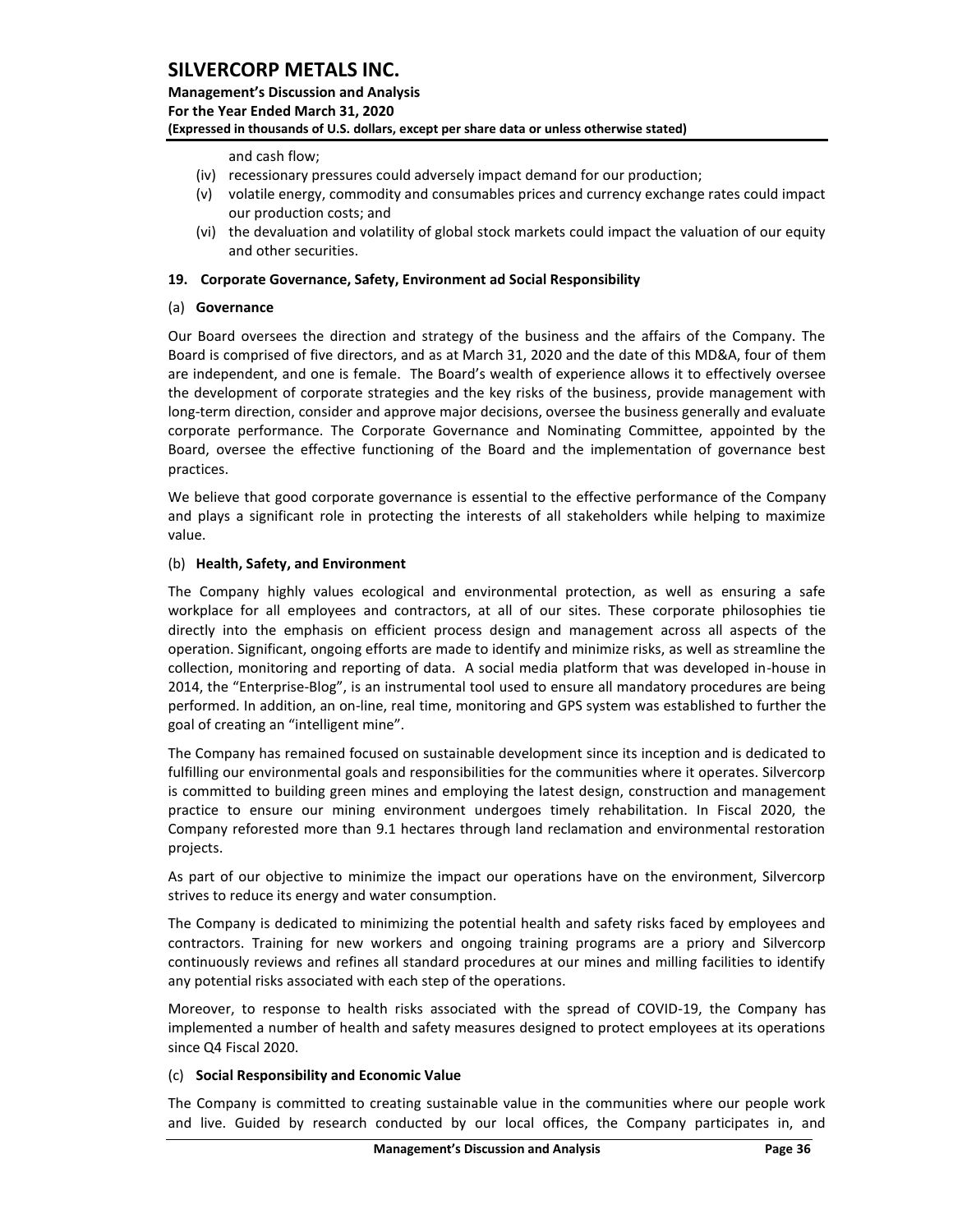## **Management's Discussion and Analysis For the Year Ended March 31, 2020 (Expressed in thousands of U.S. dollars, except per share data or unless otherwise stated)**

contributes to numerous community programs that typically center on education and health, nutrition, environmental awareness, local infrastructure and fostering additional economic activity. In addition to the taxes and fees paid to various levels of government in China, in Fiscal 2020, the Company:

- promoted community health and alleviating poverty in the local community with an emphasis on children and seniors with periodic visits and subsidies;
- donated \$0.2 million to institutions in scholarship or education assistance programs to support children's education at the local and national level;
- donated \$0.2 million to the local government in China as part of the Company's effort to help address the impact from COVID-19; and
- donated personal protective equipment, worth approximately \$0.1 million, consisting of 17,000 3M N95 respirator masks, 100,000 pairs of medial gloves, 1,000 protective bodysuits, and 540 goggles, to Vancouver General Hospital and Vancouver Coastal Health as part of the Company's effort to reduce the significant risks faced by front-line healthcare workers in Vancouver-area hospitals as they combat COVID-19.

### <span id="page-37-0"></span>**20. Subsequent Event**

On April 27, 2020, the Company announced that it entered into a definitive agreement (the "Arrangement Agreement") whereby the Company will acquire all of the issued and outstanding shares of Guyana Goldfields Inc. (TSX: GUY) ("Guyana Goldfields") by way of a court approved plan of arrangement under the Canada Business Corporations Act (the "Transaction").

Under the terms of the Transaction, each holder of Guyana Goldfields shares will have the option to receive, for each Guyana Goldfields share held, CAD\$0.60 in cash or 0.1195 of a Silvercorp common share (valued at CAD\$0.60 based on the volume weighted average price for Silvercorp common shares for the 20 trading days ended April 24, 2020), subject to a maximum cash consideration of approximately \$23.4 million (CAD\$33.2 million). If all Guyana Goldfields shareholders elect to receive cash, consideration for each share will consist of CAD\$0.20 in cash and 0.0796 of a Silvercorp common share (valued at CAD\$0.40 based on the volume weighted average price for Silvercorp common shares for the 20 trading days ended April 24, 2020). Assuming the maximum cash consideration, existing Guyana Goldfields shareholders will own 7.1% of Silvercorp's pro forma basic shares outstanding following the Transaction. The consideration of CAD\$0.60 per share represents a 71% premium to the 20-day volume weighted average price of Guyana Goldfields as of the close of trading on April 24, 2020.

Concurrently with entering into the Arrangement Agreement, the Company and Guyana Goldfields have also entered into a loan agreement, whereby the Company will lend Guyana Goldfields up to US\$15 million with an interest rate of 12% per annum (or, on the occurrence of certain triggering events, 14% per annum) to fund Guyana Goldfields' expected liquidity shortfall between the signing of the Arrangement Agreement and the closing of the Transaction.

On May 18, 2020, the Company announced that it has entered into an amending agreement (the "Amending Agreement") to the Arrangement Agreement. Pursuant to the terms of the Amending Agreement, each holder of Guyana Goldfields shares will receive, for each Guyana Goldfields share held, C\$0.25 in cash and 0.1849 of a Silvercorp common share, for total consideration of C\$1.30 per share (based on the volume weighted average price for Silvercorp common shares for the 5 trading days ended May 14, 2020). The terms of the Amending Agreement were agreed to following receipt by Guyana Goldfields of an unsolicited all-cash proposal from a third party to acquire Guyana Goldfields.

After accounting for Silvercorp's current share position in Guyana Goldfields, cash consideration of C\$0.25 per Guyana Goldfields share implies a total cash component of approximately \$27.8 million (C\$39.5 million). Share consideration of C\$1.05 per Guyana Goldfields share implies a total share component of 29.2 million shares after accounting for Silvercorp's existing position, resulting in existing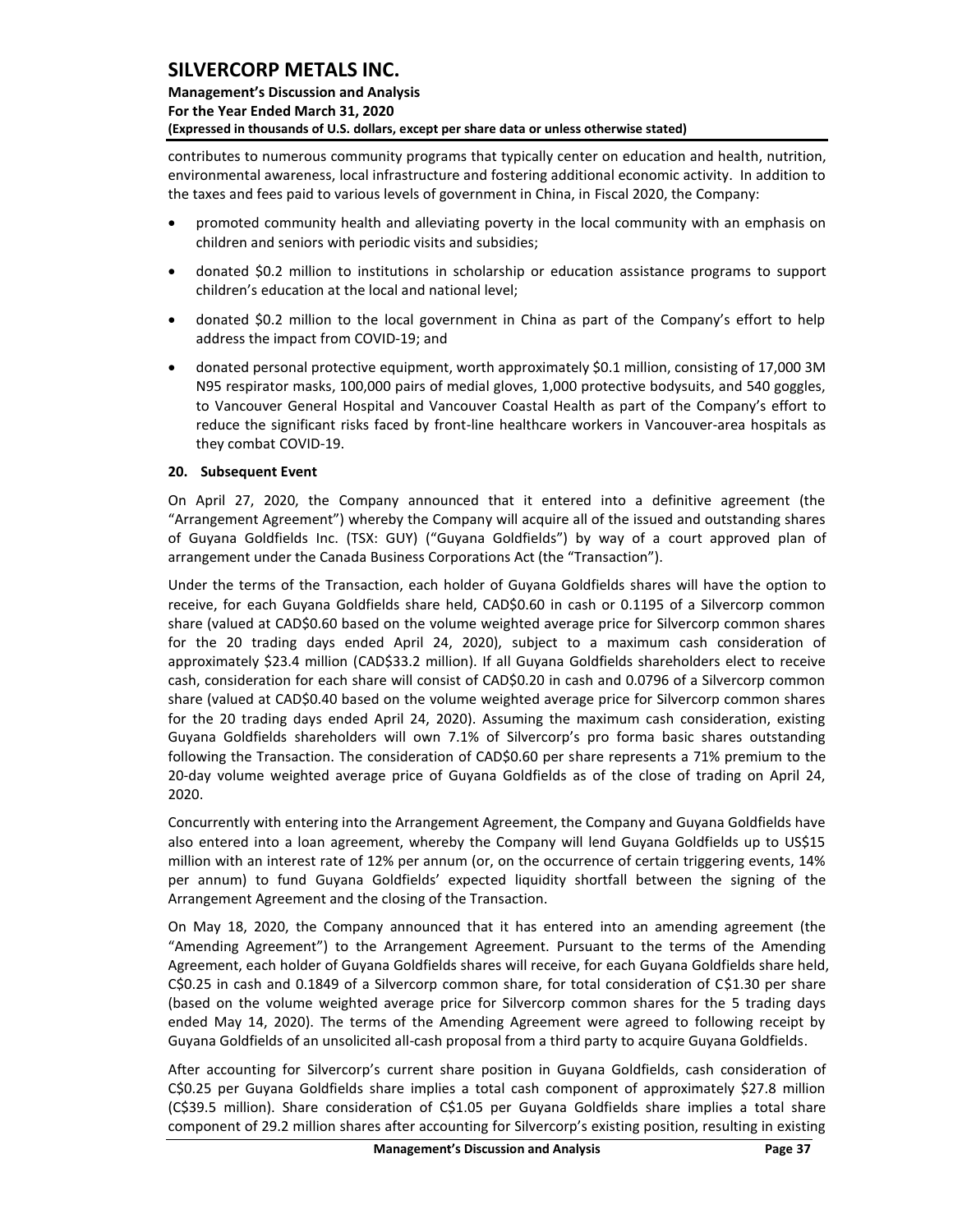## **Management's Discussion and Analysis For the Year Ended March 31, 2020 (Expressed in thousands of U.S. dollars, except per share data or unless otherwise stated)**

Guyana Goldfields shareholders owning 14.4% of Silvercorp's pro forma basic shares outstanding following the Transaction.

Commensurate with the increase in consideration, valuing Guyana Goldfields at approximately C\$227 million, the Amending Agreement provides for an increase in the termination fee to C\$9.0 million, which is to be paid by Guyana Goldfields to Silvercorp if the Arrangement Agreement is terminated in the event Guyana Goldfields's board accepts a superior proposal. Other than as described herein, the terms of the Transaction remain unamended, including the terms of the interim loan facility.

The Transaction will be effected by way of a court-approved plan of arrangement under the Canada Business Corporation Act and will be subject to the approval of  $66^{2/3}$ % of votes cast by shareholders of Guyana Goldfields at a special meeting of Guyana Goldfields shareholders scheduled for June 29, 2020. In addition to shareholder and court approvals, the Transaction is subject to applicable regulatory approvals and the satisfaction of certain other closing conditions customary in transactions of this nature.

## <span id="page-38-0"></span>**21. Disclosure Controls and Procedures**

Disclosure controls and procedures are designed to provide reasonable assurance that material information is gathered and reported to senior management, including the Chief Executive Officer ("CEO") and the Chief Financial Officer ("CFO"), as appropriate to allow for timely decision about public disclosure.

Management, including the CEO and CFO, has evaluated the effectiveness of the design and operation of the Company's disclosure controls and procedures as of March 31, 2020, as defined in the rules of the U.S. Securities and Exchange Commission and Canadian Securities Administration. The evaluation included documentation review, enquiries and other procedures considered by management to be appropriate in the circumstances. Based on this evaluation, management concluded that the disclosure controls and procedures (as defined in Rule 13a-15(e) under Securities Exchange Act of 1934) are effective in providing reasonable assurance that the information required to be disclosed in annual filings, interim filings, and other reports the Company filed or submitted under United States and Canadian securities legislation were recorded, processed, summarized and reported within the time periods specified in those rules.

## <span id="page-38-1"></span>**22. Management's Report on Internal Control over Financial Reporting**

Management of the Company is responsible for establishing and maintaining an adequate system of internal control over financial reporting, and used the Internal Control – Integrated Framework (2013) issued by the Committee of Sponsoring Organizations of the Treadway Commission ("COSO") to evaluate, with the participation of the CEO and CFO, the effectiveness of internal controls. The Company's internal control over financial reporting includes:

- maintaining records that in reasonable detail accurately and fairly reflect our transactions and dispositions of the assets of the Company;
- providing reasonable assurance that transactions are recorded as necessary to permit of our consolidated financial statements in accordance with generally accepted accounting principles;
- providing reasonable assurance that receipts and expenditures are made in accordance with authorizations of management and the directors of the Company; and
- providing reasonable assurance that unauthorized acquisition, use or disposition of company assets that could have a material effect on the Company's consolidated financial statements would be prevented or detected on a timely basis.

Based on this evaluation, management concluded that the Company's internal control over financial reporting based on the criteria set forth in Internal Control – Integrated Framework (2013) issued by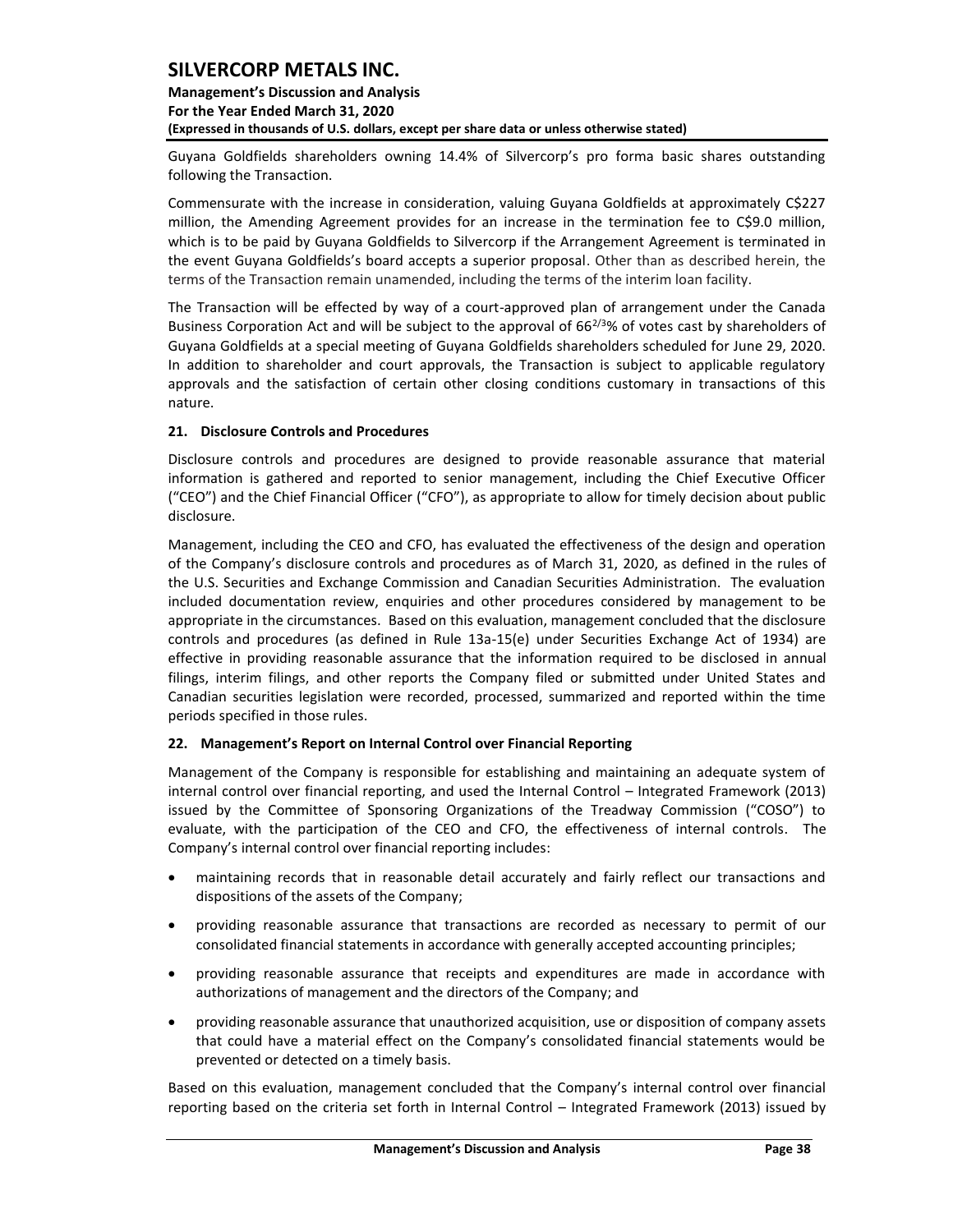## **Management's Discussion and Analysis For the Year Ended March 31, 2020 (Expressed in thousands of U.S. dollars, except per share data or unless otherwise stated)**

COSO was effective as of March 31, 2020 and provided a reasonable assurance of the reliability of the Company's financial reporting and preparation of the financial statements.

No matter how well a system of internal control over financial reporting is designed, any system has inherent limitations. Even systems determined to be effective can provide only reasonable assurance of the reliability of financial statement preparation and presentation. Also, controls may become inadequate in the future because of changes in conditions or deterioration in the degree of compliance with the Company's policies and procedures.

The effectiveness of the Company's internal control over financial reporting as of March 31, 2020 has been audited by Deloitte LLP, the Company's independent registered public accounting firm, who has also issued a report on the internal controls over financial reporting included with our audited consolidated financial statements.

### <span id="page-39-0"></span>**23. Changes in Internal Control over Financial Reporting**

There has been no change in the Company's internal control over financial reporting during the fiscal year ended March 31, 2020 that has materially affected or is reasonably likely to materially affect, its internal control over financial reporting.

### <span id="page-39-1"></span>**24. Directors and Officers**

As at the date of this MD&A, the Company's directors and officers are as follows:

| <b>Directors</b>                 | <b>Officers</b>                                     |
|----------------------------------|-----------------------------------------------------|
| Dr. Rui Feng, Director, Chairman | Rui Feng, Chief Executive Officer                   |
| Yikang Liu, Director             | Derek Liu, Chief Financial Officer                  |
| Paul Simpson, Director           | Yong-Jae Kim, General Counsel & Corporate Secretary |
| David Kong, Director             | Lon Shaver, Vice President                          |
|                                  |                                                     |

Marina A. Katusa, Director

Mr. Guoliang Ma, P.Geo., Manager of Exploration and Resources of the Company, is a Qualified Person for Silvercorp under NI 43-101 and has reviewed and given consent to the technical information contained in this MD&A.

#### <span id="page-39-2"></span>**Forward Looking Statements**

*Certain of the statements and information in this MD&A constitute "forward-looking statements" within the meaning of the United States Private Securities Litigation Reform Act of 1995 and "forward-looking information" within the meaning of applicable Canadian provincial securities laws. Any statements or information that express or involve discussions with respect to predictions, expectations, beliefs, plans, projections, objectives, assumptions or future events or performance (often, but not always, using words or phrases such as "expects", "is expected", "anticipates", "believes", "plans", "projects", "estimates", "assumes", "intends", "strategies", "targets", "goals", "forecasts", "objectives", "budgets", "schedules", "potential" or variations thereof or stating that certain actions, events or results "may", "could", "would", "might" or "will" be taken, occur or be achieved, or the negative of any of these terms and similar expressions) are not statements of historical fact and may be forward-looking statements or information. Forward-looking statements or information relate to, among other things:*

- *• the price of silver and other metals;*
- *• estimates of the Company's revenues and capital expenditures;*
- *• estimated ore production and grades from the Company's mines in the Ying Mining District and the GC Mine ; and;*
- *• timing of receipt of permits and regulatory approvals.*

Forward-looking statements or information are subject to a variety of known and unknown risks, uncertainties and